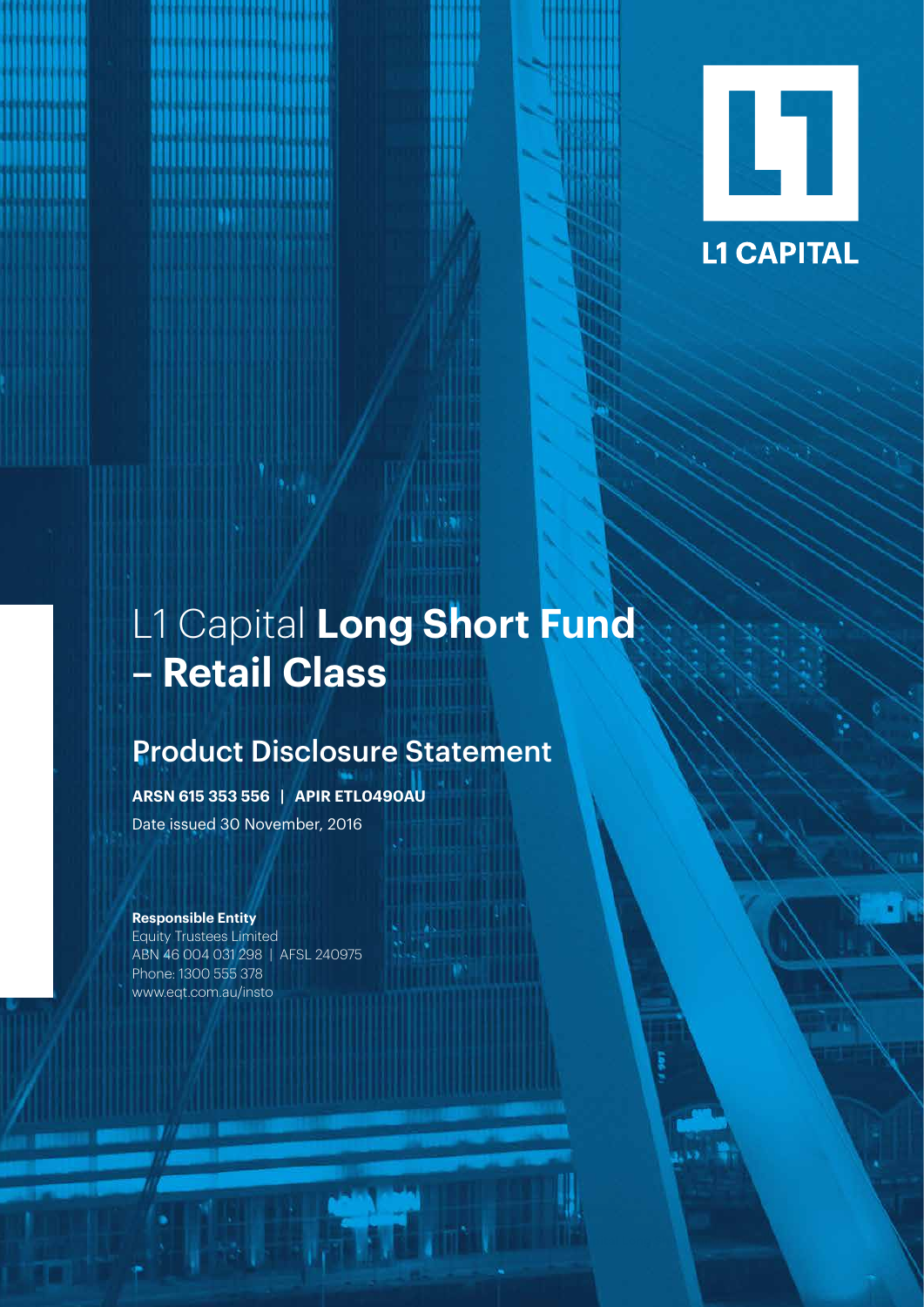#### **Important Information**

This is the Product Disclosure Statement ("PDS") for the L1 Capital Long Short Fund (ARSN 615 353 556) (the 'Fund') and was issued on 30 November, 2016. This PDS has been prepared and issued by Equity Trustees Limited (ABN 46 004 031 298 AFSL 240975) in its capacity as the Responsible Entity of the Fund (referred to throughout this PDS as the "Responsible Entity", "Equity Trustees", "us" or "we"). The Investment Manager of the Fund is L1 Capital Pty Ltd (ABN 21 125 378 145 AFSL 314302) and is referred to throughout this PDS as the 'Investment Manager' or 'L1 Capital'. The Administrator of the Fund is White Outsourcing Pty Limited (ABN 44 114 914 21 AFSL 440118) and is referred to throughout this PDS as 'White Outsourcing' or 'the Administrator'.

The Responsible Entity has authorised the use of this PDS as disclosure to investors and prospective investors who invest directly in the Fund, as well as investors and prospective investors of an investor directed portfolio service, master trust, wrap account or an investor directed portfolio service-like scheme ("IDPS"). This PDS is available for use by persons applying for units through an IDPS ("Indirect Investors").

The operator of an IDPS is referred to in this PDS as the "IDPS Operator" and the disclosure document for an IDPS is referred to as the "IDPS Guide". If you invest through an IDPS, your rights and liabilities will be governed by the terms and conditions of the IDPS Guide. Indirect Investors should carefully read the IDPS Guide before investing in the Fund. Indirect Investors should note that they are directing the IDPS Operator to arrange for their money to be invested in the Fund on their behalf. Indirect Investors do not become unitholders in the Fund or have the rights of unitholders. The IDPS Operator becomes the unitholder in the Fund and acquires these rights. The IDPS Operator can exercise or decline to exercise the rights on an Indirect Investor's behalf according to the arrangement governing the IDPS. Indirect Investors should refer to their IDPS Guide for information relating to their rights and responsibilities as an Indirect Investor, including information on any fees and charges applicable to their investment. Information regarding how Indirect Investors can apply for units in the Fund (including an application form where applicable) will also be contained in the IDPS Guide. Equity Trustees accepts no responsibility for IDPS Operators or any failure by an IDPS Operator to provide Indirect Investors with a current version of this PDS as provided by Equity Trustees or to withdraw the PDS from circulation if required by Equity Trustees.

Please ask your adviser if you have any questions about investing in the Fund (either directly or indirectly through an IDPS).

Equity Trustees Limited (ABN 46 004 031 298) AFSL 240975 is the Responsible Entity for the L1 Capital Long Short Fund. This publication has been prepared to provide you with general information only. It is not intended to take the place of professional advice and you should not take action on specific issues in reliance on this information. Past performance should not be taken as an indicator of future performance. In preparing this information, we did not take into account the investment objectives, financial situation or particular needs of any particular person. You should obtain a copy of the product disclosure

statement before making a decision about whether to invest in this product. Copies of the product disclosure statement can be obtained from your adviser or by calling +61 3 9286 7000.

Equity Trustees, the Investment Manager, and each of their respective employees, associates, agents and officers do not guarantee the success, repayment of capital or any rate of return on income or capital or the investment performance of the Fund. Past performance is no indication of future performance. An investment in the Fund does not represent a deposit with or a liability of Equity Trustees, the Investment Manager, or any of their associates. An investment is subject to investment risk, including possible delays in repayment and loss of income or capital invested. Units in the Fund are offered and issued by the Responsible Entity on the terms and conditions described in this PDS. You should read this PDS in its entirety.

The offer made in this PDS is only available to persons receiving this PDS in Australia (electronically or otherwise). This PDS is not to be treated as an offer to sell, or a solicitation of an offer to buy, any units in any jurisdiction in which it is unlawful to make such an offer or solicitation or to any person to whom it is unlawful to make such an offer or solicitation. If you received this PDS electronically a paper copy will be provided free upon request during the life of this PDS. Please call L1 Capital on +61 3 9286 7000 for a copy.

The forward looking statements included in this PDS involve subjective judgment and analysis and are subject to significant uncertainties, risks and contingencies, many of which are outside the control of, and are unknown to, Equity Trustees, the Investment Manager and each of their respective officers, employees, agents and associates. Actual future events may vary materially from the forward looking statements and the assumptions on which those statements are based. Given these uncertainties, you are cautioned to not place undue reliance on such forward looking statements.

In particular, in considering whether to invest in the Fund, you should consider the risk factors that could affect the financial performance of the Fund. The key risk factors affecting the Fund are summarised in section 6.

Unless otherwise stated, all fees quoted in the PDS are inclusive of Goods and Services Tax ('GST') after allowing for an estimate for Reduced Input Tax Credits ('RITCs'), and all amounts are in Australian dollars.

Information in this PDS that is not materially adverse is subject to change from time to time. We may update this information. You can obtain any updated information:

- by calling L1 Capital on +61 3 9286 7000; or
- by visiting L1 Capital website at www.L1capital.com.au

A paper copy of the updated information will be provided free of charge on request.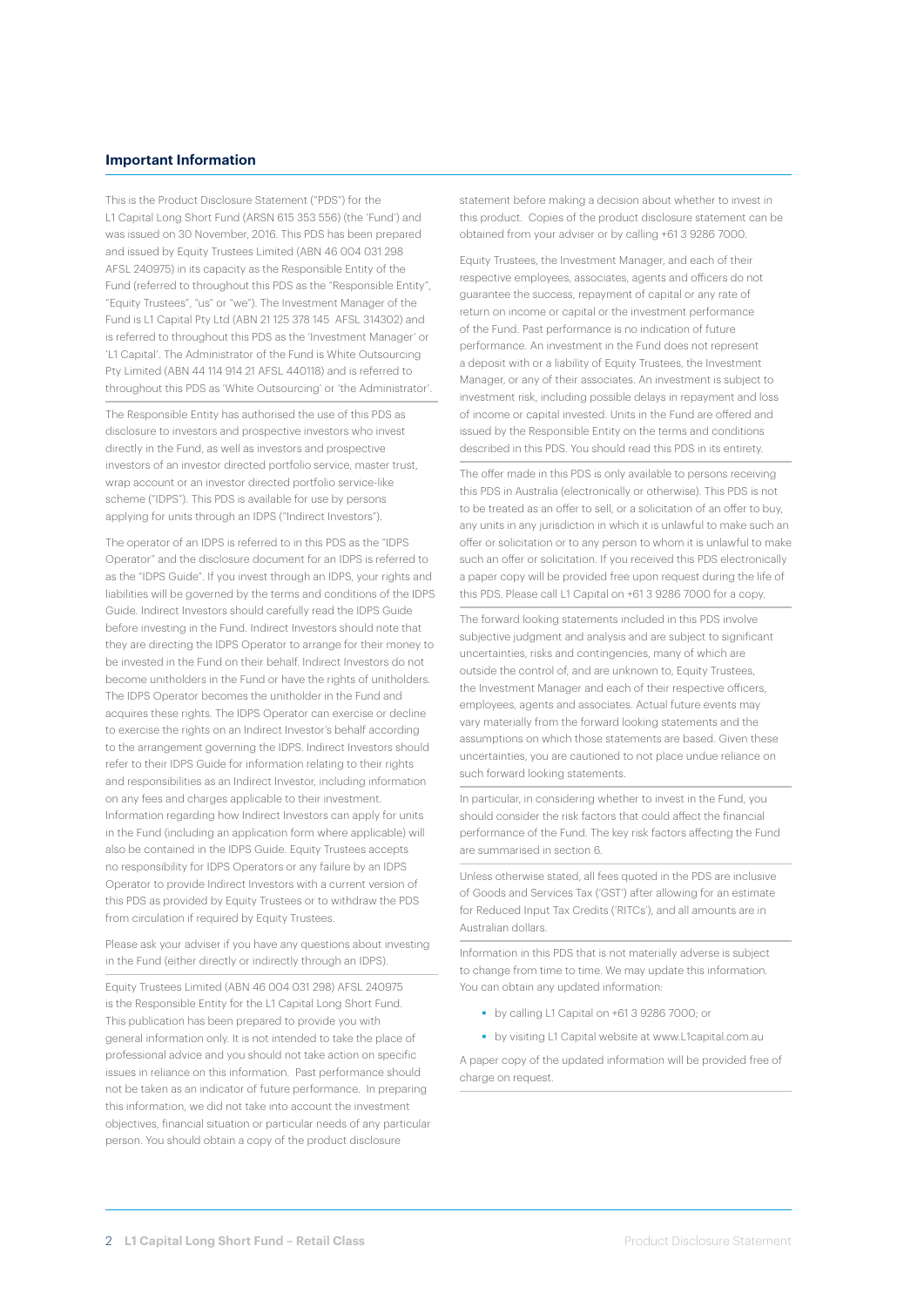# **Contents**

|                        | 01 Fund at a glance                 | 2  |
|------------------------|-------------------------------------|----|
|                        | 02 ASIC Benchmarks                  | 4  |
|                        | 03 Disclosure principles            | 5  |
|                        | 04 Who is managing the Fund?        | 8  |
|                        | 05 How the Fund invests             | 10 |
|                        | 06 Managing risk                    | 16 |
|                        | 07 Investing and withdrawing        | 19 |
|                        | 08 Keeping track of your investment | 23 |
|                        | 09 Fees and other costs             | 25 |
|                        | 10 Taxation                         | 30 |
| 11                     | Other important information         | 33 |
|                        | Glossary of important terms         | 36 |
| 37<br>Application form |                                     |    |

# **H** L1 CAPITAL

ABN 21 125 378 145 | AFSL 314 302

Level 28, 101 Collins Street Melbourne Victoria 3000 Australia

| <b>Phone</b> | +61.3.9286.7000  |
|--------------|------------------|
| Fax          | +61.3.9286.7099  |
| Web          | L1capital.com.au |

#### **Administrator**

White Outsourcing Pty Limited ABN 44 114 914 215

Level 3, 99 Bathurst Street Sydney NSW 2000

**Phone** +61 2 8262 2800 **Fax** +61 2 9221 1194

#### **Custodians**

Credit Suisse Securities (Europe) Limited One Cabot Square, London E14 4QJ

Morgan Stanley & Co. International plc 25 Cabot Square, Canary Wharf, London E14 4QA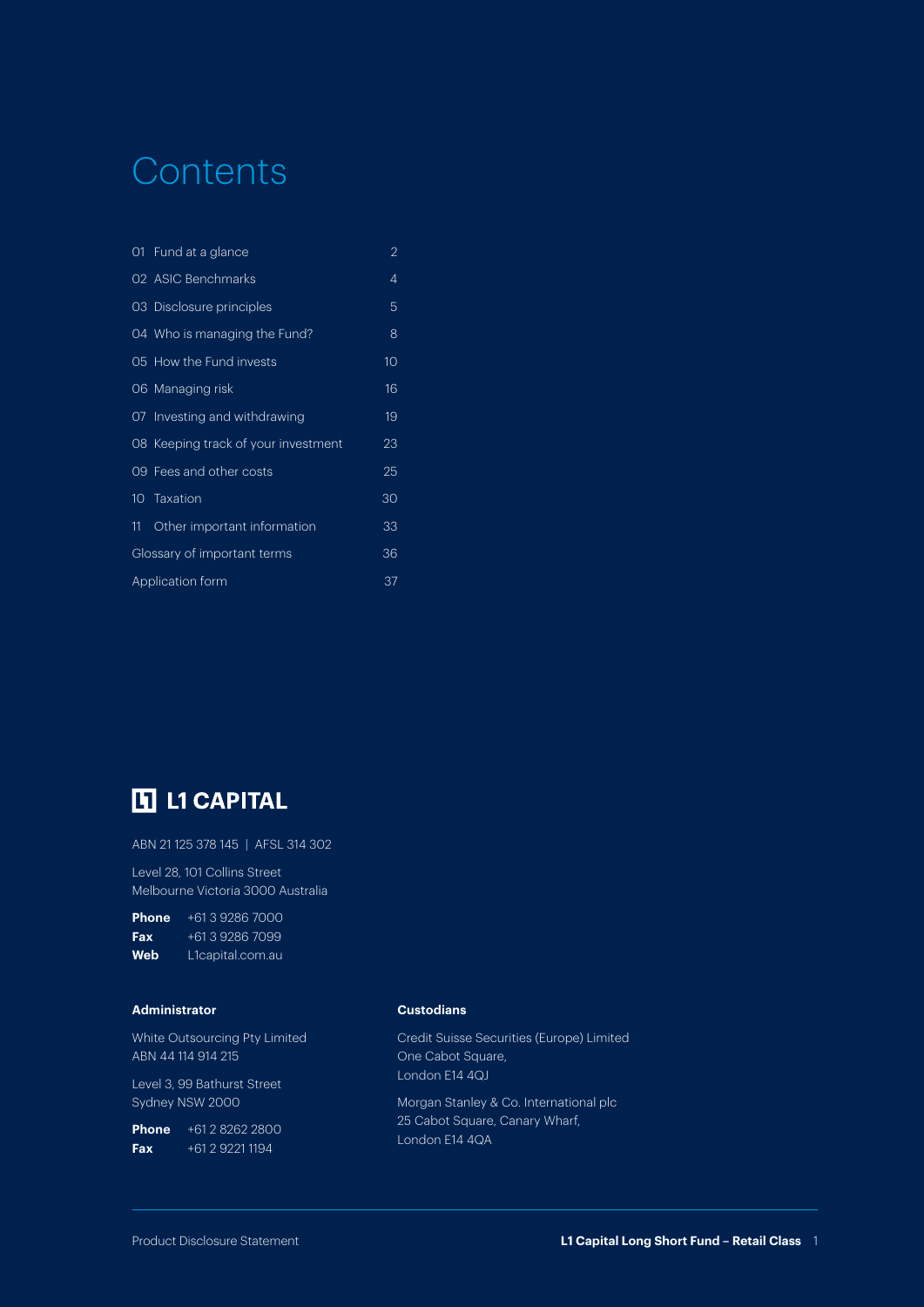# **01** Fund at a glance

|                                                                       | Summary                                                                                                                                                                                                                                                         | For further information |
|-----------------------------------------------------------------------|-----------------------------------------------------------------------------------------------------------------------------------------------------------------------------------------------------------------------------------------------------------------|-------------------------|
| Name of the Fund                                                      | L1 Capital Long Short Fund                                                                                                                                                                                                                                      | <b>Section 5</b>        |
| <b>ARSN</b>                                                           | 615 353 556                                                                                                                                                                                                                                                     | <b>Section 5</b>        |
| <b>APIR</b>                                                           | ETLO490AU                                                                                                                                                                                                                                                       | <b>Section 5</b>        |
| Investment objective                                                  | The objective of the Fund is to achieve strong, positive,<br>risk-adjusted returns over the long term (in AUD terms).                                                                                                                                           | <b>Section 5</b>        |
| Investment strategy<br>and investments held                           | To conduct bottom up company research to identify<br>mispriced securities. The Fund may hold long or short<br>stock positions (or derivatives) to profit from this<br>mispricing. Securities will be listed (or expected to list)<br>on a global stock exchange | <b>Section 5</b>        |
| Return objective                                                      | 10% return net of fees and expenses p.a. over the<br>long term. <sup>1</sup>                                                                                                                                                                                    | <b>Section 5</b>        |
| The type(s) of investor(s)<br>for whom the Fund would<br>be suitable. | An investor looking to achieve positive returns from<br>equities, regardless of market conditions.                                                                                                                                                              | <b>Section 5</b>        |
| Recommended<br>investment timeframe                                   | At least 5 years                                                                                                                                                                                                                                                | <b>Section 5</b>        |
| Minimum initial investment                                            | \$25,000                                                                                                                                                                                                                                                        | <b>Section 7</b>        |
| Minimum<br>additional investment                                      | \$10,000                                                                                                                                                                                                                                                        | <b>Section 7</b>        |
| Minimum<br>withdrawal amount                                          | \$10,000                                                                                                                                                                                                                                                        | <b>Section 7</b>        |
| Minimum balance                                                       | \$25,000                                                                                                                                                                                                                                                        | <b>Section 7</b>        |

*1 This is a target return only and is not guaranteed.*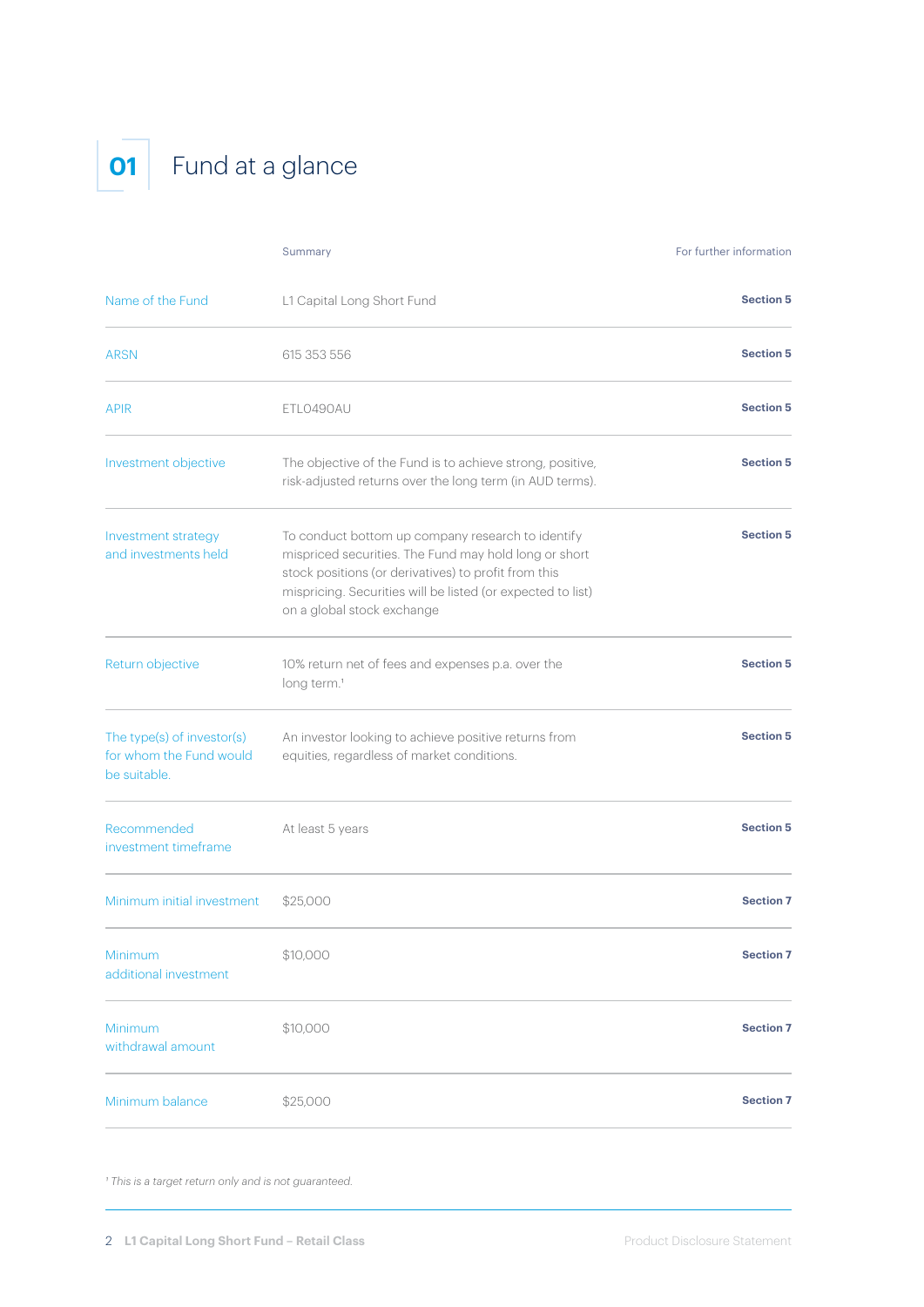# **01** Fund at a glance (cont'd)

|                                   | Summary                                                                                                                                                                                                      | For further information |
|-----------------------------------|--------------------------------------------------------------------------------------------------------------------------------------------------------------------------------------------------------------|-------------------------|
| Cut off time<br>for applications  | 2:00pm (Australian Eastern Standard Time) on any<br>Business Day for receipt of that day's unit price                                                                                                        | <b>Section 7</b>        |
| Cut off time<br>for withdrawals   | 2:00pm (Australian Eastern Standard Time) on any<br>Business Day for receipt of that day's unit price                                                                                                        | <b>Section 7</b>        |
| Valuation of the<br>Fund's assets | The Fund's assets are normally valued daily                                                                                                                                                                  | <b>Section 7</b>        |
| Applications                      | Accepted each Business Day                                                                                                                                                                                   | <b>Section 7</b>        |
| <b>Withdrawals</b>                | Processed each Business Day. Withdrawal requests are<br>generally paid within 5 Business Days of receipt of a<br>withdrawal request although a longer period of time is<br>permitted under the Constitution. | <b>Section 7</b>        |
| Income distribution               | Determined semi-annually at the end of June and at the<br>end of December and normally paid to investors within<br>21 days of the period end.                                                                | <b>Section 7</b>        |
|                                   | You may elect to have your distribution reinvested or<br>directly credited to an account in your name held at a<br>branch of an Australian domiciled bank.                                                   |                         |
| Management costs                  | 1.54% p.a. of the NAV (including GST less RITCs) plus<br>performance fee                                                                                                                                     | <b>Section 9</b>        |
| Performance fee                   | 20.5% p.a. daily accrual performance fee usually<br>payable semi-annually and upon withdrawal of units<br>(including GST less RITCs).                                                                        | <b>Section 9</b>        |
| <b>Buy/sell spread</b>            | $0.25\%$ / $0.25\%$                                                                                                                                                                                          | <b>Section 9</b>        |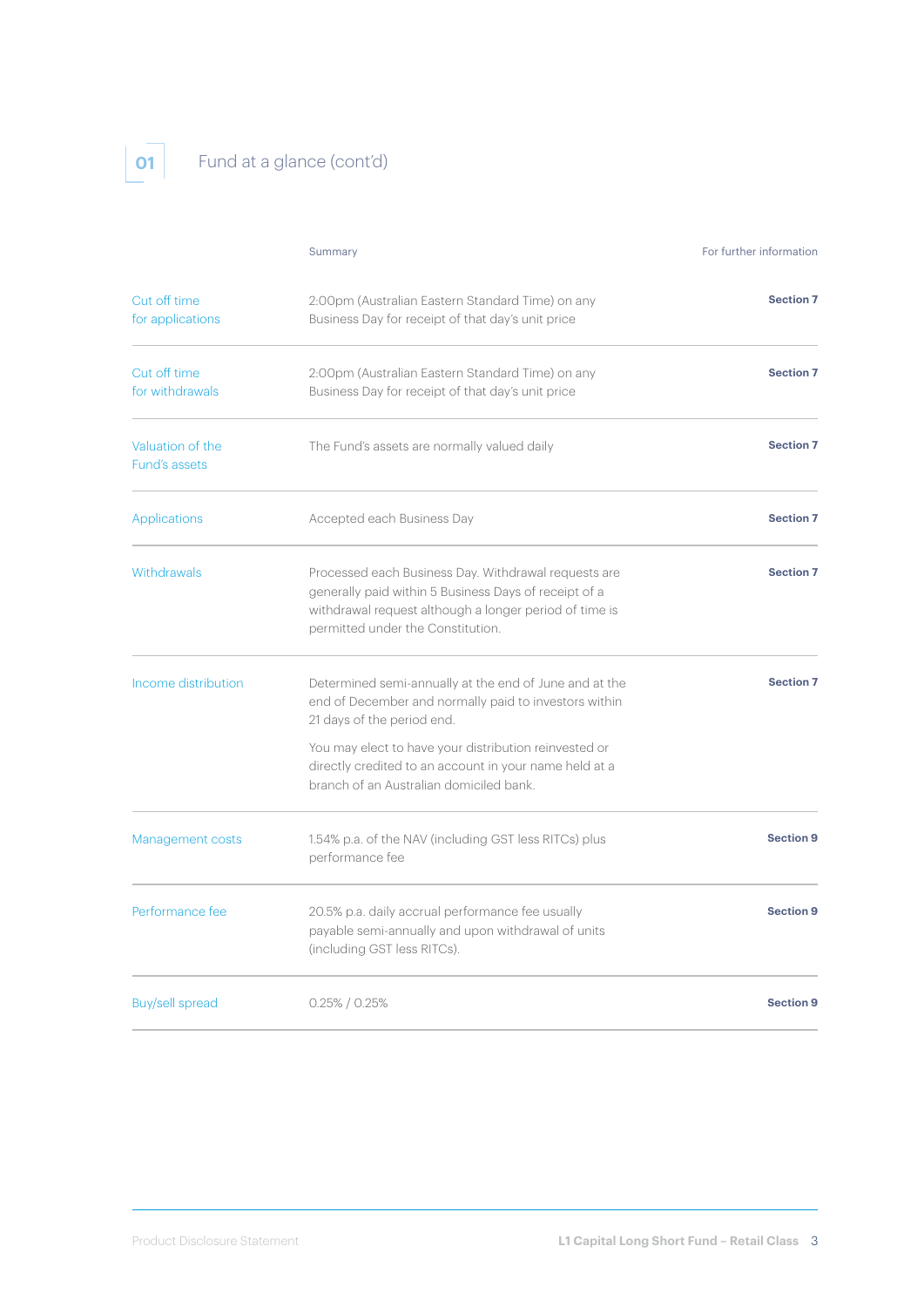

# **02** ASIC Benchmarks

The information summarised in the tables in sections 2 and 3 of this PDS and explained in detail in the identified section references address key areas as required by ASIC Regulatory Guide 240 applicable to hedge funds and is intended to assist you with analysing an investment in the Fund. You should read this information together with the detailed explanation of various benchmarks and disclosure principles in this PDS. ASIC requires all hedge funds to address disclosure benchmarks 1 and 2 below.

| Description                                                                                                                                                                    | Is the<br>benchmark<br>satisfied? | Summary                                                                                                                                                                   | For further information                                                          |
|--------------------------------------------------------------------------------------------------------------------------------------------------------------------------------|-----------------------------------|---------------------------------------------------------------------------------------------------------------------------------------------------------------------------|----------------------------------------------------------------------------------|
| <b>BENCHMARK 1 - VALUATION OF ASSETS</b><br>This benchmark<br>addresses whether<br>valuations of the Fund's<br>non-exchange traded<br>assets are provided<br>by an independent | Yes                               | Equity Trustees has appointed<br>an independent administrator,<br>White Outsourcing, to provide<br>administration services for the Fund.<br>including valuation services. | Please refer to page 13<br>for further information on<br>the valuation of assets |
| administrator or an<br>independent valuation<br>service provider.                                                                                                              |                                   | The Fund satisfies Benchmark 1<br>by having its non-exchange traded<br>assets independently valued by the<br>Administrator in accordance with<br>its pricing policy.      |                                                                                  |
| <b>BENCHMARK 2 - PERIODIC REPORTING</b>                                                                                                                                        |                                   |                                                                                                                                                                           |                                                                                  |
| This benchmark<br>addresses whether<br>the Responsible Entity<br>will provide periodic<br>disclosure of certain key<br>information on an annual<br>and monthly basis.          | Yes                               | The Responsible Entity will provide<br>periodic disclosure of certain key<br>information on an annual and<br>monthly basis.                                               | Please refer to page 23<br>for further information on<br>periodic reporting      |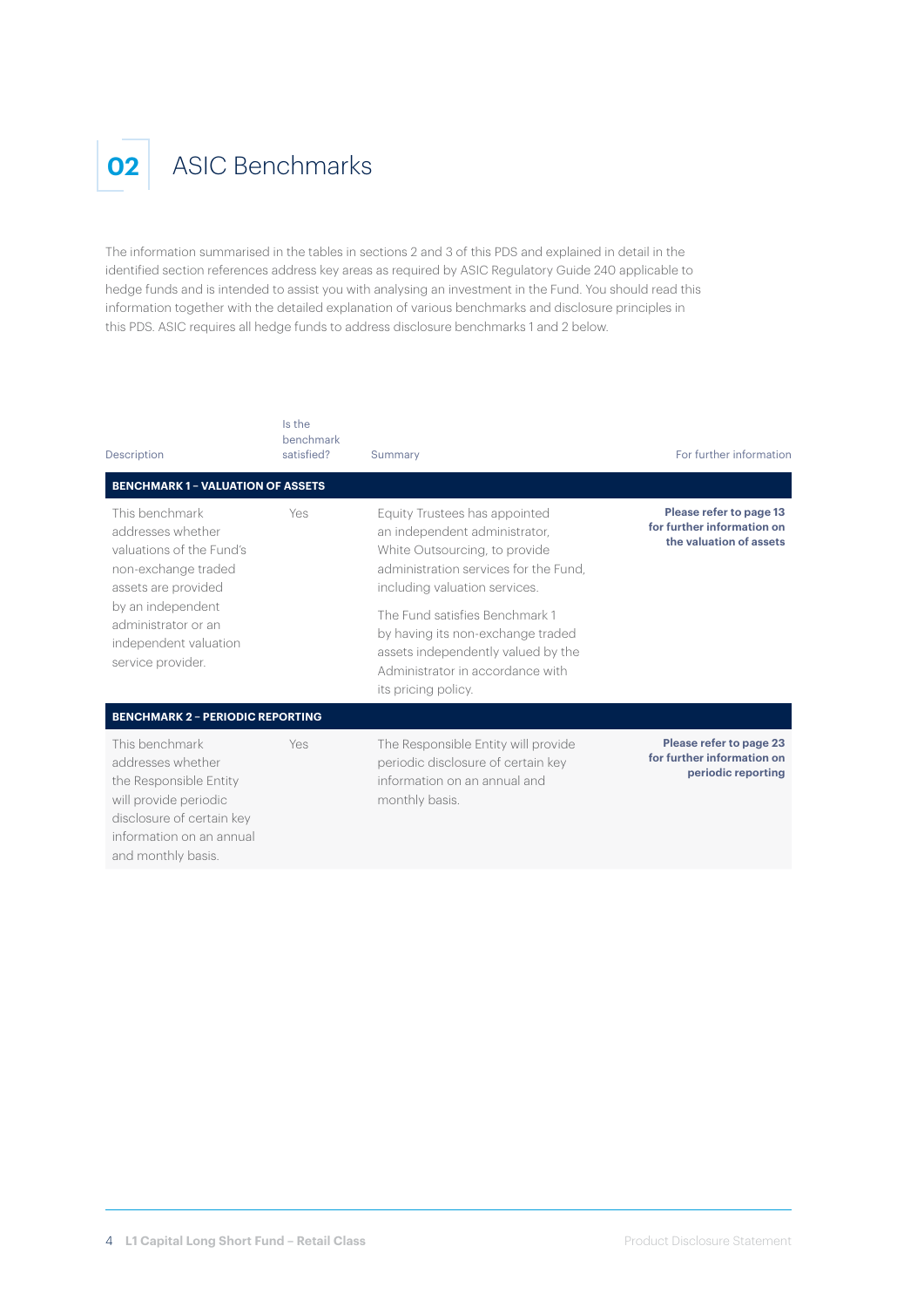# **03** Disclosure principles

#### **3.1 Investment strategy Section 5, 6 Section 5, 6 Section 5, 6 Section 5, 6 Section 5, 6 Section 5, 6**

To conduct bottom up company research to identify mispriced securities. The fund may hold long or short stock positions (or equity derivatives) to profit from this mispricing. Securities will be listed (or expected to list) on a global stock exchange.

The specific risks of investing in the Fund are described in Section 6.

#### **3.2 Investment Manager Section 4 Section 4 Section 4 Section 4 Section 4**

Equity Trustees Limited, as Responsible Entity of the Fund, has appointed L1 Capital Pty Ltd as the Investment Manager of the Fund exclusively to invest, promote and manage the investments of the Fund.

L1 Capital is a specialist equity fund manager established in Melbourne in 2007. The firm manages money for a range of clients including large superannuation funds, financial planning groups, religious institutions, asset consultants, family offices and high net worth individuals. L1 Capital is 100% owned by its employees.

L1 Capital's flagship Australian Equities Fund has established an outstanding track record of more than 6.7% outperformance p.a. above the S&P/ASX200 Accumulation Index (9 years).

In September 2014, L1 Capital launched this L1 Capital Long Short Fund. This fund has been able to exploit a broader set of the team's investment insights to deliver positive absolute returns to clients, while providing capital preservation in down markets. The Long Short Fund has delivered outstanding risk-adjusted returns to investors and was ranked the best performing hedge fund globally in 2015 (HSBC Survey). However, past performance is not a reliable indicator of future performance.

Performance data is current as at July 31st 2016.

See Section 4 in relation to the expertise of the Investment Manager.

Under the Investment Management Agreement between the Investment Manager and Equity Trustees, Equity Trustees can terminate the Investment Manager's appointment:

- where the Investment Manager goes into administration, receivership or liquidation;
- where the Investment Manager materially breaches the agreement and fails to rectify such breach within 10 Business Days of receiving written notice from Equity Trustees;
- where the Investment Manager ceases to carry on its business as an investment manager; and
- where the law requires the agreement to terminate.

In the event that Equity Trustees terminates the Investment Manager following one of these events, the Investment Manager's appointment would cease upon any termination date specified in the notice, and the Investment Manager would be entitled to receive fees in accordance with the agreement until the effective date of termination. Equity Trustees is of the view that the agreement does not contain any terms that are unusual or materially onerous (from an investor's perspective).

Summary Section (for further information)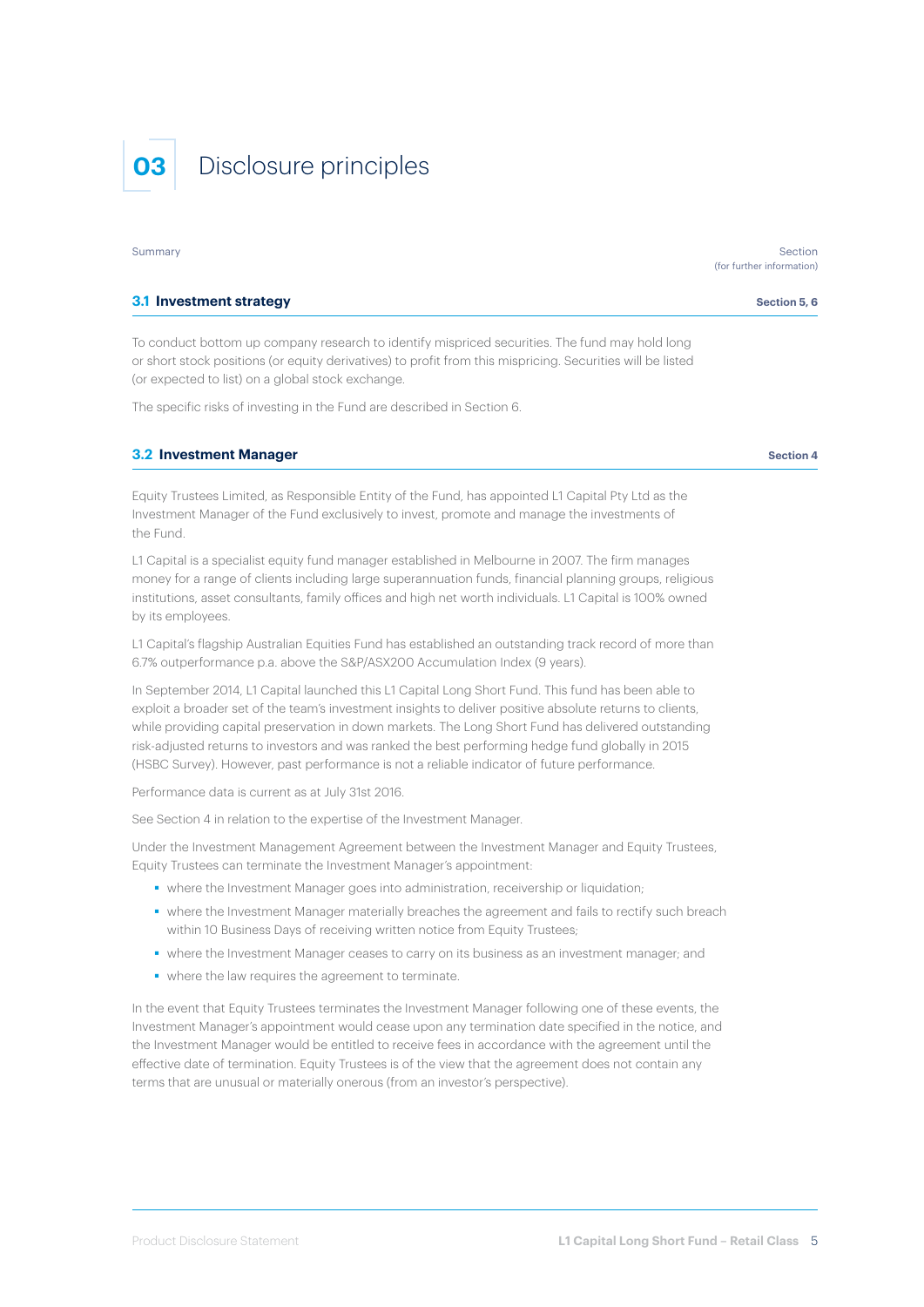

**03** Disclosure principles (cont'd)

| Summary                                                                                                                                                                                                  | Section<br>(for further information) |
|----------------------------------------------------------------------------------------------------------------------------------------------------------------------------------------------------------|--------------------------------------|
| 3.3 Fund structure                                                                                                                                                                                       | Section 5.3                          |
| The Fund is an Australian unit trust registered under the Corporations Act as a managed<br>investment scheme.                                                                                            |                                      |
| The Responsible Entity of the Fund is Equity Trustees Limited. Equity Trustees Limited may appoint<br>service providers to assist in the ongoing operation, management and administration of the Fund.   |                                      |
| The key service providers to the Fund are:                                                                                                                                                               |                                      |
| • L1 Capital Pty Ltd, the investment manager of the Fund;                                                                                                                                                |                                      |
| • White Outsourcing Pty Limited, the administrator of the assets of the Fund;                                                                                                                            |                                      |
| • Credit Suisse PB & Morgan Stanley PB, the custodian of the assets of the Fund and Prime Broker<br>of the Fund.                                                                                         |                                      |
| See Section 5.3 for further information on other key service providers, Equity Trustees' role in monitoring<br>the performance of service providers and a diagram of the flow of funds through the Fund. |                                      |
| 3.4 Valuation, location and custody of assets                                                                                                                                                            | <b>Section 5.2 &amp; 5.4</b>         |
| . Mikita Antaranais sa Bini isaitari ir tha arluaistanais ar tha Final. Tha Arluaisistanais ir sanaraisis fasc                                                                                           |                                      |

White Outsourcing Pty Limited is the administrator of the Fund. The Administrator is responsible for calculating the Fund's net asset value.

Credit Suisse Securities (Europe) Limited ("Credit Suisse PB") & Morgan Stanley & Co. International plc ("Morgan Stanley PB") are the Custodians of the Fund assets. See section 5.4 for further information on the custodial arrangements and the geographical location of the Fund's assets.

### **3.5 Liquidity Section 5.5 Section 5.5**

The Fund invests predominantly in liquid assets.

The Responsible Entity and the Investment Manager expect that the Fund will be able to realise at least 80% of its assets, at the value ascribed to those assets in calculating the Fund's net asset value, within 10 days.

#### **3.6 Leverage Section 5.6 & 5.7**

Maximum Net Exposure: 1.5X

Maximum Gross Exposure: 3X

L1 Capital is permitted to borrow on behalf of the Fund. There will be a Maximum Net Exposure: 1.5X and a Maximum Gross Exposure: 3X. The Fund may also borrow by short selling securities. L1 Capital with the agreement of the Responsible Entity may change the limits above by providing investors with 30 days' prior notice.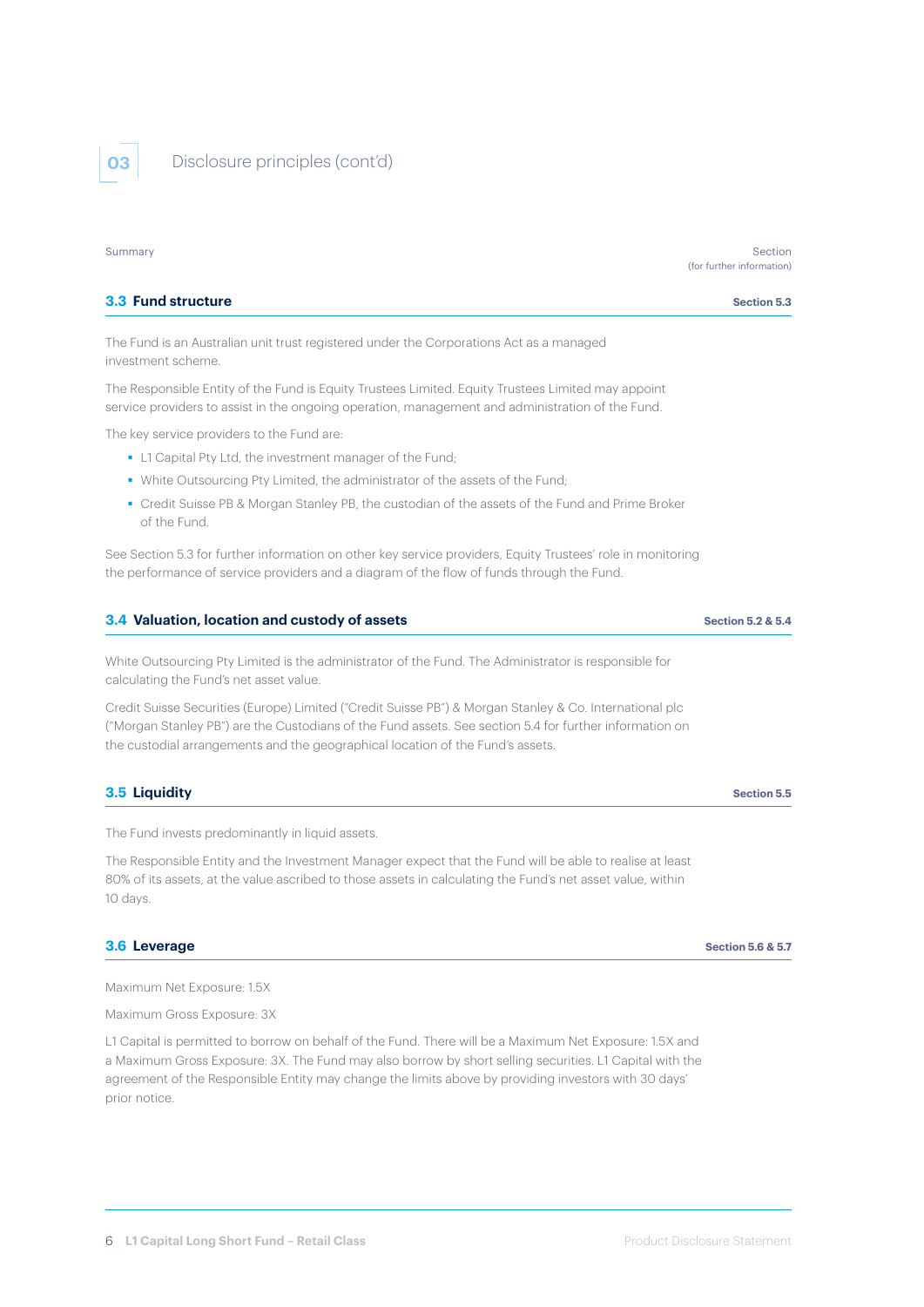

**03** Disclosure principles (cont'd)

| Summary                                                                                                                                                                                                                                                                                                                                                                                                                                                                                | Section<br>(for further information) |
|----------------------------------------------------------------------------------------------------------------------------------------------------------------------------------------------------------------------------------------------------------------------------------------------------------------------------------------------------------------------------------------------------------------------------------------------------------------------------------------|--------------------------------------|
| <b>3.7 Derivatives</b>                                                                                                                                                                                                                                                                                                                                                                                                                                                                 | <b>Section 5.8</b>                   |
| Derivatives are investments whose value is derived from other assets, such as shares, and may be used<br>as part of the portfolio management process. Futures contracts and options are examples of derivatives.                                                                                                                                                                                                                                                                       |                                      |
| The Fund may use derivatives to reduce risk by using it as a hedge against adverse movements in a<br>particular market and/or in the underlying asset. The Fund may also use derivatives to gain exposure to<br>assets and markets. While derivatives offer the opportunity for significantly higher gains from a smaller<br>investment (because of the effective exposure obtained) they can also produce significantly higher<br>losses, sometimes in excess of the amount invested. |                                      |
| The Fund will invest in derivatives, such as options, futures and swaps and equivalent cash settled<br>instruments, for hedging and non-hedging purposes.                                                                                                                                                                                                                                                                                                                              |                                      |

#### **3.8 Short selling Section 5.7** Section 5.7

Short selling is the practice of selling securities that have been borrowed in the expectation that they will be bought back from the market and returned to the lender at a price lower than the sale price. Short selling is used by an investment manager when it expects that the price of the security will fall. L1 Capital will borrow securities from a securities lender with the intention of buying back the securities from the market and returning them to the lender. If the price of the security falls in value, the Fund will make a profit because it buys the security back from the market for less than it was sold. This can be contrasted with 'long positions' where the Fund makes a profit from any increase in the price of a security. Short selling involves a higher level of risk than buying a security.

The Fund may short any assets or other securities referred to in its investment strategy.

#### **3.9 Withdrawals** Section 7 **Section 7 Section 7 Section 7 Section 7**

Daily.

Withdrawal requests must be received by 2pm on any Business Day to receive that day's unit price.

See Section 7 for more information on making a withdrawal.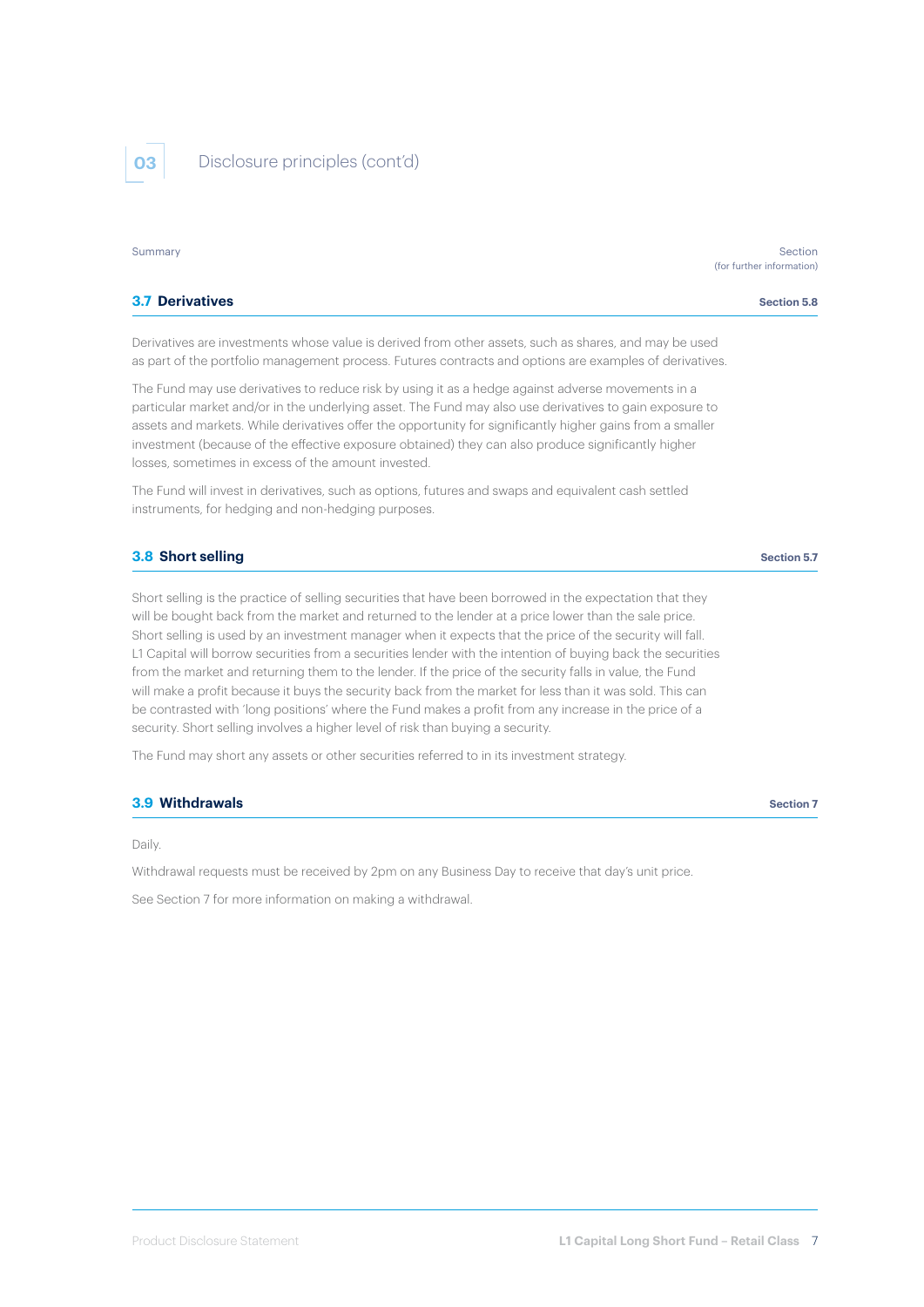

# Who is managing the Fund?

### **4.1 About the Responsible Entity**

#### Equity Trustees Limited

Equity Trustees Limited is a wholly owned subsidiary of EQT Holdings Limited ("EQT"). EQT is a publicly listed company on the Australian Securities Exchange

Established as a trustee and executorial service provider by a special Act of the Victorian Parliament in 1888, EQT today is a dynamic financial services institution which will continue to grow the breadth and quality of the products and services on offer.

Specialist services of EQT include the provision of estate management services, trustee services, financial and taxation advice, personal investment advice – including superannuation – and responsible entity services for external fund managers.

EQT also assists not-for-profit and charitable organisations with their services and financial product needs and offers philanthropy advice to families and individuals seeking to establish charitable trusts.

EQT is committed to acting in the best interests of its clients via wealth management solutions over a range of asset classes carrying different risk profiles.

Equity Trustees Limited's responsibilities and obligations, as the Responsible Entity of the Fund, are governed by the Constitution as well as by the Corporations Act and general trust law.

Equity Trustees Limited has appointed L1 Capital Pty Ltd as the Investment Manager of the Fund under an investment management agreement.

#### **4.2 About the Investment Manager**

#### Who is the Investment Manager?

#### **L1 Capital Pty Ltd**

The key individuals involved in managing the Fund are listed below. There have been no adverse regulatory findings against these individuals. Each of the listed investment professionals devotes the majority of their time on the investment strategy and other similar strategies.



#### **Raphael Lamm**

*B.Law (Hons), B. Com (Hons) (Fin Hons – 1st class) Joint Managing Director & Chief Investment Officer*

Raphael is a co-founder of L1 Capital and has been the Joint Managing Director & Chief Investment Officer since the firm was founded in 2007. Since establishing L1 Capital, Raphael has jointly headed up two of Australia's best performing funds – The L1 Capital Australian Equities Fund and L1 Capital Long Short Fund. Both of these funds have delivered exceptional returns versus their benchmarks and peers since inception.

Prior to L1 Capital, Raphael spent more than five years at Cooper Investors. During that period, Raphael was a portfolio manager of the flagship Cooper Investors Australian Equities Fund.

Raphael holds a double degree in Law and Commerce from Monash University, with Honours in Law and First Class Honours in Finance.



**Mark Landau** *B.Com, B.Ec, CFA, SA Fin Joint Managing Director & Chief Investment Officer*

Mark is a co-founder of L1 Capital and has been the Joint Managing Director & Chief Investment Officer since the firm was founded in 2007. Since establishing L1 Capital,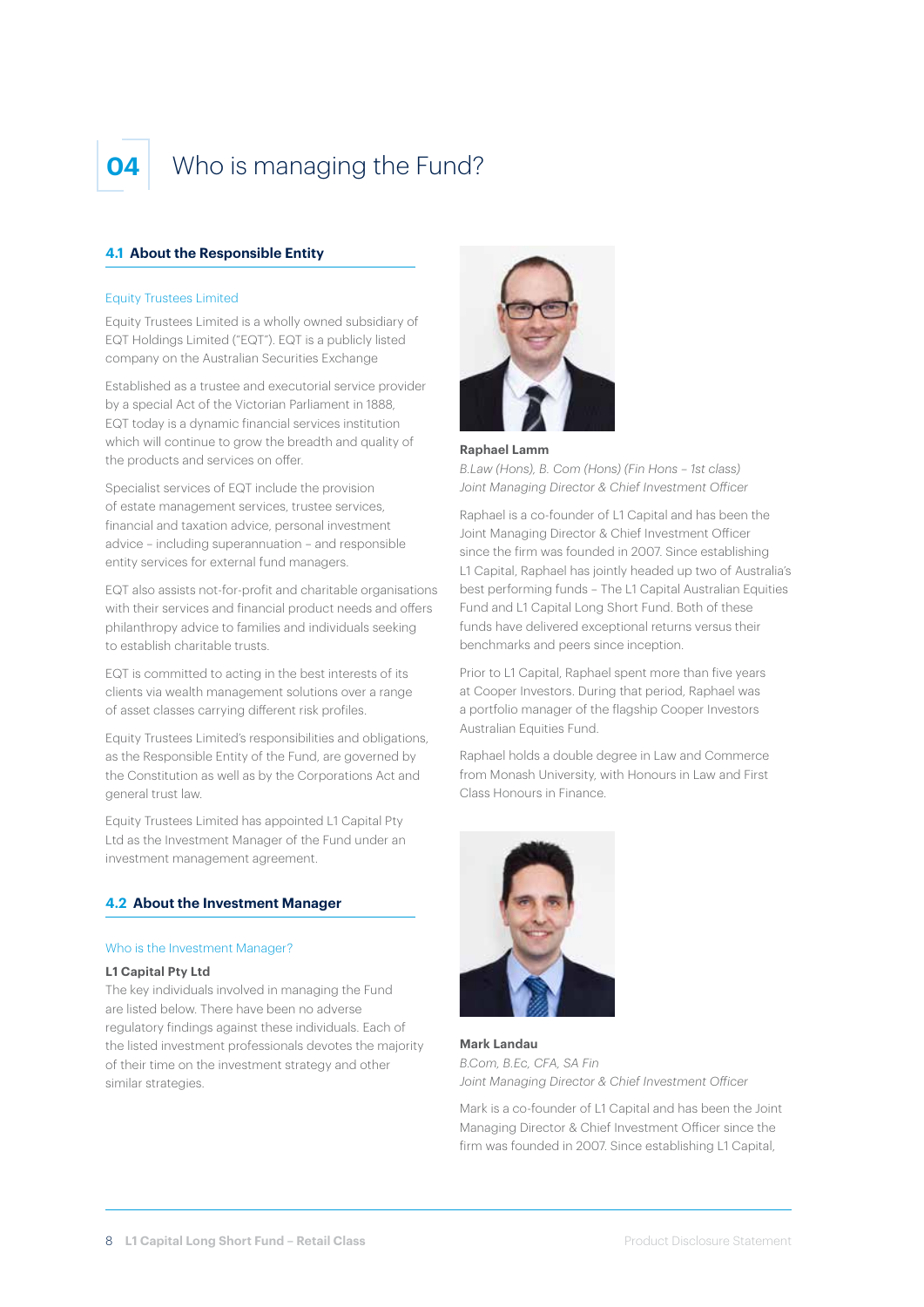# **04** Who is managing the fund? *(cont'd)*

Mark has jointly headed up two of Australia's best performing funds – The L1 Capital Australian Equities Fund and L1 Capital Long Short Fund. Both of these funds have delivered exceptional returns versus their benchmarks and peers since inception.

Prior to L1 Capital, Mark spent five years at Invesco as an Investment Analyst in the Large Cap Australian Equities team and later as an Investment Manager in the Smaller Companies Fund. The Invesco Australian Share Fund achieved top quartile investment returns over Mark's tenure\*. The team was a finalist in Standard & Poor's Fund Manager of the Year award. Prior to Invesco, Mark was a Senior Strategy Consultant at Accenture, where he provided financial analysis and corporate strategy advice to a range of large Australian companies across many sectors, including banking, insurance, telecommunications and retail.

Mark holds a double degree in Commerce and Economics from Monash University, is an active CFA Charterholder and is a Senior Associate of FINSIA.



**Lev Margolin** *B. Com (Actuarial Hons – 1st class), CFA Portfolio Manager* 

Lev joined L1 Capital in 2008 and is a portfolio manager of the L1 Capital Australian Equities Fund and L1 Capital Long Short Fund.

Prior to joining L1 Capital in 2008, Lev worked in Private Equity and M&A with Babcock & Brown, Allco and within the Corporate Strategy & Investment team at the National Australia Bank.

Lev specialises in diversified financials, gaming, media, utilities, infrastructure and property sector research and was awarded 'Best Buy-Side Analyst' at Australian Fund Manager Awards in 2014.

*\*Based on Intech performance survey (April 2007)*

Lev is an active CFA Charterholder and holds an undergraduate degree in Commerce from the University of Melbourne with First Class Honours in Actuarial Studies.

#### **4.3 About the Administrator**

The Responsible Entity has appointed White Outsourcing Pty Limited to act as Administrator for the Fund. In this capacity, the Administrator performs all general administrative tasks for the Fund, including keeping financial books and records and calculating the net asset value of the Fund.

The Responsible Entity has entered into an administration agreement with the Administrator, which governs the services that will be provided by the Administrator.

The Investment Manager may at any time, in consultation with the Responsible Entity, select any other administrator to serve as administrator to the Fund.

# **4.4 About the custodian**

The Responsible Entity has appointed Credit Suisse PB & Morgan Stanley PB as custodians of the assets of the Fund. The custodian's role is limited to holding the assets of the Fund as agent of Equity Trustees. The custodian does not make investment decisions in respect of the assets, has no supervisory role in relation to the operations of the Fund and has no liability or responsibility to investors.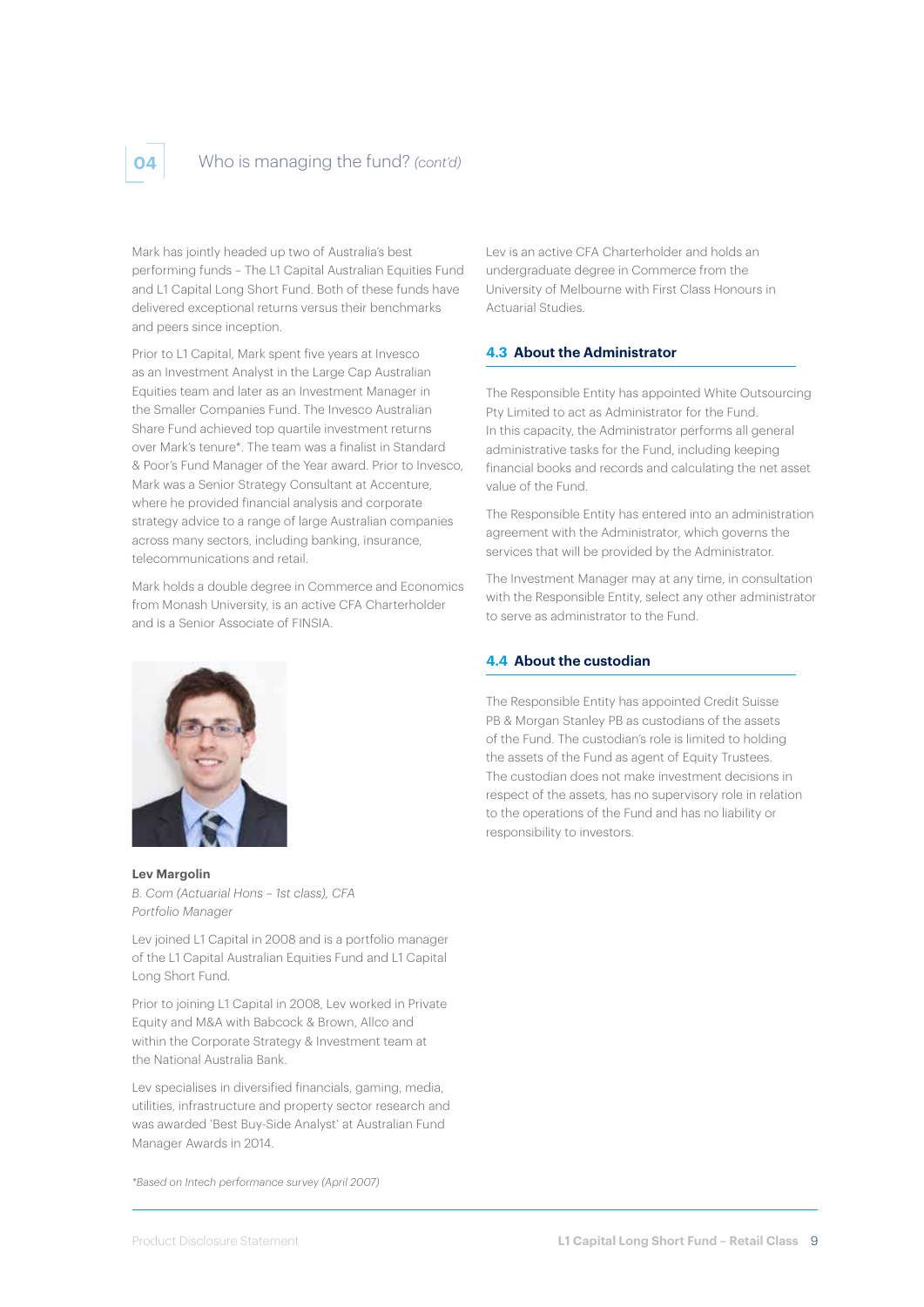

# **05** How the Fund invests

#### **5.1 Investment objective**

The objective of the Fund is to achieve strong, positive, risk- adjusted returns over the long term (in AUD terms). The return objective of the Fund is 10% net of fees and expenses p.a. over the long term.

#### **5.2 Investment strategy**

L1 Capital uses a fundamental, bottom-up research process to identify mispriced securities with the potential to provide attractive risk-adjusted returns. Through its fundamental research, L1 Capital's investment team identifies high quality companies with attractive valuations. High quality stocks should possess the following characteristics:

- **Passionate, honest & capable management**
- **Attractive industry structure**
- **Favourable operating outlook**
- **Strong balance sheet**

L1 Capital will also take short positions in companies that it believes have a combination of being overvalued, low quality and overgeared. In addition to buying or shorting stocks, equity derivatives may be used to hedge the portfolio's market exposure or to enhance returns (while limiting potential capital losses).

The fund may hold long or short stock positions (or equity derivatives) to profit from this mispricing. Securities will be listed (or expected to list) on a global stock exchange.

Other than securities and derivatives, the Fund will typically be invested in cash or cash equivalent instruments. The Investment Manager does not have allocation ranges or limits for the types of assets that it may invest in.

For the role of leverage and derivatives, please see section 5.6 and 5.8.

L1 Capital intends to seek to diversify the Fund's investments as it deems appropriate and consistent with the Fund's investment objective. L1 Capital also seeks to diversity the Fund's investments to manage the risks associated with short selling (see section 5.7 for further discussion). The investment strategy of the Fund otherwise does not have any diversification guidelines or limits.

Equity Trustees and L1 Capital may agree to amend the investment strategy, subject to providing investors with 30 days' prior notice. Any changes to the investment strategy will be notified to investors in accordance with the law.

#### Investment Philosophy

Consistent with the L1 Capital investment philosophy, the portfolio managers select stocks that are attractive based on:

- i. **Valuation** determined by forecasting expected future cash flows, with valuations cross checked by reference to both historical and peer valuation multiples.
- ii. **Qualitative Factors** comprising:
	- **Management Quality (including board, senior** management & operational staff) – Passionate, capable, honest and shareholder friendly.
	- **Industry/Company Structure & Outlook Barriers** to entry, growth outlook, prevalence of rivals/ substitutes and competition.
	- **Business Trends Supply/Demand Outlook,** Regulation, Consolidation and Asset Utilisation.

Lastly, the company's balance sheet is also evaluated to ensure:

- gearing levels are appropriate and manageable; and
- debt rollovers are unlikely to pose a significant risk to equity investors.

From time to time, the portfolio managers may also take positions in derivatives. The circumstances in which derivatives may be used include to:

- hedge existing positions (eg selling short SPI Futures as portfolio insurance); or
- **•** profit from an opportunity identified through the research process (eg. buying call options in a stock)

#### Investment Process

L1 Capital uses a fundamental, bottom-up research process to identify securities with the potential to provide attractive risk-adjusted returns. While this involves many stages of analysis which can occur concurrently, below is an outline of the process from stock specific research to the formation and maintenance of a portfolio.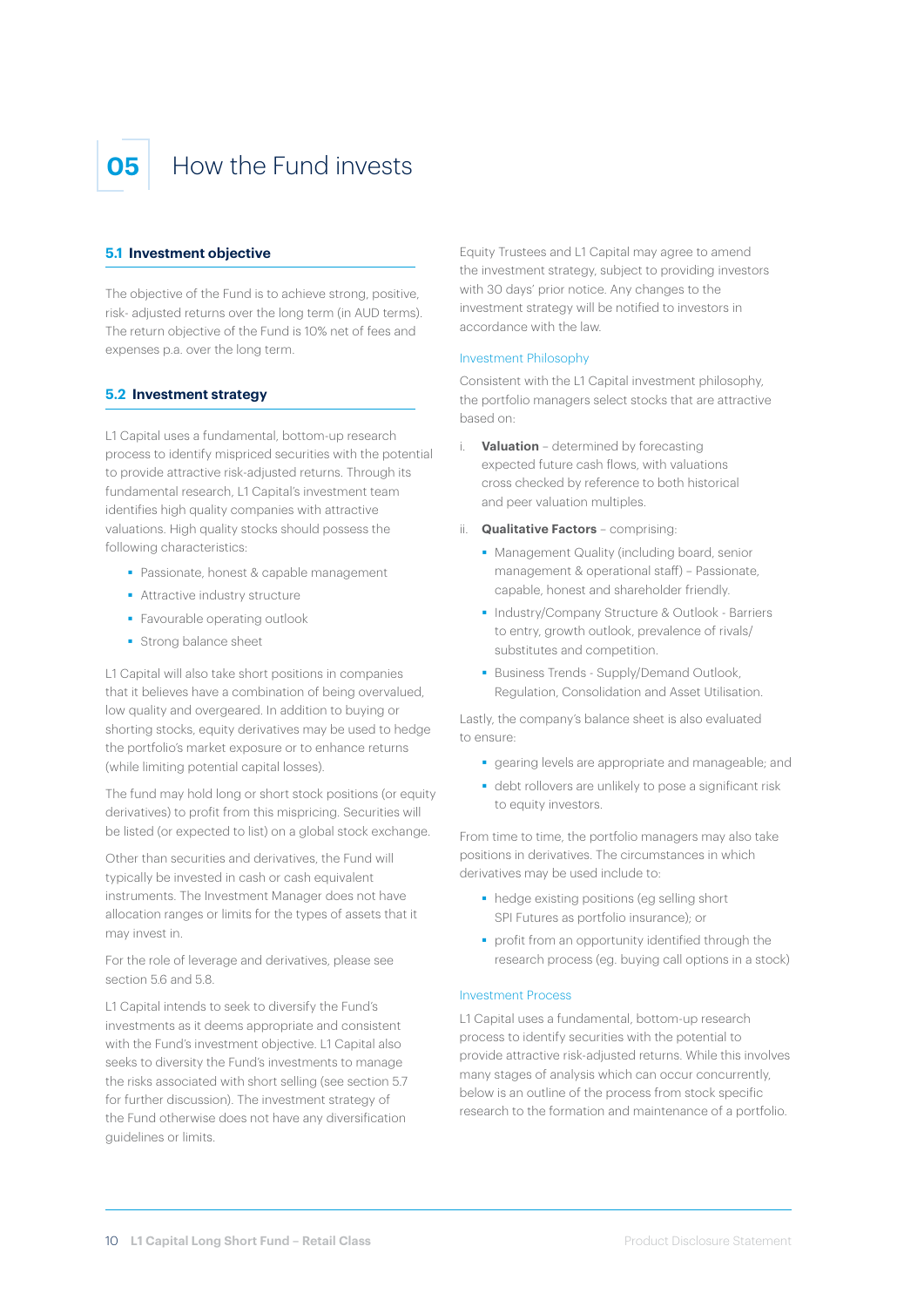# **05** How the Fund invests (cont'd)

#### **i. Comprehensive company visitation schedule**

Conducting numerous visits with company management, listed and unlisted competitors, customers, suppliers, operational personnel, consultants and other stakeholders. L1 Capital believe in identifying stock and industry opportunities primarily from direct contact with companies, detailed company analysis and observing broader industry trends.

#### **ii. Extensive travel program**

To develop and maintain relationships with relevant parties, the L1 Capital investment team regularly travels around Australia and overseas. These trips provide an opportunity to observe operations first hand and to meet with people that may have some additional insights into a business' prospects or risks.

#### **iii. Detailed Bottom-Up Analysis**

Reading and analysing annual reports, company announcements, industry publications, broker reports and other relevant publications and communications. This work highlights opportunities to focus on, as well as assisting the investment team in its preparation for meetings.

#### **iv. Valuation**

To assess the intrinsic value of a given security, the investment team creates a Discounted Cashflow Model ("DCF") using estimates for each metric in the model. The valuation generated by the DCF is sensitive to the company's long term margin and return on capital measures and therefore the team spends a considerable amount of time discussing the appropriateness of these long term forecasts. As a cross check of reasonableness, the final DCF valuation is then compared with peer and historical multiples eg. P/E, EV/ EBITDA, P/Book, P/Sales and the team will generally conduct scenario analysis to assess the spread of risk and reward.

#### **v. Qualitative assessment**

The following 3 qualitative factors are then assessed and scored:

- **Management Quality**
- **Industry / Company Structure and** Long Term Outlook
- **Business Trands**

#### **vi. Portfolio construction**

For a long position, stocks with the best combination of qualitative factors and valuation upside are used

as the basis for portfolio construction. The process is iterative and as business trends, industry structure, management quality or valuation changes, stock weights are adjusted accordingly. The inverse applies for short positions.

The portfolio construction process is aimed at ensuring the fund remains appropriately exposed to the investment team's highest conviction ideas, while maintaining appropriate risk controls.

#### **vii. Risk management**

The Investment Manager manages the risk of the Fund by employing the above investment philosophy and investment process to ensure appropriate due diligence and valuation is undertaken with regards to potential investments. In addition, the Investment Manager has imposed various limits (for example maximum leverage allowed) and various other policies and controls with regards to managing the investments of the Fund. For example, see section 5.7 for a summary of how the Investment Manager manages the risks associated with short selling.

#### Key assumptions and dependencies of the investment strategy

The success and profitability of the Fund will depend a number of factors, including without limitation:

- the ability of L1 Capital to correctly speculate how investments will change in value over time;
- the market eventually recognising such value in the price of security which L1 Capital has identified is undervalued or overvalued, which may not necessarily occur;
- the value of the assets of the Fund which may be affected by company specific performances, the general economic environment, legislation or government policy or other factors beyond the control of L1 Capital.

As a result, no guarantee can be given in respect of the future earnings of the Fund or the returns or capital appreciation of the Fund's investments. Investors should be aware that there is no guarantee that the implementation of the investment objective or process will not result in losses to investors. For further discussion on the risks of the Fund, please see Section 6 (Managing risk).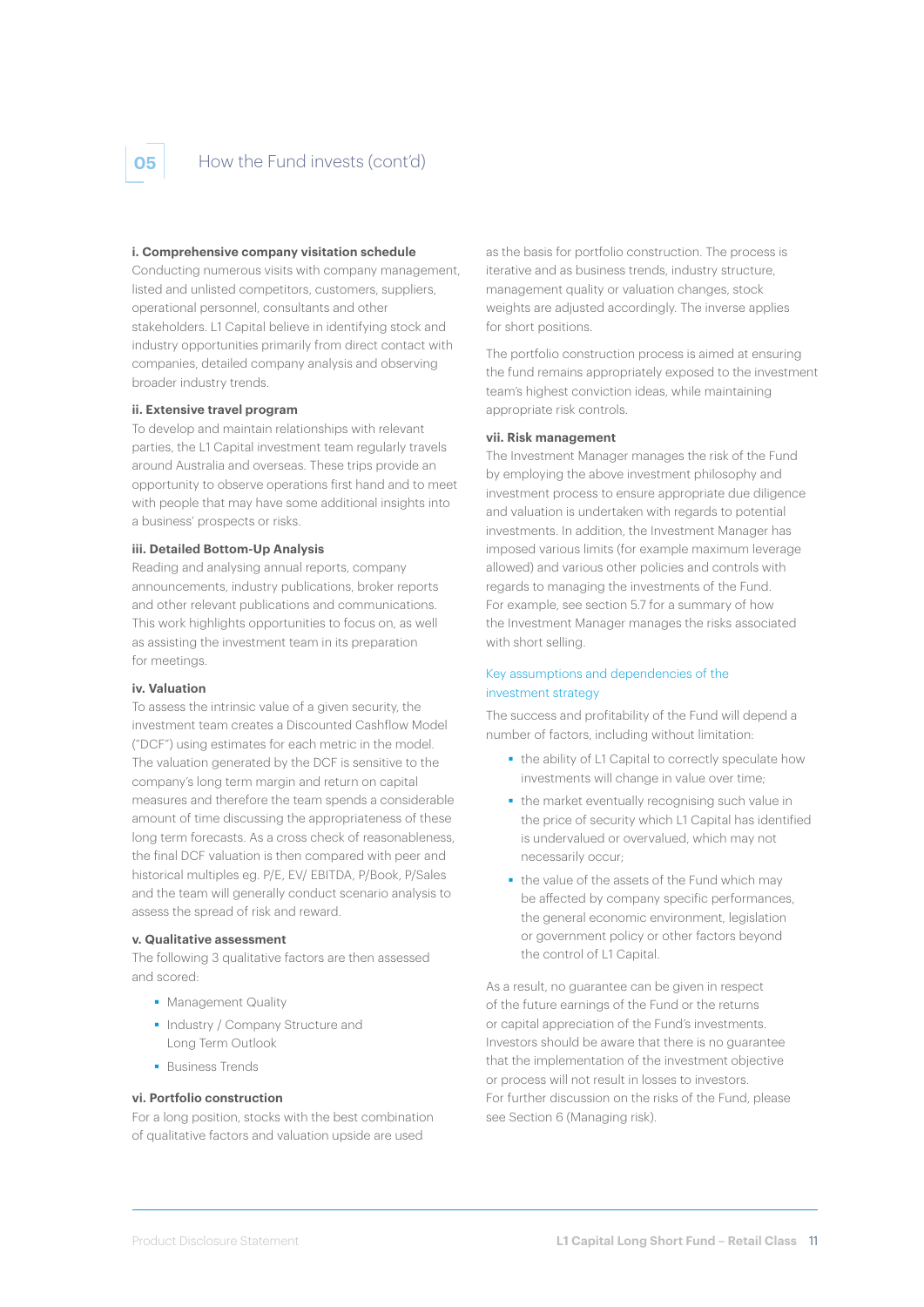

### **05** How the Fund invests (cont'd)

## **5.3 Fund structure**

#### Investment structure

The Fund is an unlisted registered managed investment scheme. In general, each unit in the Fund represents an individual's interest in the assets as a whole subject to liabilities; however it does not give the investor an interest in any particular asset of the Fund. The Responsible Entity is responsible for the operation of the Fund.

The diagram set out below shows the Fund's structure and the entities involved in the Fund's structure, all of whom are located in Australia.

#### Service providers

As at the date of this PDS, the service providers to the Fund are:

**Investment Manager: L1 Capital Pty Ltd is** responsible for managing the investments of the Fund. For further details on L1 Capital's role please refer to section 4.

- Custodians: Credit Suisse PB & Morgan Stanley PB holds the assets of the Fund on behalf of the Responsible Entity.
- Administrator: White Outsourcing Pty Limited provides administrative, fund accounting, unit registry and transfer agency services, including valuation of the Fund's assets, to the Responsible Entity in connection with the Fund.
- **Prime Broker: Credit Suisse PB & Morgan Stanley** PB provide prime brokerage services for the Fund.

The service providers engaged by the Responsible Entity may change without notice to investors. Risks relating to the use of third party service providers are outlined in Section 6.

The Responsible Entity has entered into service agreements with the service providers and will regularly monitor the performance of the service providers against service standards set out in the relevant agreements.

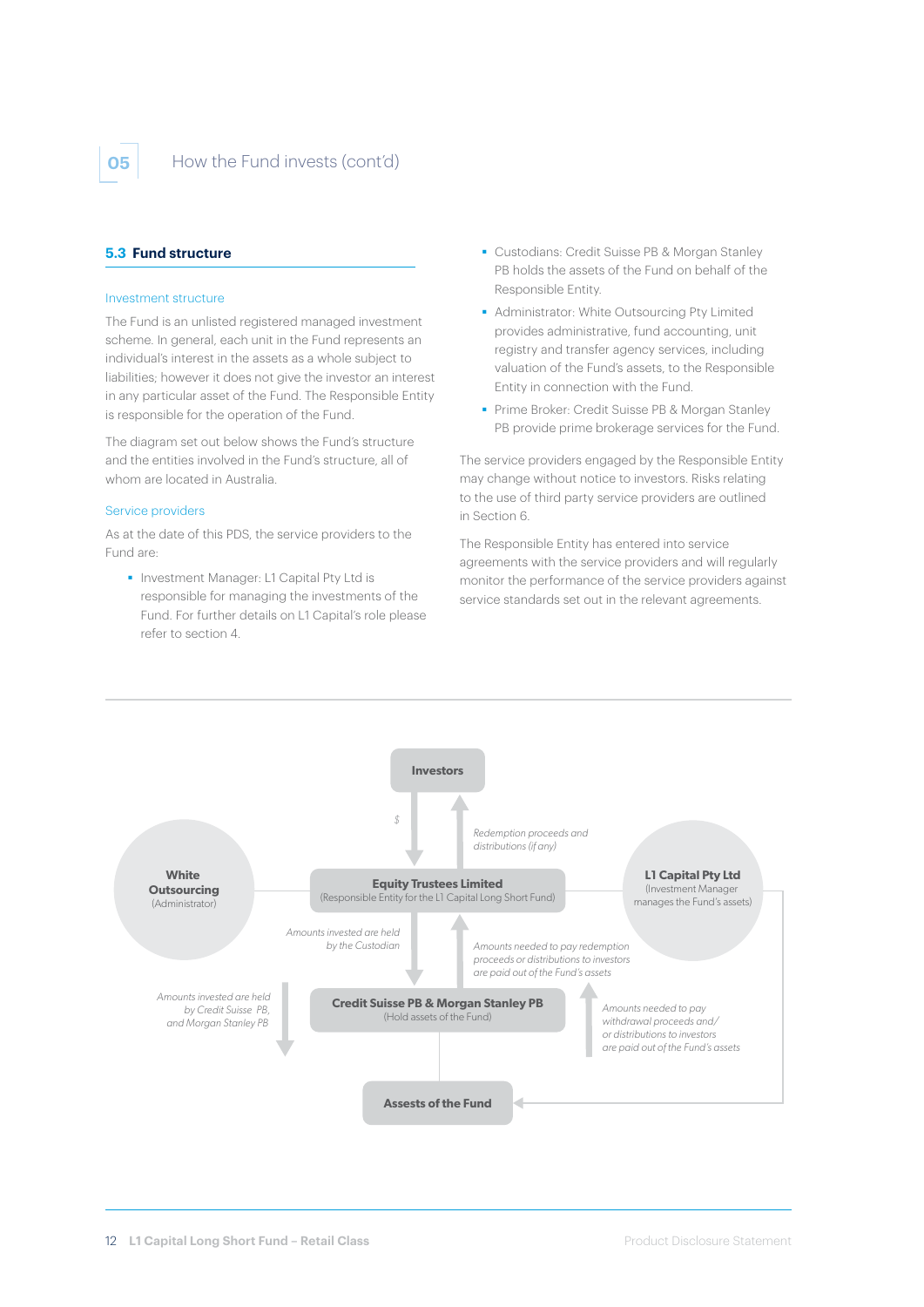#### **5.4 Valuation, location and custody of assets**

Credit Suisse PB & Morgan Stanley PB will provide custody services for the Assets of the Fund. The Investment Manager has complete discretion as to whether the Assets of the Fund will be held by Credit Suisse PB or Morgan Stanley PB. Assets held by Credit Suisse PB & Morgan Stanley PB as Custodian are located in the country of issue of the relevant investment (generally developed markets globally). Credit Suisse PB and Morgan Stanley PB may appoint sub-custodians to hold certain assets in jurisdictions other than United Kingdom and Australia, such that the assets are held in the jurisdiction in which the asset is issued. The Custodian may appoint sub-custodians, including a member of the Credit Suisse PB & Morgan Stanley PB for such investments. Such investments may not be held in the name of the Fund and as such may be subject to counterparty and credit risk.

Equity Trustees and the Investment Manager do not have any policy for the geographic location of any asset.

The Fund's assets are denominated in Australian dollars, except for international securities which are denominated in the local currency of the country where the market on which the securities are listed, is located. White Outsourcing Pty Limited is the Administrator and is responsible for valuing the Fund's assets. The Administrator values all underlying assets of the Fund according to their valuation policy. Where the Fund holds assets outside that pricing policy, the Administrator values the asset at cost or if the Administrator and Responsible Entity agree on a valuation methodology, at the value determined in accordance with that valuation methodology. Different types of assets will be valued differently, for example:

- The value of any cash on hand or on deposit. bills and demand notes and accounts receivable, prepaid expenses, cash dividends, interest declared or accrued and not yet received, all of which are deemed to be the full amount thereof, unless in any case the same is unlikely to be paid or received in full, in which case the value thereof is arrived at after making such discount as may be considered appropriate in such case to reflect the true value;
- **Securities listed on a recognised stock exchange** or dealt on any other regulated market will be valued at their close of market price;
- To value of non-U.S. equity securities (foreign equity securities), the Administrator relies on a close of market price quote from its vendors;
- OTC derivatives are generally valued at fair value. The Administrator will rely on the counterparty statements to value OTC derivatives. Exchange traded derivatives are valued at the settlement price.

Investors are allocated a number of units in the Fund. Each of these units represents an equal undivided interest in the Fund. The unit price of the units will be calculated by the Fund's administrator on a daily basis, by dividing the NAV by the total number of Units on that day. For subscriptions, the transaction buy spread of 0.25% referred to in Section 9 is added.

### **5.5 Liquidity**

The majority of assets currently traded and held by the Fund are liquid. The Responsible Entity and Investment Manager expect that the Fund will be able to realise at least 80% of the Fund's assets, at the value ascribed to those assets in the most recent calculation of the Fund's net asset value, within 10 Business Days.

It is unlikely that liquidity issues will result from withdrawal requests. Generally, it is the Investment Manager's policy to ensure that the Fund remains liquid as the size of the Fund grows.

#### **5.6 Leverage**

L1 Capital is permitted to borrow on behalf of the Fund. There will be a Maximum Net Exposure: 1.5X and a Maximum Gross Exposure: 3X. The level of gross exposure is a product of the number of positions held and the size of those positions. The gross exposure of the Fund will typically be between 150-300%.

Leverage is also created as the proceeds from short-selling borrowed securities are reinvested in the long portfolio. The Fund may also borrow by short selling securities. In simple terms, because the Fund's gross exposure (equalling the sum of long and short positions) is greater than the amount of investors' capital, leverage is created. Unlike financial leverage however, the leverage is to the security selection success of the Investment Manager only. Short selling is discussed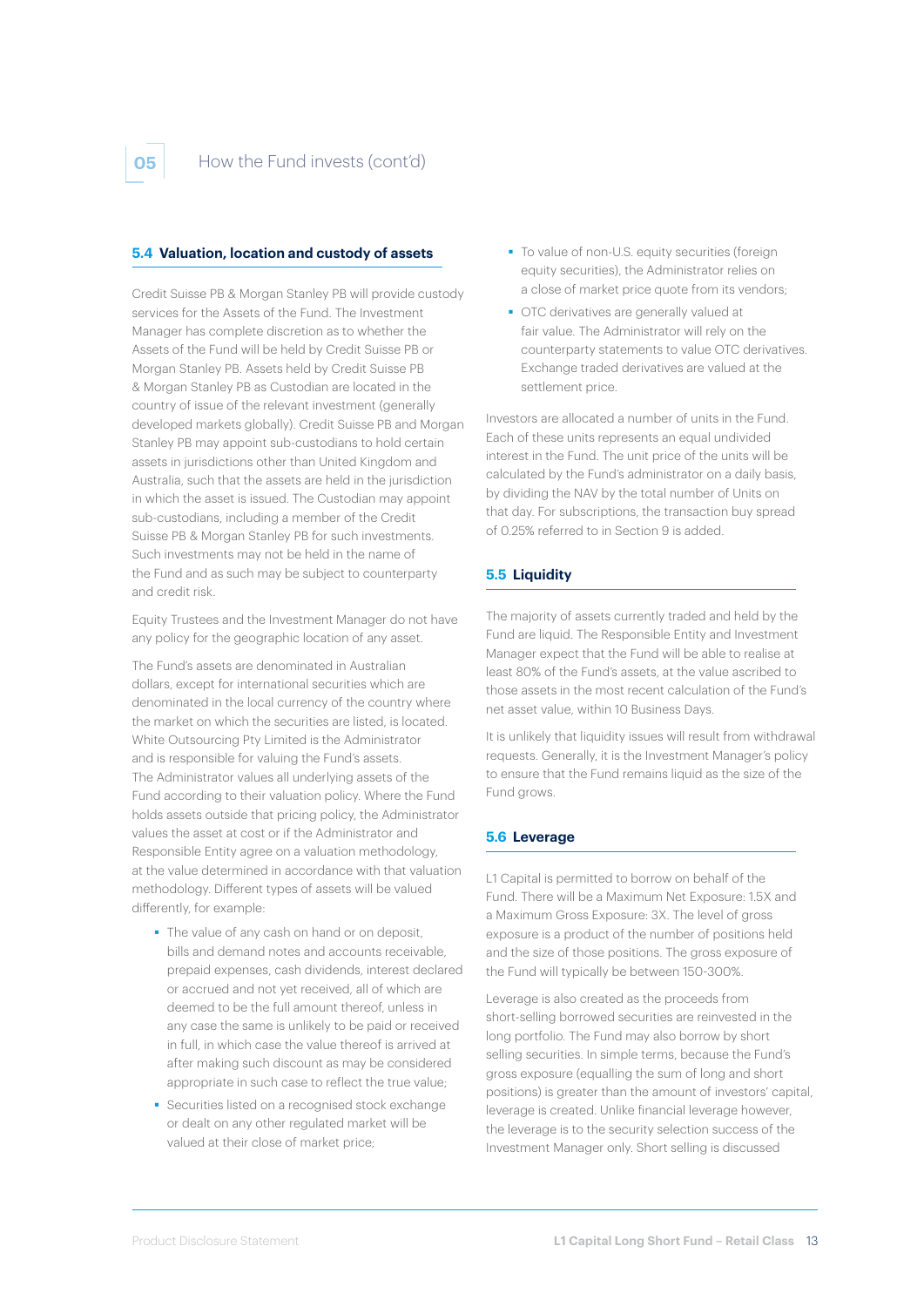

further in section 5.7. The only leverage providers are the Prime Brokers.

As an example of how leverage works in the Fund:

The following is a simplified worked example and ignores general account fees and the like. If the Fund were to utilise \$1,000,000 of its cash to purchase \$1,000,000 worth of investments and does not use leverage its net and gross position is equal. If the value of the Fund's investments increase by 10%, the gain is \$100,000 on a net and gross basis and results in a net realisable value of \$1,100,000.

If a Fund gears its original \$1,000,000 by short selling to the maximum (300% gross, 150% net) it will have a gross invested position of \$3,000,000. This \$3,000,000 gross exposure would consist of:

- **\$2,250,000 Long investments**
- **\$750,000 Short investments**

If the value of all investments increase simultaneously in value by 10%, the gross value would be \$3,300,000. On a gross basis the increase is \$300,000 and on a net basis the gain is \$150,000. Hence the net return on the \$1,000,000 invested by the fund is 15% and results in a net realisable value of \$1,150,000.

Conversely, if the value of all investments decrease simultaneously by 10%, the gross value would be \$2,700,000. On a gross basis the decrease is \$300,000 and on a net basis the decline is \$150,000. Hence the net return on the \$1,000,000 invested by the fund is -15% and results in a net realisable value of \$850,000. As demonstrated, the use of leverage increases the size of any potential gains or losses.

Please note that the above example has been provided for reference purposes only. Any assumptions underlying these examples are hypothetical only.

#### **5.7 Short selling**

A short sale occurs when the Investment Manager borrows a security from the Fund's Prime Broker and sells the security to a third party, generating cash proceeds. The Investment Manager will reacquire the same security on-market and return it to the lender to close the transaction. The Fund makes a profit if the price of the borrowed security declines in value in the period between when the Investment Manager short sells the security and when the borrowed security is reacquired. Conversely, the Fund will suffer a loss if the borrowed security increases in value during this period. While the time period for borrowing securities to short sell may not be fixed, the Prime Broker may on rare occasions recall the securities and the Investment Manager must acquire them onmarket to close the transaction. See Section 6 for more detail on short selling risk.

An amount of Fund capital is retained as collateral with regards to the borrowed security. Investors benefit to the extent the long portfolio of shares outperforms the shares that have been short sold. The Investment Manager is able to employ its fundamental research process to access an attractive source of funds in short proceeds, while taking advantage of the natural hedge in the structure.

Short selling can involve greater risk than buying a security, as losses can continue to grow to the extent that the price of a security rises. The risk of losses associated with the purchase of a security is generally restricted at most to the amount invested, whereas losses on a short position can be greater than the purchased value of the security. Whilst short selling can often reduce risk since it may offset losses on long positions, it is also possible for long positions and short positions to both lose money at the same time.

The Investment Manager seeks to manage the risks associated with short selling in a number of ways:

- **by using its fundamental research process to** identify stocks to sell short, which are weaker businesses, with poor management and which are over-priced relative to the Investment Manager's assessment of their intrinsic value;
- **by constructing a diversified portfolio of short** positions across a broad range of sectors and industries, thereby reducing the risk that portfolio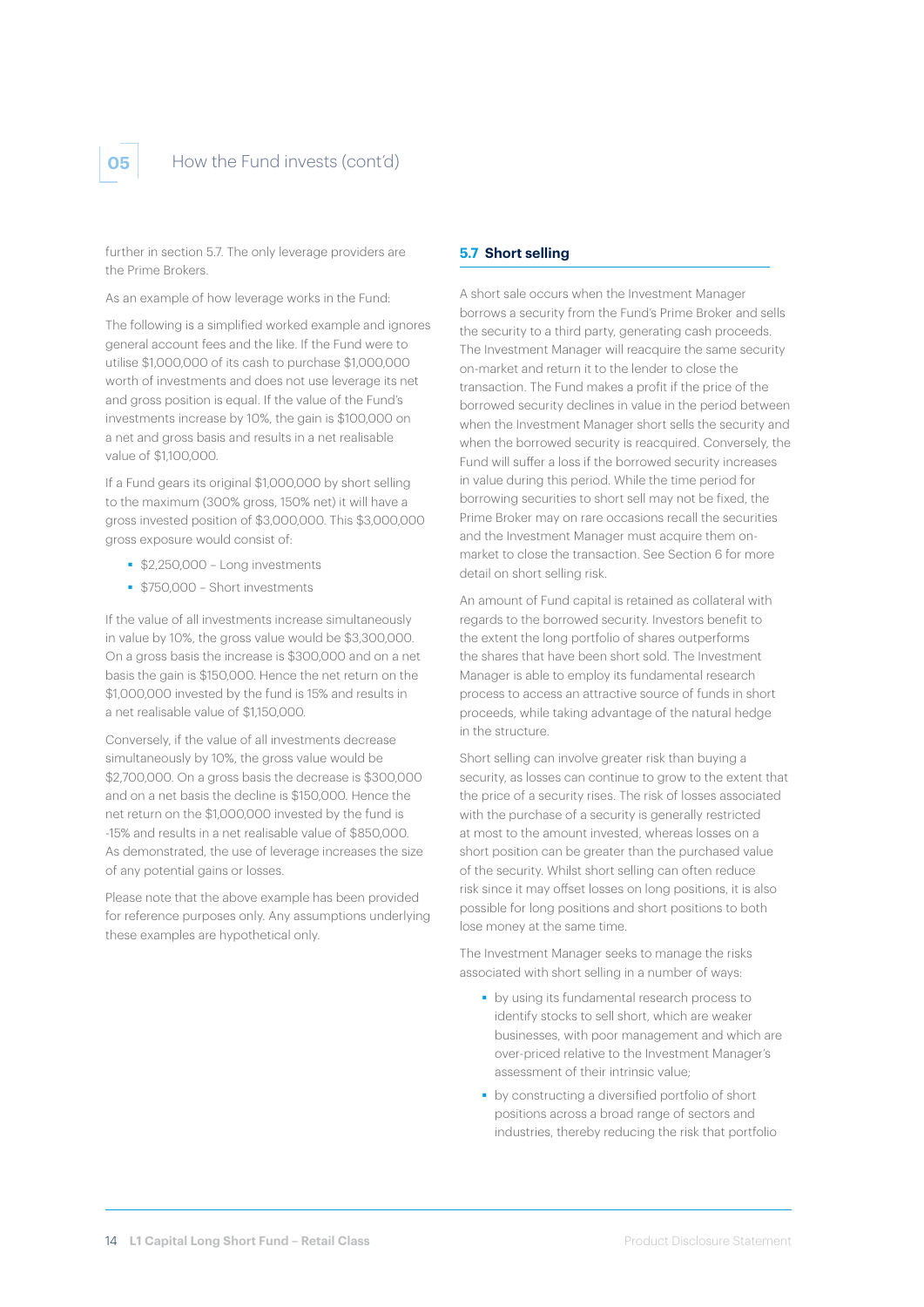# **05** How the Fund invests (cont'd)

returns will be dependent on the performance of an individual stock, sector or industry;

by managing the size of the Fund's short positions, also ensuring that individual positions do not account for an unacceptable amount of risk in the short portfolio.

#### **EXAMPLE**

# **How the Fund's investment strategy differs from a traditional 'long only' fund**

This example also demonstrates how the Fund is leveraged to the security selection success of the Manager rather than to movements in the underlying share market.

**The Fund will short sell investments. Short selling involves selling borrowed investments with the intention of buying them back at a later date at a reduced price. For example, the Fund may borrow a share and sell that share for \$100. If the price of that share decreases to \$80, then the Fund will make a profit of \$20 when it buys that share and returns it to the person the original share was borrowed from. On the other hand, if the price of the share increases to \$110, then the Fund will make a loss of \$10. The Fund's maximum gross short exposure is controlled by both the leverage and net exposure guidelines outlined in section 5.6.** 

#### **5.8 Derivatives**

#### Purpose and rationale

The Fund may use exchange traded derivatives and over-the-counter derivatives which may be volatile and speculative. Derivatives may be used to hedge physical positions, gain market exposure to underlying securities or for other portfolio management purposes.

#### Types of derivatives

The Fund can invest in financial derivatives, including options, futures, swaps and equivalent cash settled instruments, which are traded on an exchange and/or non-exchange traded derivative instruments dealt in on an over-the-counter (OTC) basis. The underlying instruments include, but are not limited to: financial indices, interest rates, foreign exchange rates or currencies.

#### Criteria for engaging counterparties

The Investment Manager chooses counterparties that are institutions subject to prudential supervision. All of the Fund's derivatives counterparties must have, in L1 Capital's reasonable opinion, sufficient expertise and experience in trading such financial instruments.

#### Collateral Risk

Refer to 'Collateral Risk" under the "Managing Risks" section for discussion on risks associated with the collateral requirements for the derivative counterparties.

### **5.9 Labour standards and environmental, social and ethical considerations**

Decisions about the selection, retention or realization of investments for the Fund are primarily based on company and industry fundamentals. L1 Capital takes into account labour standards, environmental, social or ethical issues when making these decisions to the extent that these issues have a material impact on either investment risk or return. L1 Capital believes that certain environmental, social and corporate governance ("ESG") issues may impact the sustainable value of businesses. In exercising its authority as Investment Manager of the Fund, L1 Capital integrates ESG factors into its investment process and ownership practices to the extent that the integration of such factors is consistent with the investment objectives and the economic interests of the Fund. However, L1 Capital does not have any particular standards that it considers to be labour, environmental, social and ethical standards for this purpose and thus it does not take into account any particular standards or have a methodology for taking into account any standards.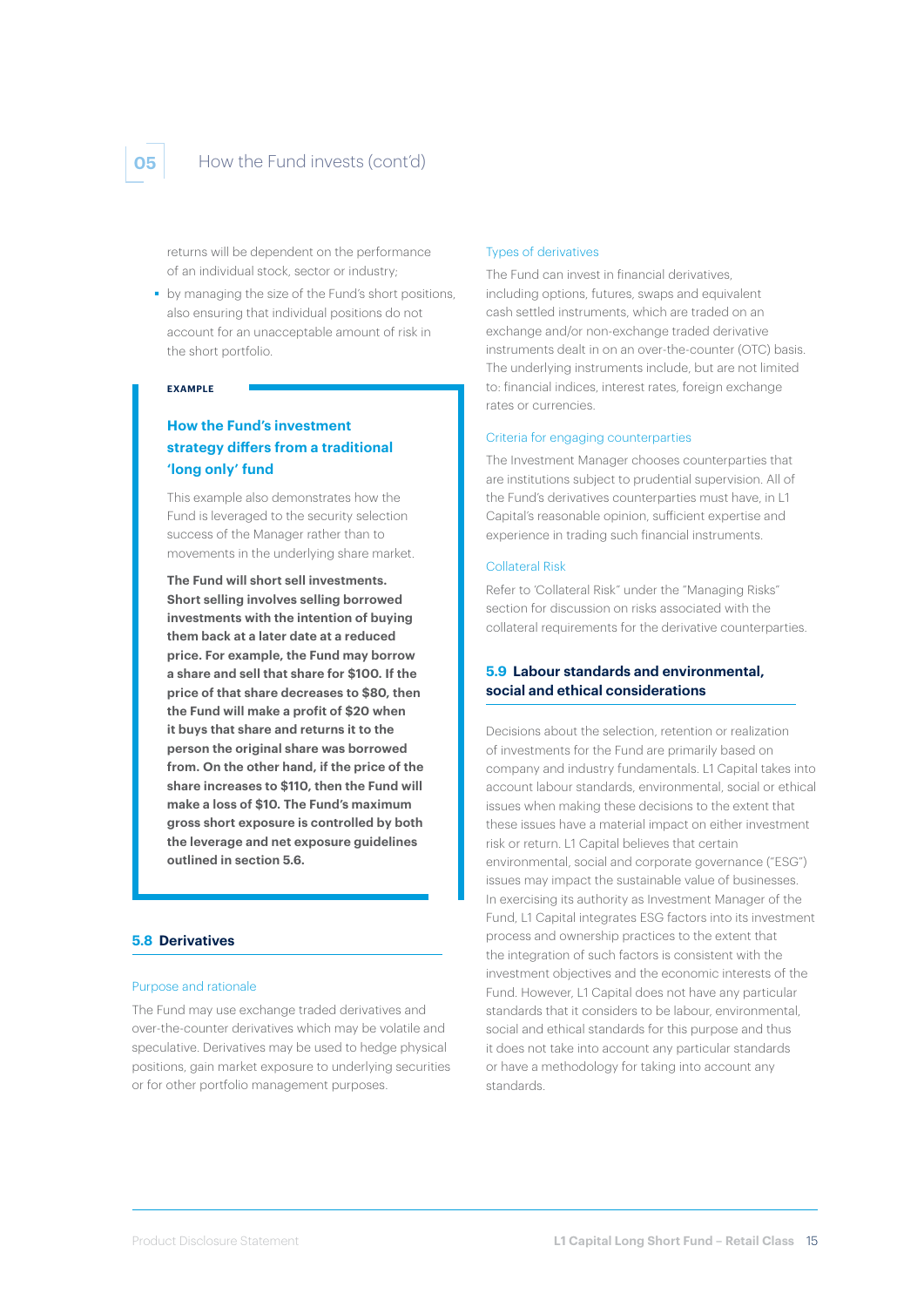

# **06** Managing risk

Investment in any fund carries risks, including volatility of returns and permanent loss of capital. Volatility refers to the degree to which returns may fluctuate around their long-term average. Each asset class, whether it is cash, fixed interest, property, Australian or international shares has associated investment risks and the return achieved by each will vary accordingly.

You should be aware that an investment in the Fund contains risk and neither the performance of the Fund nor the security of your investment is guaranteed by Equity Trustees or the Investment Manager. Investments in the Fund are generally subject to risks, including possible delays in the payment of withdrawal proceeds, and loss of income and/or capital. The following discussion of certain risk factors does not purport to be an exhaustive list or a complete explanation of all the risks involved in an investment in the Fund. We recommend you talk to an adviser about the risks involved in investing in the Fund and how it might impact on your individual financial circumstances. The past performance of the Fund and other funds and portfolios managed by L1 Capital are not necessarily a guide to future performance of the Fund.

#### **6.1 Equity funds general risk**

The value of the equity securities the Fund holds, directly or indirectly, may decrease in response to the activities of an individual company or in response to general market, business and economic conditions. Conversely, the value of the Fund's short sale liabilities may increase as a result of the same factors. In each case, the Fund's unit price may decrease.

#### **6.2 Investment strategy risk**

Certain investments by the Fund may be regarded as speculative in nature and involve increased levels of investment risk. An inherent part of a strategy may be to identify securities which are undervalued (or, in the case of short positions, overvalued) by the marketplace. Success of such a strategy necessarily depends upon the market eventually recognising such value in the price of the security, which may not necessarily occur. Equity positions, including IPOs, may involve highly speculative securities. The success and profitability of the Fund largely depends on the ability of the Investment Manager to construct a long portfolio of

securities that outperforms a short portfolio of securities. While certain short positions act as a hedge for the Fund's long investments, there is a risk that losses are incurred on the long and short portfolios at the same time. The performance fee may create an incentive for the Investment Manager to make investments that are riskier or more speculative than would be the case in the absence of a fee based on the performance of the Fund.

#### **6.3 Short-Selling risk**

In order to establish a short position, the Investment Manager must borrow securities to short-sell. In theory, short-selling is subject to an unlimited risk of loss, as there is no limit on how much the price of a security may appreciate. There is a risk that the securities lender may recall the securities in which case the Investment Manager may be obliged to re-purchase the securities at a higher price than that for which the security was sold, thereby crystalizing a permanent loss.

#### **6.4 Leverage risk**

While the Fund will not use financial leverage to increase the size of its portfolio, reinvestment of the funds raised in short-selling securities may result in the Fund having a gross exposure to securities that is greater than unit holders' capital. As such, there is a risk that the Fund will behave like a leveraged portfolio, where fluctuations in the value of the Fund's portfolios and the potential for loss are magnified.

#### **6.5 Investment manager risk**

With little or no net exposure to broader share market movements, Fund returns will depend almost entirely on the Investment Manager's success in selecting stocks to buy and short-sell. As such, there is a risk that changes in key personnel of the Investment Manager may negatively impact Fund performance.

#### **6.6 Market risk**

Markets are subject to a host of factors, including economic conditions, government regulations, market sentiment, local and international political events and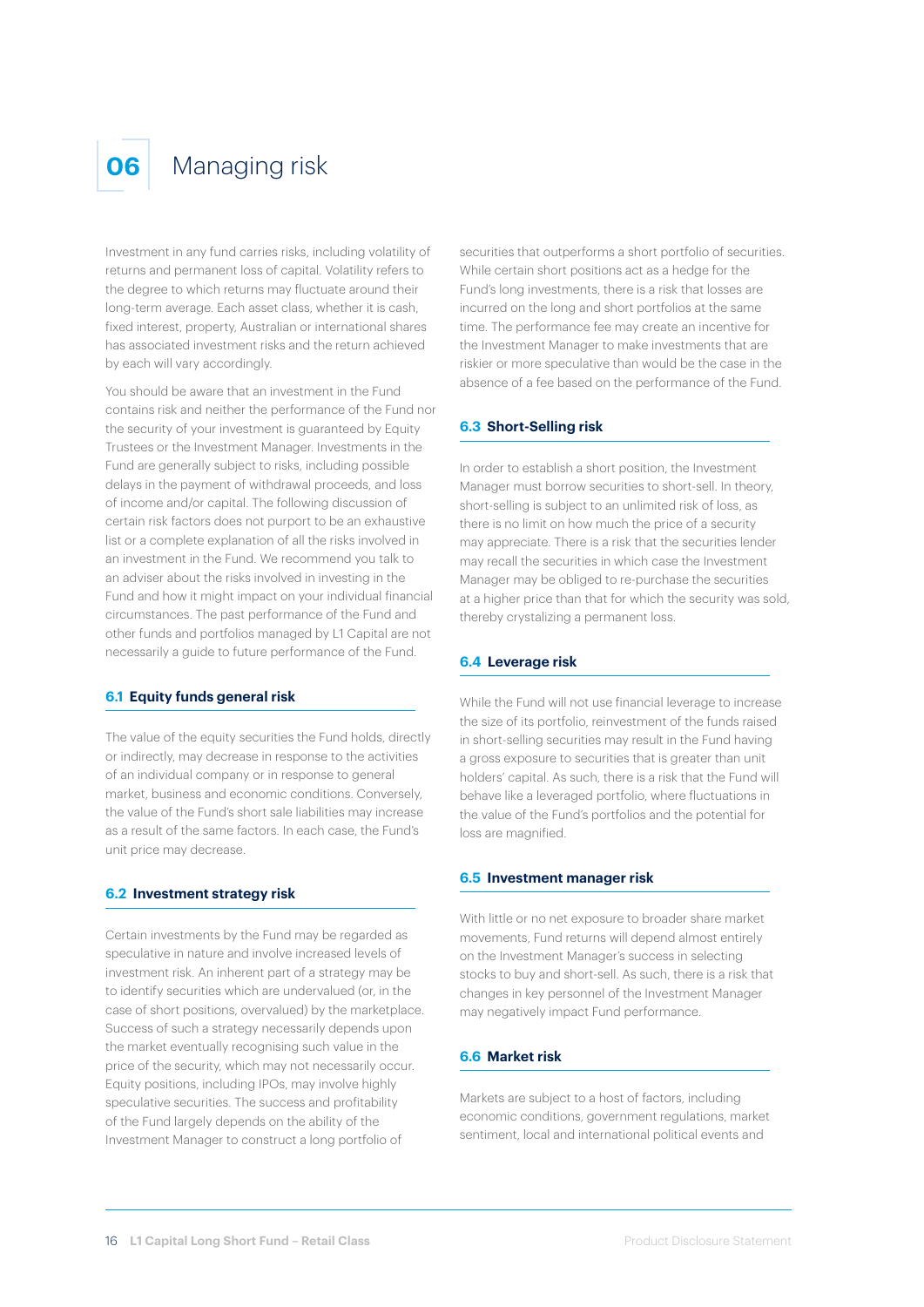environmental and technological issues. Market risk may have different impacts on each investment and investment style.

Any investment made in a specific group of assets is exposed to the universal risks of that asset market. However, there can be no guarantee that losses equivalent to or greater than the overall market will not be incurred as a result of investing in such assets.

During a general downturn in the securities markets, multiple asset classes may decline in value simultaneously. Certain events may have a negative effect on the price of all types of investments within a particular market. Conversely, in a strong share market, the Fund may underperform rising market indices if the portfolio has little or negative net exposure to the share market.

# **6.7 Collateral risk**

The Fund uses the service of a Prime Broker to facilitate the lending of securities to short-sell and enters into derivatives arrangements that require it to deliver collateral or other credit support to the derivatives counterparty. As such, the Fund may be exposed to certain risks in respect of that collateral including that the Fund:

- will be required to post initial margin/collateral to the counterparty in the form of cash. The Fund will need to have sufficient liquid assets to satisfy this obligation;
- may from time to time, if the value of short positions or derivatives move against it, be required to post variation margin/collateral with the counterparty on an ongoing basis. The Fund will need to have sufficient liquid assets to satisfy such calls, and in the event it fails to do so, the counterparty may have a right to terminate such arrangements; and
- may be subject to the credit risk of the counterparty. In the event the counterparty becomes insolvent at a time it holds margin/ collateral posted with it by the Fund, the Fund will be an unsecured creditor and will rank behind other secured creditors. In the event of insolvency of the Custodian or the Prime Broker, the Fund may not be able to recover the entire value of the relevant securities.

### **6.8 Counterparty and credit risk**

Counterparty risk is the risk of loss caused by another party defaulting on its financial obligations either because they become insolvent or cannot otherwise meet their obligations to the Fund. A party defaulting on its obligations could subject the Fund to substantial losses because the Fund will still be required to fulfil its obligations on any transactions which were to have substantially offset other contracts.

Credit risk refers to a risk of loss arising from the failure of a borrower or other party to a contract to meet its obligations. This may arise in derivatives, fixed interest securities, loans and cash deposits. Entry into transactions, such as derivatives and short selling, may also give rise to counterparty risk. In addition, the Fund may deposit cash with its counterparties for purposes that may include acting as security for its performance under a swap or similar contract or providing an offset to the cost of a swap contract. Substantial losses could be incurred if a counterparty fails to deliver on its contractual obligations, or experiences financial difficulties.

#### **6.9 Liquidity risk**

Investments that trade less can be more difficult or more costly to buy, or to sell, than more liquid or active investments. It may not be possible to sell or otherwise dispose of illiquid securities both at the price and within a time period deemed desirable by the Investment Manager.

#### **6.10 Small cap stock risk**

Stocks of smaller companies involve greater risk than those of larger, more established companies. This is because smaller companies may be in earlier stages of development, may be dependent on a small number of products or services, may lack substantial capital reserves and/or do not have proven track records. Small cap companies may be more adversely affected by poor economic or market conditions, and may be traded in low volumes, which may increase volatility and liquidity risks.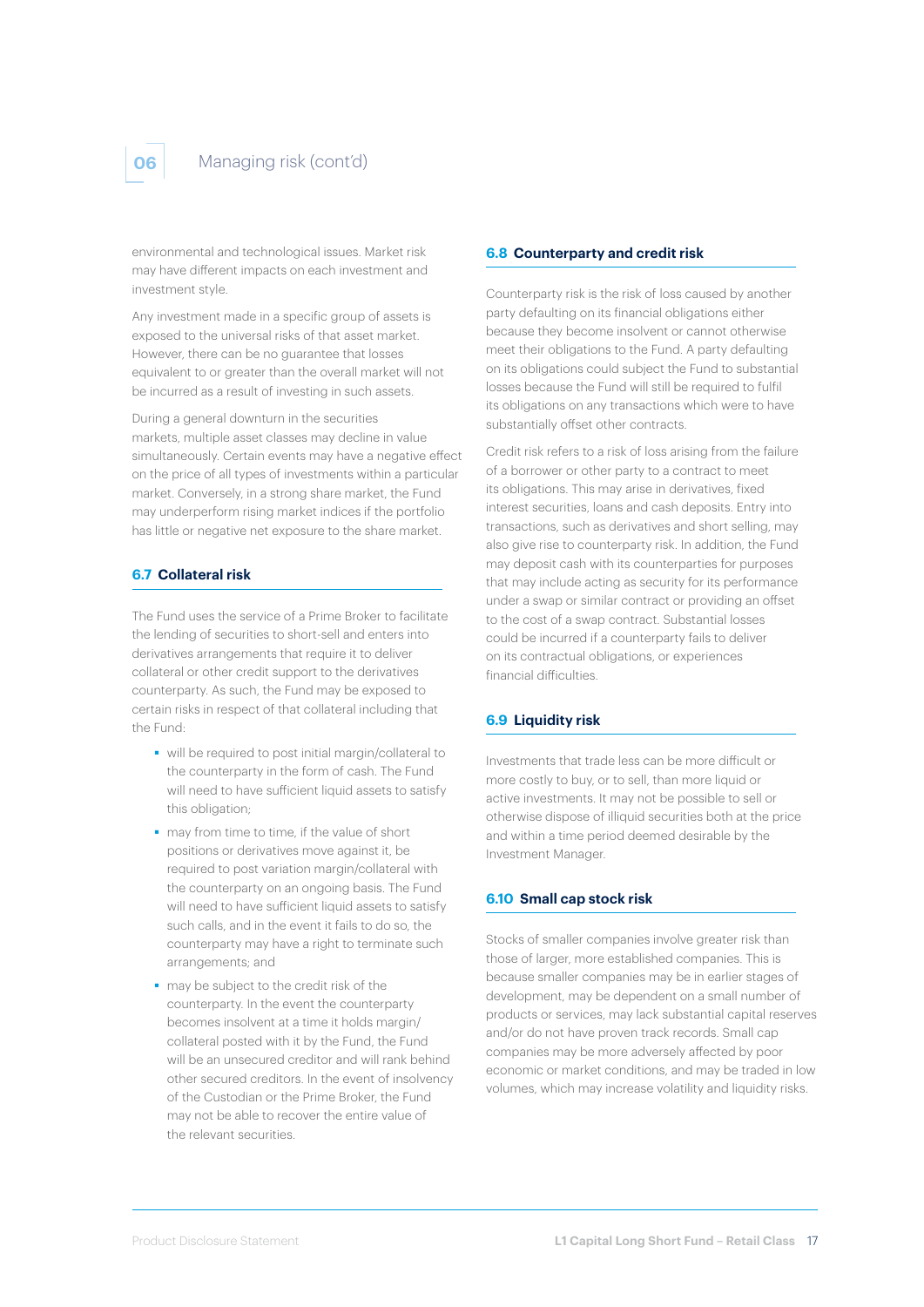#### **6.11 Portfolio turnover risk**

The Investment Manager will adjust the Fund's portfolio as considered advisable in view of prevailing or anticipated market conditions and the Fund's investment objective, and there is no limitation on the length of time securities must be held, directly or indirectly, by the Fund prior to being sold. Portfolio turnover rate will not be a limiting factor and will vary from year to year. Higher portfolio turnover rates involve correspondingly higher transaction costs, which are borne directly or indirectly by the Fund. In addition, the Fund may realise significant short term and long-term capital gains.

#### **6.12 Derivatives Risk**

The Fund may use exchange traded derivatives and over-the-counter derivatives which may be volatile and speculative. Use of derivative instruments involves various risks such as tracking, liquidity and leverage.

#### **6.13 Diversification risk**

If the Fund's investment portfolio is concentrated in a small number of investments, the portfolio will be subject to a greater level of volatility. Also, the use of a single investment manager applying generally similar trading programs could mean lack of diversification and, consequentially, higher risk

#### **6.14 Currency risk**

For investments in international assets, a rise in the Australian dollar relative to other currencies, may negatively impact investment values and returns. Where this risk is hedged, the hedge may not provide complete protection from currency movements.

#### **6.15 Outsourcing risk**

The Responsible Entity outsources key operational functions including investment management, custody, administration and valuation to a number of third party service providers. There is a risk that third party service providers may intentionally or unintentionally breach their obligations to the Fund or provide services below standards which are expected by the Responsible Entity causing loss to the Fund.

#### **6.16 Valuation risk**

Where there is no liquid market for investments in the Fund, those investments may be valued by reference to market prices for other comparable assets and observable market data. These prices may not reflect the value at which the investments can be realised, which may be lower.

#### **6.17 Interest rate risk**

Changes in interest rates can have a direct or indirect impact on the investment value and/or returns of many types of assets. Interest rates may directly or indirectly affect a company's cost of borrowings as well as the value of fixed interest securities.

#### **6.18 Regulatory risk**

Changes to laws and regulations governing financial markets and instruments could have adverse implications for your investment in the Fund.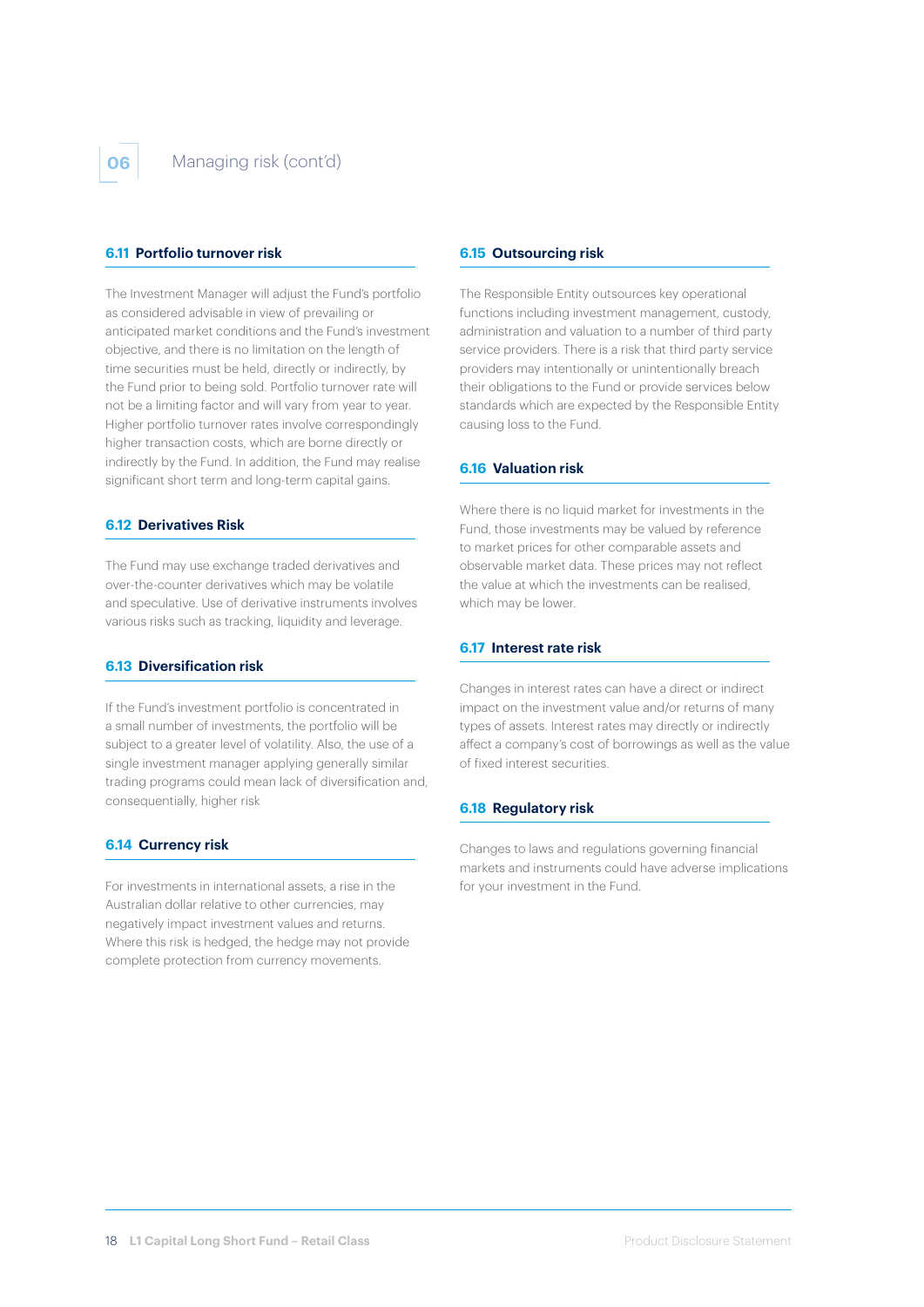# **07** Investing and withdrawing

#### **7.1 Initial applications**

Investors can acquire units by completing an Application Form. The minimum investment amount for the Fund is \$25,000.

*To invest directly please complete the Application Form accompanying this PDS and send the original by:*

*Mail to: L1 Capital Long Short Fund Registry c/o White Outsourcing GPO BOX 5482 Sydney NSW 2001*

*Fax to: (02) 9221 1194*

*Email to: registry@whiteoutsourcing.com.au* 

For any queries regarding the applications, you can contact White Outsourcing at +61 2 8262 2800.

Application money should be transferred to the bank account details shown in the Application Form. **Please note that neither cash nor cheques will be accepted**. Investors investing through an Investor Directed Portfolio Service ("**IDPS**") should use the application form provided by the operator of the IDPS.

The price at which units are acquired is determined in accordance with the Constitution ("Application Price"). The Application Price is \$1.00 for initial Units issued pursuant to this PDS and subsequently, in general terms, is equal to the net asset value of the Fund attributable to the Units ("NAV"), divided by the number of Units on issue plus any transaction costs.

Unit prices are calculated daily.

The cut-off time for applications is 2:00 pm (AEST) on any Business Day for receipt of that day's unit price.

At the date of this PDS, the minimum initial investment in the Fund is \$25,000. Applications can be made between 9:00 a.m. and 5:00 p.m. on any Business Day. However, for unit pricing purposes any application received after 2:00 p.m. on a Business Day will generally be treated as having been received the following Business Day. If you are investing via an IDPS, you need to contact your IDPS Operator regarding the cut-off times for pricing purposes.

Transaction costs may reduce the number of units which you receive when applying for units. See the 'Buy/Sell Spread' information in the fees section for further information.

The Application Price will vary as the market value of assets in the Fund rises or falls.

### **7.2 Additional applications**

Investors can add to their investment by completing an Application Form accompanying the current PDS. The minimum additional investment in the Fund is \$10,000. Please note Application Forms can be sent by fax +61 2 9221 1194 or by email to registry@whiteoutsourcing.com.au. If you are investing through an IDPS you should refer to the IDPS Guide for the minimum additional investment amount.

#### **7.3 Terms and conditions for applications**

Applications can be made at any time. Application cut-off times and unit pricing are set out in the initial applications section above.

Please note that we do not pay interest on application monies (any interest is credited to the Fund).

Equity Trustees reserves the right to refuse any application without giving a reason. If for any reason Equity Trustees refuses or is unable to process your application to invest in the Fund, Equity Trustees will return your application money to you, subject to regulatory considerations, less any taxes or bank fees in connection with the application. You will not be entitled to any interest on your application money in this circumstance.

Under the Anti-Money Laundering and Counter-Terrorism Financing Act 2006, applications made without providing all the information and supporting identification documentation requested on the Application Form cannot be processed until all the necessary information has been provided. As a result delays in processing your application may occur.

# **7.4 Cooling off period**

If you are a Retail Client you may have a right to 'cool off' in relation to an investment in the Fund within 14 days of the earlier of:

- **confirmation of the investment being received** or available; and
- the end of the fifth day after the units are issued or sold.

A Retail Client may exercise this right by notifying White Outsourcing in writing at the address as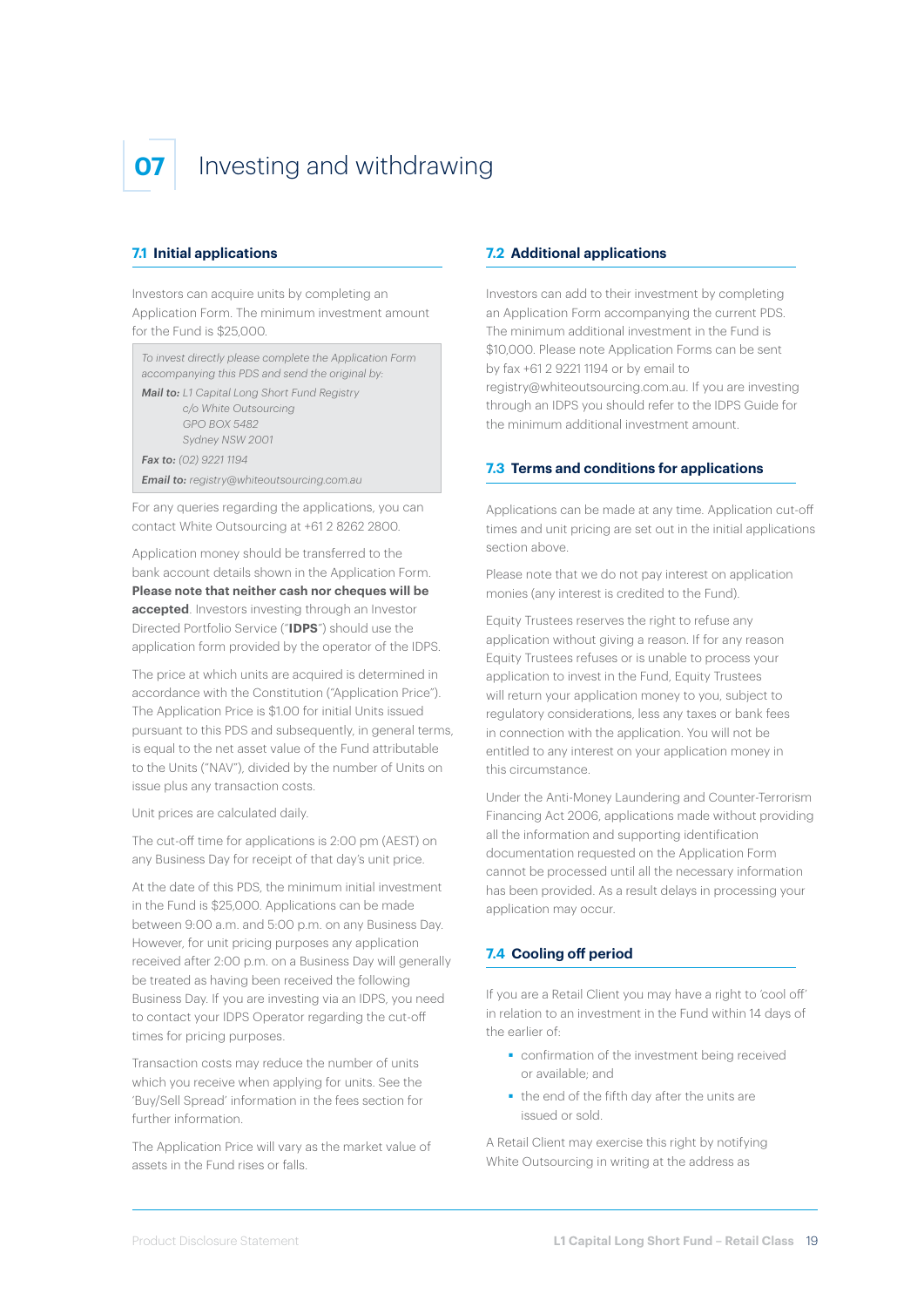

stated above. A Retail Client is entitled to a refund of their investment adjusted for any increase or decrease in the relevant application price between the time we process your application and the time we receive the notification from you, as well as any other tax and other reasonable administrative expenses and transaction costs associated with the acquisition and termination of the investment.

The right of a Retail Client to cool off does not apply in certain limited situations, such as if the issue is made under a distribution reinvestment plan, switching facility or represents additional contributions required under an existing agreement. Also, the right to cool off does not apply to you if you choose to exercise your rights or powers as a unit holder in the Fund before the start of or during the 14 day period; this could include selling part of your investment or switching it to another product.

The right to cool off may not apply if you are an Indirect Investor, even if you are a Retail Client. Indirect Investors should seek advice from their IDPS Operator or consult the IDPS Guide or similar type document as to whether cooling off rights apply.

### **7.5 Making a withdrawal**

You can withdraw your investment by written request either:

By mail to:

*L1 Capital Long Short Fund Registry c/o White Outsourcing GPO BOX 5482, Sydney NSW 2001* 

Or by fax to +61 2 9221 1194.

The price at which units are withdrawn is determined in accordance with the Constitution ("Withdrawal Price"). The Withdrawal Price, in general terms, is equal to the NAV, divided by the number of Units on issue less any transaction costs.

Unit prices are calculated daily.

The cut-off time for withdrawals is 2:00 pm (AEST) on any Business Day.

If you are an Indirect Investor, you need to provide your withdrawal request directly to your IDPS Operator. The time to process a withdrawal request will depend on the particular IDPS Operator.

### **7.6 Access to funds**

The Responsible Entity will generally allow you to access your investment within 5 days of receipt of a withdrawal request by transferring the withdrawal proceeds to your nominated bank account. The Constitution allows the Responsible Entity to make payment within 21 days from the day on which the withdrawal request is accepted by the Responsible Entity. However, the period of time for satisfying withdrawal requests may be extended where the Responsible Entity:

- has taken all reasonable steps to realise sufficient assets to satisfy a withdrawal request and is unable to do so due to one or more circumstances outside its control such as restricted or suspended trading in the market for an asset-
- does not consider it to be in the best interests of the Unit Holders as a whole to realise sufficient assets to satisfy the withdrawal request; or
- it is, for any reason, impractical to calculate the net asset value of the assets, including because of the closure of an exchange or trading or withdrawal restrictions in respect of a security.

In these circumstances the period of time for satisfying withdrawal requests is extended for such further period as those circumstances apply. Withdrawals will not be funded from an external liquid facility.

The price at which units are withdrawn

("**Withdrawal Price**") is determined in accordance with the Constitution. The Withdrawal Price on a Business Day, is in general terms, equal to the NAV, divided by the number of Units on issue and adjusted for transaction costs ("**Sell Spread**"). At the date of this PDS, the Sell Spread is 0.25%. The Withdrawal Price will vary as the market value of assets in the Fund rises or falls. See the 'Buy/Sell Spread' information in the fees section for further information.

We need not give effect to a withdrawal request if the aggregate withdrawal price to be redeemed is less than the \$10,000 minimum withdrawal amount or if the withdrawal would result in an investor's remaining investment to be less than the minimum investment balance.

We reserve the right to fully withdraw your investment if your investment balance in the Fund falls below the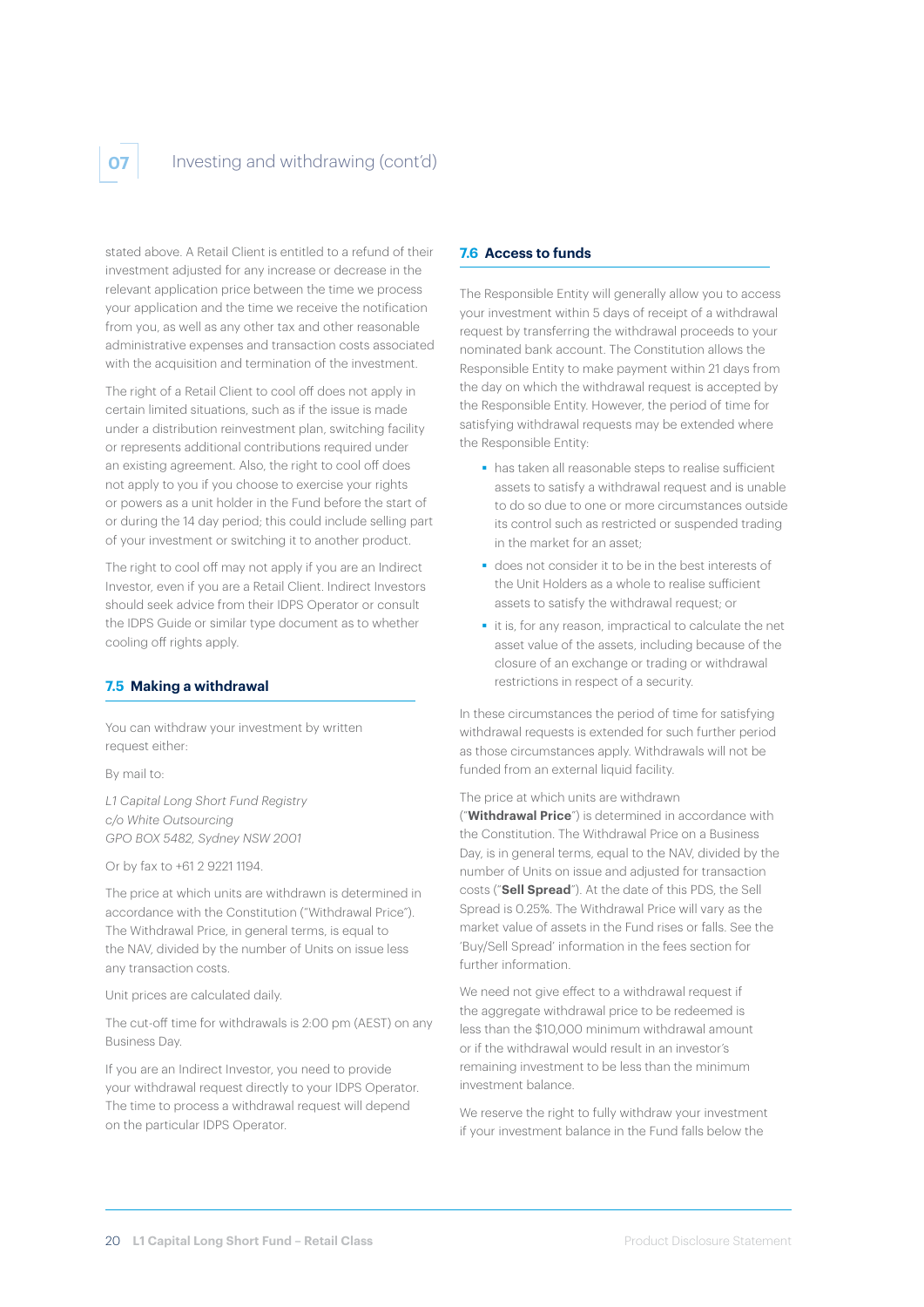# Investing and withdrawing (cont'd)

minimum balance amount as a result of processing your withdrawal request. If we increase the minimum balance amount, we also reserve the right to fully withdraw your investment in the Fund upon giving 30 days' notice where your investment is less than the increased minimum balance amount. At the date of this PDS, the minimum balance amount is \$25,000.

The Responsible Entity may deny a withdrawal request in its absolute discretion.

The Responsible Entity may also redeem some or all of your investment by providing at least 30 days' notice.

Any material changes in withdrawal rights will be notified to investors in writing.

### **7.7 Terms and conditions for withdrawals**

Once your withdrawal request is received, your instruction may be acted on without further enquiry if the instruction bears your account number or investor details and your (apparent) signature(s), or your authorised signatory's (apparent) signature(s).

Equity Trustees and/or the Administrator reserve the right to ask for the production of original documents or other information to authenticate the communication. In the case of non-receipt or corruption of any message, you will be required to re-send the documents.

No withdrawal proceeds will be paid until the Administrator has received the withdrawal request signed by you or your authorised signatory. Neither Equity Trustees nor the Administrator shall be responsible for any mis-delivery or non-receipt of any facsimile. Facsimiles or emails sent to the Administrator shall only be effective when actually received by the administrator.

When you are withdrawing, you should take note of the following:

- We are not responsible or liable if you do not receive, or are late in receiving, any withdrawal money that is paid according to your instructions.
- We may contact you to check your details before processing your withdrawal request. This may cause a delay in finalising payment of your withdrawal money. No interest is payable for any delay in finalising payment of your withdrawal money.
- If we cannot satisfactorily identify you as the withdrawing investor, we may refuse or reject your

withdrawal request or payment of your withdrawal proceeds will be delayed. We are not responsible for any loss you consequently suffer.

- As an investor who is withdrawing, you agree that any payment made according to instructions received by post or courier or fax, shall be a complete satisfaction of our obligations, despite any fact or circumstances such as the payment being made without your knowledge or authority.
- You agree that if the payment is made according to these terms, you and any person claiming through or under you, shall have no claim against us about the payment.
- **Equity Trustees can deny a withdrawal request** where accepting the request would cause the Fund to cease to be liquid or where the Fund is not liquid (as defined in the Corporations Act). When the Fund is not liquid, you can only withdraw when Equity Trustees makes a withdrawal offer to you in accordance with the Corporations Act. Equity Trustees is not obliged to make such offers. The Fund will be liquid if at least 80% of its assets are liquid assets (generally cash and marketable securities).

#### **7.8 Distributions**

The Fund usually distributes income semi-annually at the end of June and at the end of December. Distributions are calculated on the last day of each period end (30 June and 31 December), and are normally paid to investors within 21 days of the period end although the distribution at 30 June may take longer. Equity Trustees may amend the distribution frequency without notice.

Your share of any distributable income is calculated in accordance with the Constitution and is generally based on the number of units held by you at the end of the distribution period and the distributable income.

You can have your distribution reinvested or paid to a nominated bank account. If you do not indicate a preference you will have your distributions automatically reinvested.

Indirect Investors should review their IDPS guide for information on how and when they receive any income distribution.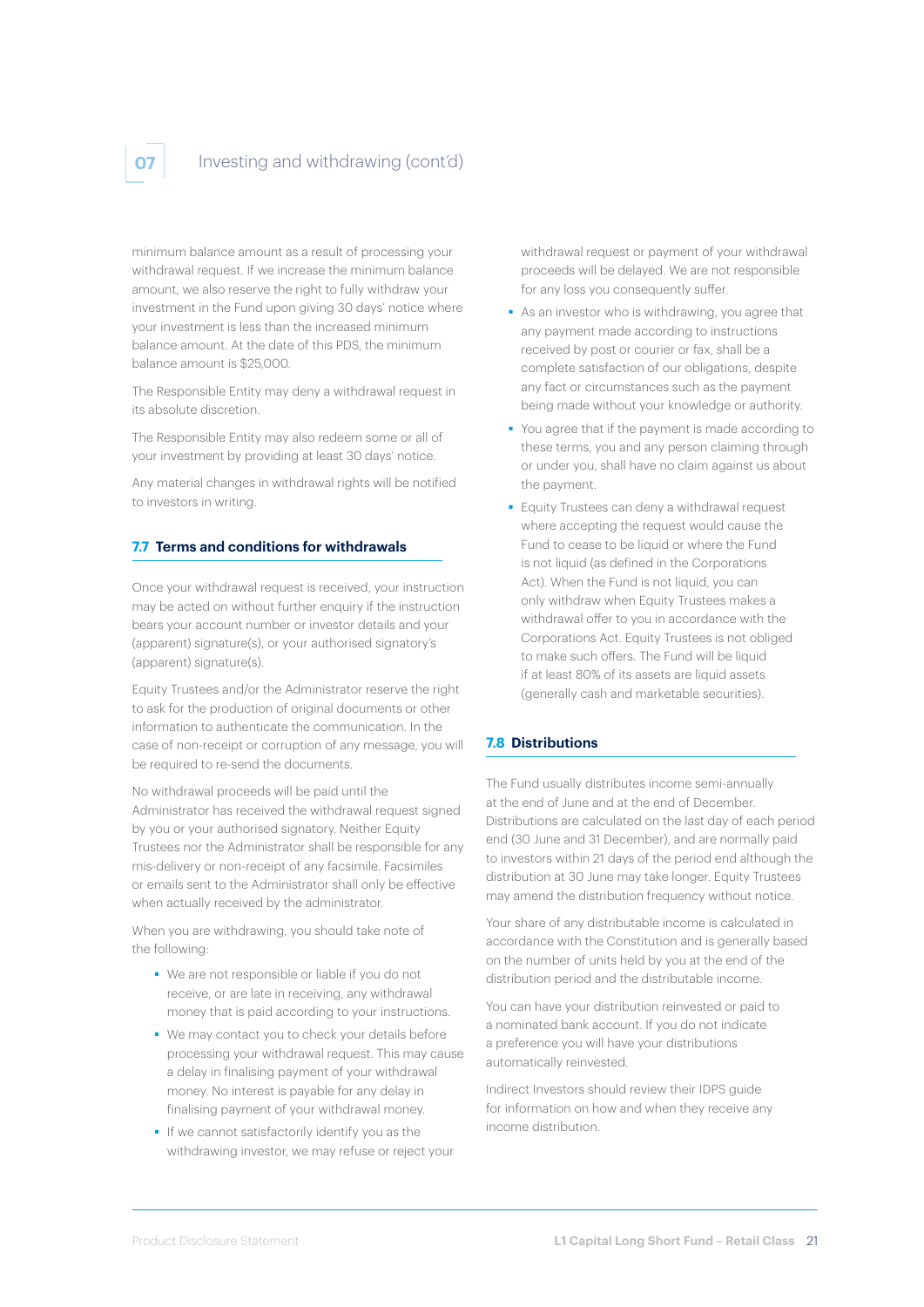

### **7.9 Valuation of the Fund**

The value of the investments of the Fund is generally determined daily by the Administrator.

The value of a unit in the Fund is determined on the basis of the value of the investments in the Fund (after taking into account any liabilities of the Fund), in accordance with the Constitution of the Fund. For example, the application price of a unit in the Fund is based on the NAV divided by the number of Units on issue plus an allowance for transaction costs required for buying investments. This allowance is known as the "Buy Spread". At the date of this PDS, the Buy Spread is 0.25%.

#### **7.10 Joint account operation**

For joint accounts, unless indicated to the contrary on the Application Form, each signatory must sign withdrawal requests. Please ensure all signatories sign the declaration in the Application Form. Joint accounts will be held as joint tenants unless we are advised to the contrary in writing.

#### **7.11 Appointment of authorised nominee to operate account**

You can appoint a person, partnership or company as your authorised signatory. To do so, please nominate them on the initial Application Form and have them sign the relevant sections. If a company is appointed, the powers extend to any director and officer of the company. If a partnership is appointed, the powers extend to all partners. Such appointments will only be cancelled or changed once we receive written instructions from you to do so.

Once appointed, your authorised signatory has full access to operate your investment account for and on your behalf. This includes the following:

- making additional investments;
- **•** requesting income distribution instructions to be changed;
- withdrawing all or part of your investment;
- changing bank account details:
- **e** enquiring and obtaining copies of the status of your investment; and
- having online account access to your investment.

If you do appoint an authorised signatory:

- vou are bound by their acts:
- you release, discharge and indemnify us from and against any losses, liabilities, actions, proceedings, account claims and demands arising from instructions received from your authorised representatives; and
- vou agree that any instructions received from your authorised representative shall be complete satisfaction of our obligations, even if the instructions were made without your knowledge or authority.

#### **7.12 Electronic instructions**

If you instruct Equity Trustees and/or the Administrator by electronic means, such as facsimile or via the internet, you release Equity Trustees and the Administrator from and indemnify Equity Trustees and the Administrator against, all losses and liabilities arising from any payment or action Equity Trustees and the Administrator makes based on any instruction (even if not genuine):

- that Equity Trustees and/or the Administrator receives by an electronic communication bearing your investor code; and
- which appears to indicate to Equity Trustees and/ or the Administrator that the communication has been provided by you (for example, it has a signature which is apparently your signature or your authorised signatory's or it has an email address which is apparently your email address).

You agree that neither you nor anyone claiming through you has any claim against Equity Trustees and the Administrator or the Fund in relation to such payments or actions.

There is a risk that a fraudulent withdrawal request can be made by someone who has access to your investor code and a copy of your signature or email address. Please take care.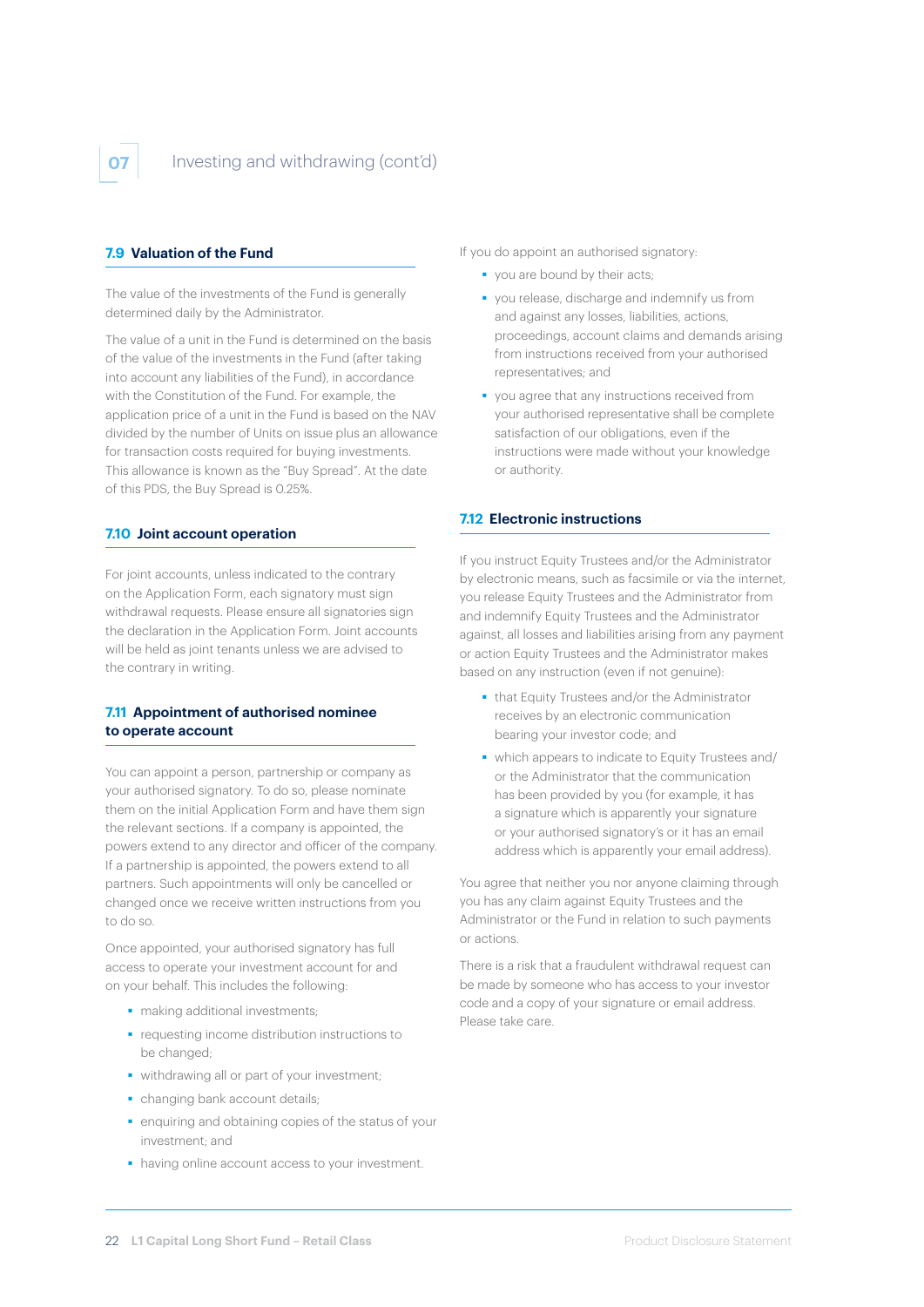# **08** Keeping track of your investment

#### **8.1 Enquiries**

For any enquiries regarding your investment or the management of the Fund please contact:

*L1 Capital Pty Ltd ABN 21 125 378 145 (AFSL 314302)*

*Level 28, 101 Collins Street, Melbourne, VIC 3000*

*Phone: +61 3 9286 7000 Email: Registry@L1capital.com.au Website: www.L1capital.com.au* 

#### **8.2 Complaints**

Equity Trustees seeks to resolve complaints in relation to the management of the Fund to the satisfaction of investors. If an investor wishes to lodge a formal complaint please write to:

*Compliance Team Equity Trustees Limited GPO Box 2307 Melbourne, Victoria, 3001, Australia*

*Email: compliance@eqt.com.au Phone: 1300 555 378*

Equity Trustees will seek to resolve any complaint and respond as soon as possible and in any case within 14 days of receiving the letter. We will seek to resolve your complaint as soon as practicable but not longer than 45 days after receiving the complaint.

If we are unable to resolve your complaint, you may be able to seek assistance from FOS.

*Financial Ombudsman Services GPO Box 3 Melbourne Vic 3001*

*Phone : 1800 367 287 (Australia) or +61 3 9613 7366 Email: info@fos.org.au*

Please include the Equity Trustees FOS membership number with your enquiry: 10395.

FOS is an independent body that can assist you if Equity Trustees cannot. FOS may not consider a dispute where the value of a person's claim exceeds \$500,000. FOS is only able to make a determination of up to \$309,000 per managed investment claim (excluding compensation for costs and interest payments).

If you are investing through an IDPS, then enquiries and complaints should be directed to the IDPS Operator, not Equity Trustees.

### **8.3 Reports**

Regular, simple to read and complete reports are provided to investors in the Fund. These reports comprise:

- **Annual Report** including financial statements and auditor's report will be made available on the EQT website at www.eqt.com.au/insto from 30 September each year.
- **Transaction Reports** confirming all additional investments, withdrawals, and payments (issued following transactions and on request).
- **Distribution Statements** as follows:
	- a. monthly statements to confirm closing units and value of holding;
	- b. distribution statements every distribution period confirming distribution amount and reinvestment/payment to nominated account;
	- c. annual investor statements to confirm closing units, value of investments and income from investments.
- **Tax Statements** issued annually, providing you with taxation information including a detailed summary of the components of any distributions.

The Responsible Entity also has and implements a policy to report annually on the following information as soon as practicable after the relevant period end:

- the actual allocation to each asset type;
- the liquidity profile of the portfolio assets as at the end of the period;
- the maturity profile of the liabilities as at the end of the period;
- the leverage ratio (including leverage embedded in the assets of the Fund, other than listed equities and bonds) as at the end of the period;
- the derivative counterparties engaged (including capital protection providers);
- **the monthly or annual investment returns of the** Fund over at least a five-year period (or, if the Fund has not been operating for five years, the returns since its inception); and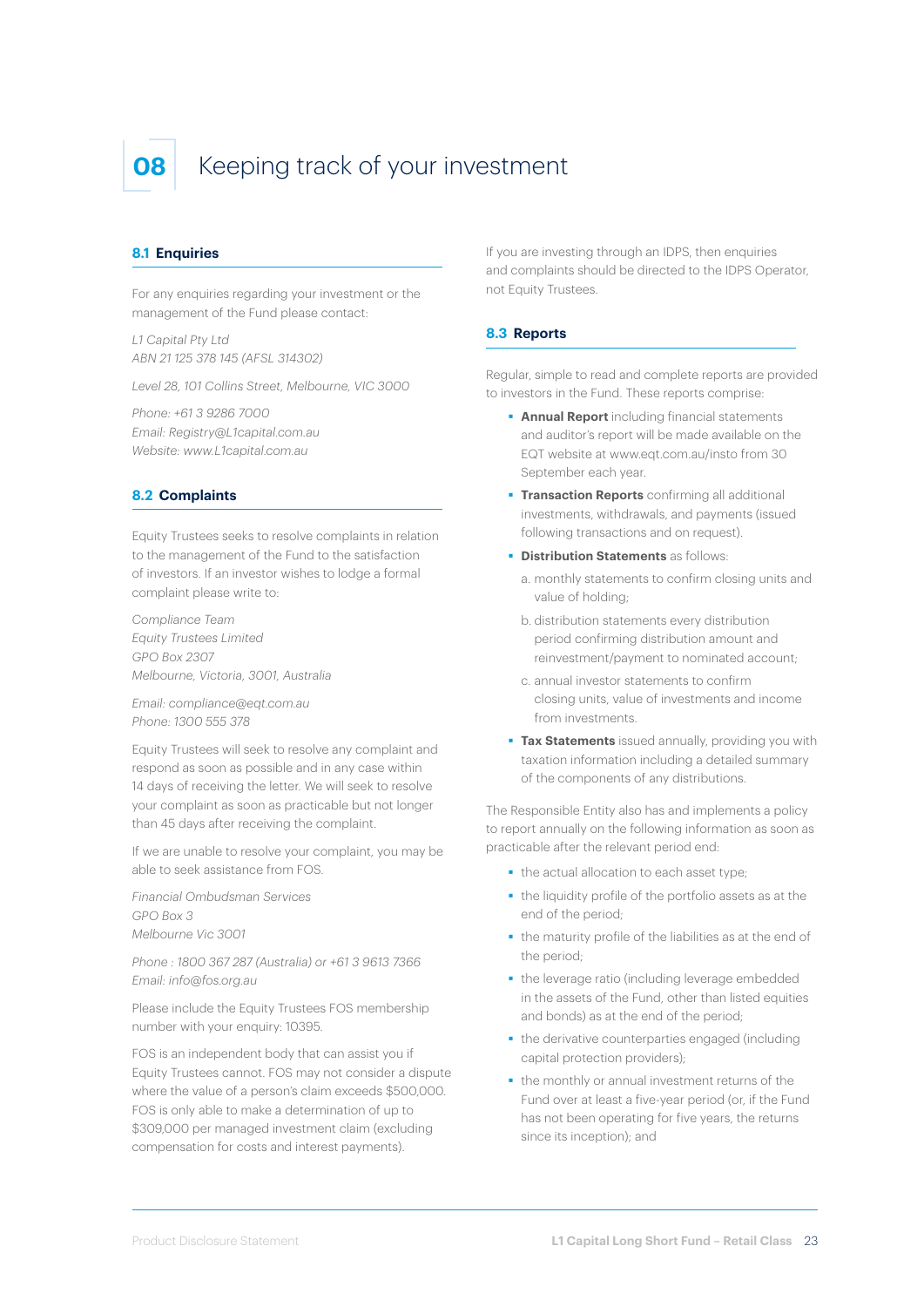# **08** Keeping track of your investment (cont'd)

the key service providers if they have changed since the latest report given to you, including any change in their related party status.

The following information is available on L1 Capital's website at www.L1capital.com.au and is disclosed monthly:

- the current total net asset value of the Fund and the redemption value of a unit in each class of units as at the date the net asset value was calculated;
- the key service providers if they have changed since the last report given to investors, including any change in their related party status; and
- for each of the following matters since the last report on those matters:
- the net return on the Fund's assets after fees. costs and taxes;
- any material change in the Fund's risk profile;
- any material change in the Fund's investment strategy; and
- any change in the individuals playing a key role in investment decisions for the Fund.

The Fund is not a disclosing entity. If the Fund becomes a disclosing entity, the Fund will be subject to regular reporting and disclosure obligations under the Corporations Act. Copies of documents lodged with the Australian Securities and Investments Commission ("ASIC") in relation to the Fund may be obtained from, or inspected at, an ASIC office and you can obtain the following a copy of the following documents free of charge on request:

- the most recent annual financial report lodged with ASIC;
- any half yearly financial report lodged with ASIC after that financial report and before the date of this PDS; and
- any continuous disclosure notices lodged with ASIC after that financial report and before the date of this PDS.

You can call L1 Capital +61 3 9286 7000 for updated information on performance, unit prices, Fund size and other general information about the Fund. If you are an indirect investor investing via an IDPS, contact your IDPS Operator.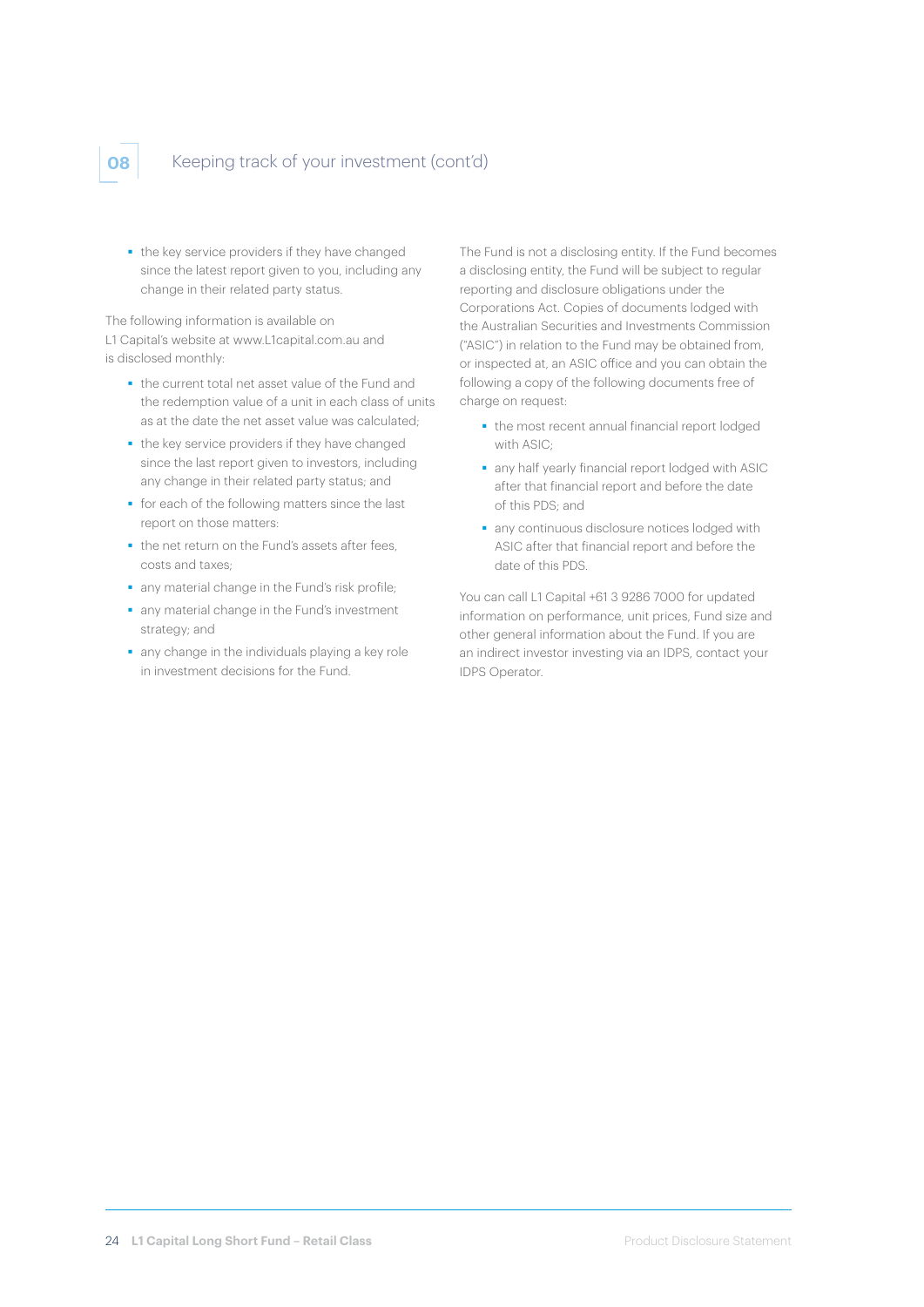# Fees and other costs

The warning statement below is required by law to be displayed at the beginning of the 'Fees and Other Costs' section of this PDS. The example given in the warning statement does not relate to any investments described within this PDS.

The table on page 26 shows fees and other costs that you may be charged. These fees and costs may be paid directly from your investment or deducted from investment returns.

Information about Taxation is set out in Section 10 of this PDS.

You should read all the information about fees and costs because it is important to understand their impact on your investment. For Indirect Investors, the fees listed in the 'Fees and other costs' section of this PDS are in addition to any other fees and charges charged by your IDPS Operator.

#### **WARNING STATEMENT**

#### **DID YOU KNOW?**

**Small differences in both investment performance and fees and costs can have a substantial impact on your long term returns.**

**For example, total annual fees and costs of 2% of your account balance rather than 1% could reduce your final return by up to 20% over a 30 year period (for example, reduce it from \$100,000 to \$80,000).**

**You should consider whether features such as superior investment performance or the provision of better member services justify higher fees and costs.**

**You may be able to negotiate to pay lower contribution fees and management costs where applicable. Ask the Fund or your financial adviser.**

#### **TO FIND OUT MORE**

If you would like to find out more, or see the impact of the fees based on your own circumstances, the **Australian Securities and Investments Commission (ASIC)** website (www.moneysmart.gov.au) has a managed funds fee calculator to help you check out different fee options.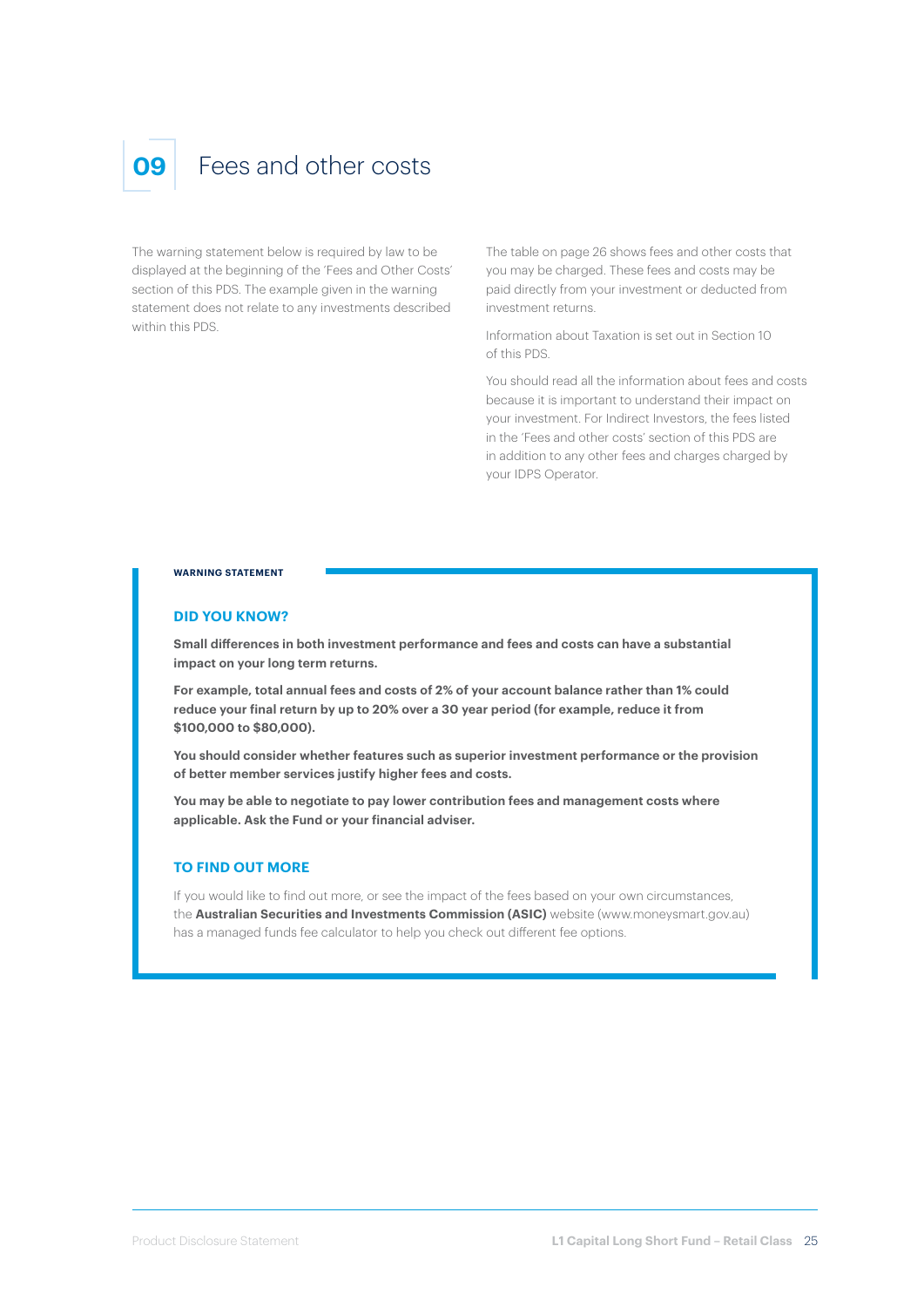

# **09** Fees and other costs (cont'd)

## L1 Capital Long Short Fund

| Type of fee or cost                                                                    | Amount                                                                    | How and when paid                                                                                                                                                                                                                                                                                                                       |
|----------------------------------------------------------------------------------------|---------------------------------------------------------------------------|-----------------------------------------------------------------------------------------------------------------------------------------------------------------------------------------------------------------------------------------------------------------------------------------------------------------------------------------|
| FEES WHEN YOUR MONEY MOVES IN OR OUT OF THE FUND                                       |                                                                           |                                                                                                                                                                                                                                                                                                                                         |
| <b>Establishment fee</b><br>The fee to open your<br>investment                         | Nil                                                                       | There is no establishment fee payable when you set up your investment in<br>the Fund                                                                                                                                                                                                                                                    |
| <b>Contribution fee</b><br>The fee on each amount<br>contributed to your<br>investment | Nil                                                                       | There is no contribution fee payable when you invest in the Fund                                                                                                                                                                                                                                                                        |
| <b>Withdrawal fee</b><br>The fee on each amount you<br>take out of your investment     | Nil                                                                       | There is no withdrawal fee payable when you redeem investments from<br>the Fund                                                                                                                                                                                                                                                         |
| <b>Exit fee</b><br>The fee to close your<br>investment                                 | Nil                                                                       | There is no exit fee payable when you close your investment in the Fund                                                                                                                                                                                                                                                                 |
| <b>MANAGEMENT COSTS</b>                                                                |                                                                           |                                                                                                                                                                                                                                                                                                                                         |
| The fees and costs for<br>managing your investment                                     | Management Fee of:<br>1.54% p.a. (inclusive of<br>GST and net of RITC) of | The Management Fee in relation to the Fund comprises the administration<br>and investment fees and costs (but not transaction costs such as<br>brokerage), calculated as a proportion of the Fund's size.                                                                                                                               |
|                                                                                        | the NAV                                                                   | This fee includes:                                                                                                                                                                                                                                                                                                                      |
|                                                                                        |                                                                           | • fees charged by the Responsible Entity;<br>· fees charged by the Custodian and by the Prime Broker;                                                                                                                                                                                                                                   |
|                                                                                        |                                                                           | · fees charged by the Administrator;                                                                                                                                                                                                                                                                                                    |
|                                                                                        |                                                                           | • management fees charged by the Investment Manager; and                                                                                                                                                                                                                                                                                |
|                                                                                        |                                                                           | • routine day to day management and administrative costs associated<br>with the operation of the Fund.                                                                                                                                                                                                                                  |
|                                                                                        |                                                                           | The Management Fee is calculated and accrued on a daily basis on the NAV<br>of the units. The accrued fee is payable within 14 days of the end of each<br>month. The fee is deducted from the assets of the Fund.                                                                                                                       |
|                                                                                        |                                                                           | Lower Management Fees and/or different payment terms may be<br>negotiated with certain Wholesale Clients. See 'Differential fees' under the<br>heading 'Additional explanation of fees and costs'.                                                                                                                                      |
|                                                                                        | Performance Fee of:<br>20.50%p.a. (inclusive of<br>GST and net of RITC)   | The Fund's Performance Fee is equal to 20.5% (inclusive of GST and net<br>of RITC) of any increase in the NAV of the Fund over any financial year<br>(adjusted for applications and redemptions and before the payment of<br>any distribution after the payment of the management fee and expenses),<br>subject to the high-water mark. |
|                                                                                        |                                                                           | The performance fee is calculated and accrued daily. If accrued, the<br>Performance Fee will generally be paid within 30 days of the end of every<br>half financial year in arrears or upon withdrawal of units from the Fund.<br>The Performance Fee is generally deducted from the assets of the Fund                                 |
|                                                                                        |                                                                           | each half financial year, or from the Withdrawal Price of the Unit withdrawn.                                                                                                                                                                                                                                                           |
| <b>SERVICE FEES</b>                                                                    |                                                                           |                                                                                                                                                                                                                                                                                                                                         |
| <b>Switching fee</b><br>The fee for changing<br>investment options                     | Nil                                                                       | Not applicable                                                                                                                                                                                                                                                                                                                          |
|                                                                                        |                                                                           |                                                                                                                                                                                                                                                                                                                                         |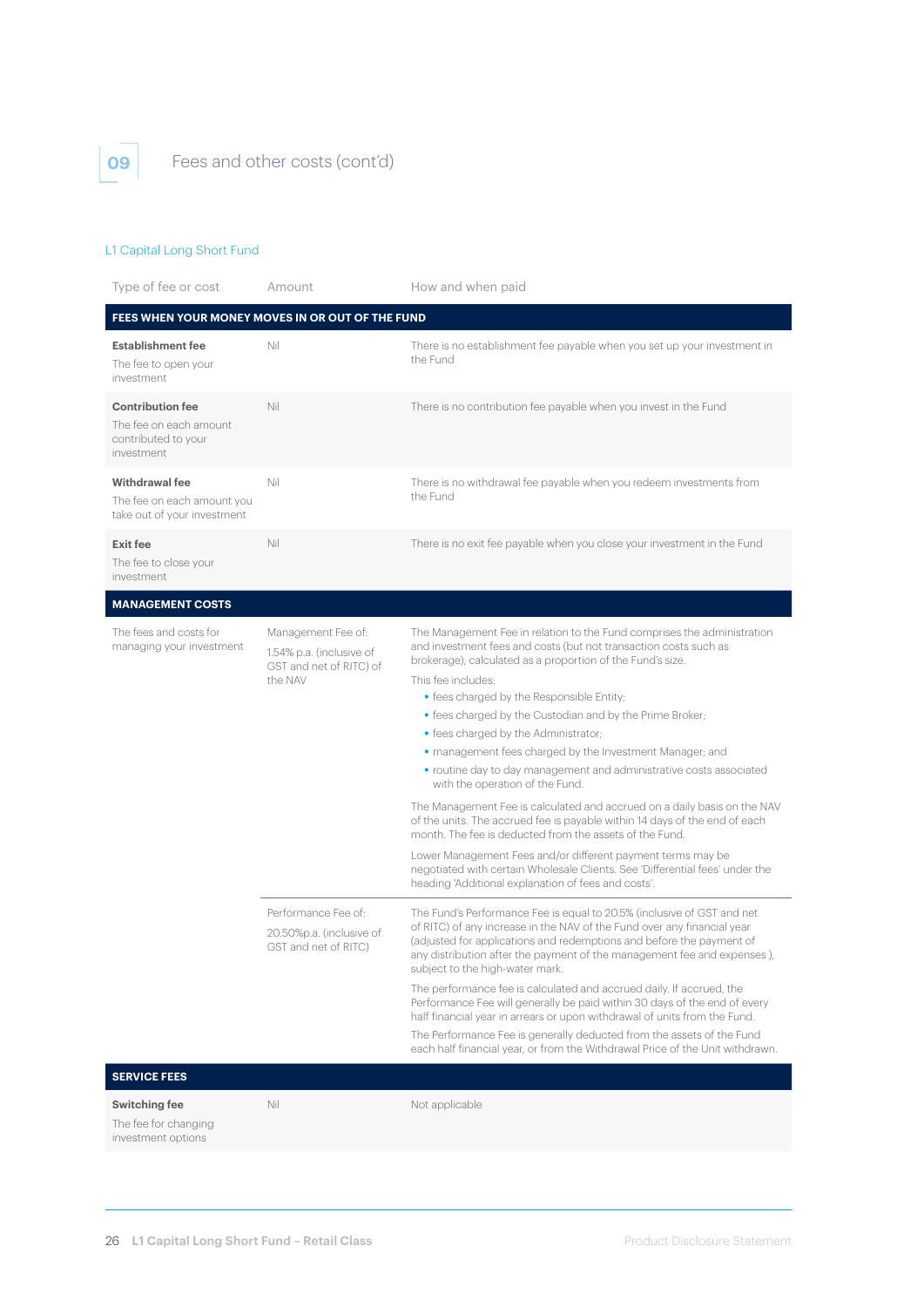## **9.1 Additional Explanation of Fees and Costs**

#### What do the Management costs pay for?

The management costs comprise of the Management Fee and the Performance Fee.

#### How does the Management Fee work?

The Management Fee includes responsible entity fees, investment management fees, custodian fees, prime broker fees, administration fees and other day to day expenses of the Fund. The Management Fee is calculated and accrued daily based on the NAV. The accrued fees are paid in arrears from the assets of the Fund within 14 days of the end of each month. The Management Fee reduces the NAV and is reflected in the unit price.

The Management Fee is paid to the Responsible Entity, who may pass part of the fee onto the Investment Manager.

#### How does the Performance related fee work?

In addition to the Management Fees, the Responsible Entity may also receive a Performance Fee. The management costs for the Fund increases by the amount of the Performance Fee where a Performance Fee is accrued.

The Fund's performance fee is equal to 20.5% (inclusive of GST and net of RITC) of any increase in the NAV (after the payment of the management fee and expenses) over a half year (adjusted for applications and redemptions and before the payment of any distribution) subject to the high-water mark. The high-water mark means the highest NAV at the end of a half year where a performance fee has been paid, adjusted for applications, redemptions and subsequent distributions.

The performance fee is calculated daily. It is payable:

- Within 30 days of the end of each half financial year and on the termination date of the Fund, from the assets of the Fund; and
- In respect of any Unit redeemed, from the Withdrawal Price.

In general terms:

- 1. Each day, the Fund's performance is calculated after the deduction of the management costs (paid or accrued) but before the deduction of performance fees and disregarding any applications in and withdrawals out of the Fund.
- 2. A 'high-water mark' is the higher of the initial Application Price of Units and the highest NAV of a Unit as at the last day in a previous half Financial Year.
- 3. The amount by which the Fund exceeds the highwater mark, if any, (difference) is then calculated on a per unit basis.
- 4. If the high-water mark is exceeded for a particular day, the difference is multiplied by the number of Units and 20.5%, is then accrued. The performance fee is generally calculated daily and payable semi-annually.
- 5. However, if the previous high-water mark is not exceeded, no performance fee accrues that day.

Please note that it is not possible to provide a meaningful estimate of the performance fee payable in any given period, as we cannot accurately forecast performance of the Fund.

The Responsible Entity pays the whole of the Performance Fee on to the Investment Manager.

#### **EXAMPLE**

#### **Performance related fee**

Assume the following:

- The Unit price on the last day of the half financial year is \$1.10 after management costs have been deducted
- The high-water mark is set \$1.00
- There are 100,000 Units on issue.

The difference is \$1.10 - \$1.00. The performance fee is \$0.10 x 100,000 (which is the number of Units on issue)  $\times$  20.5% = \$2,050 for that half financial year.

*\*Please note that the example is used for illustrative purposes only and does not forecast future performance.*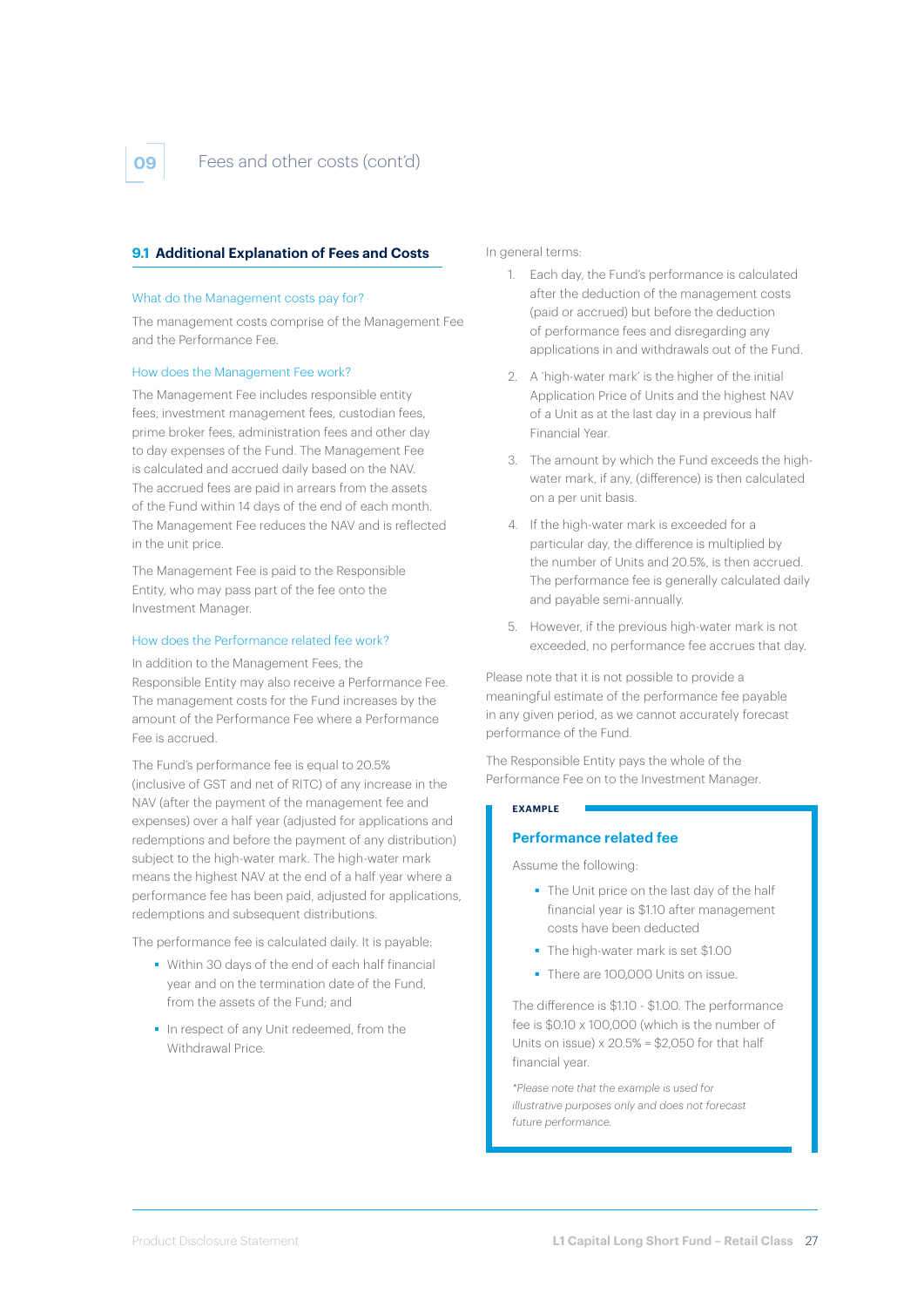

#### Expense recoveries

We are entitled to be reimbursed for expenses incurred in the proper performance of managing the Fund. These expenses are called 'out of pocket' expenses. They may include expenses properly incurred in the administration, custody, management, compliance and promotion of the Fund. There are other expenses including tax and operating costs, such as audit, legal and tax consulting fees. As at the date of this PDS the Investment Manager pays these expenses from the management fee and intends to continue with this practice. However in the future we may decide to deduct expenses in addition to the management fee, in which case we will give investors 30 days written notice.

#### Buy/Sell Spread

The Buy/Sell Spread reflects the estimated costs incurred in buying or selling assets of the Fund when you invest in or withdraw from the Fund. The Buy/Sell Spread is an additional cost to you but is incorporated into the unit price and not separately charged to you. The cost is recovered when you invest in or withdraw units from the Fund. The Buy/Sell Spread is not paid to Equity Trustees or the Investment Manager. As at the date of this PDS, the Buy Spread and the Sell Spread are 0.25%. The Buy/Sell Spread can be altered by the Responsible Entity at any time (\$25 dollars for each \$10,000 invested or redeemed).

#### Differential fees

The Responsible Entity and L1 Capital may from time to time negotiate a different fee arrangement (by way of a rebate) with investors who are Wholesale Clients. Fees can be discussed with L1 Capital Pty Ltd ABN 21 125 378 145 AFSL 314302 located at Level 28, 101 Collins Street Melbourne, VIC 3000 and phone: +61 3 9286 7000

#### Transaction and other costs

All Government taxes such as stamp duty and GST will be deducted from the Fund as appropriate. Reduced Input Tax Credits ("RITCs") will also be claimed by the Fund where appropriate to reduce the cost of GST to the Fund and investors.

The Fund may incur transaction costs. These transaction costs include brokerage, settlement costs (including custody costs), clearing costs and stamp duty. Transaction costs include costs incurred by the Fund when investors invest in or withdraw from the Fund

and when transacting to meet investment objectives. These costs are an additional cost to the investor but are generally reflected in the unit price (through the Buy/Sell Spread) and not charged separately to the investor. Transaction costs which are not recovered through the Buy/Sell Spread are deducted from the Fund from time to time and as they are incurred and are reflected in the unit price.

The exact amount of transaction costs is dependent on a number of different variables, including the level of trading undertaken by the Fund. As such, Equity Trustees is unable to provide a meaningful amount or percentage of the estimated transaction costs for the Fund.

#### Abnormal expenses

We may additionally recover abnormal expenses (such as the costs of investor meetings, legal advice/proceedings and other irregular expenses). This is not included in the Management Fee. The Constitution does not place any limit on the amount of the abnormal expenses that can be paid from the Fund.

#### Can the fees change?

Yes, all fees can change without your consent provided the fees do not exceed the maximum fees under the Constitution. The Constitution defines the maximum fees that can be charged directly by the Fund. The maximum Management Fee is 4% per annum of the gross asset value of the Fund (exclusive of GST). The maximum Performance Fee is 30% exclusive of GST rather than 20.5% (inclusive of GST net RITC). The Responsible Entity has the right to recover all proper and reasonable expenses incurred in managing the Fund and as such these expenses may increase or decrease accordingly. The Responsible Entity will provide you with at least 30 days' notice of any proposed change to the Management Fee or Performance Fee. Expense recoveries and Buy/Sell Spreads may change without notice, for example, when it is necessary to protect the interests of existing investors and if permitted by law. Also, where the Responsible Entity receives a large withdrawal request, the Sell Spread may increase for the large withdrawal request.

#### **GST**

All fees and other costs quoted include GST less any reduced input tax credits.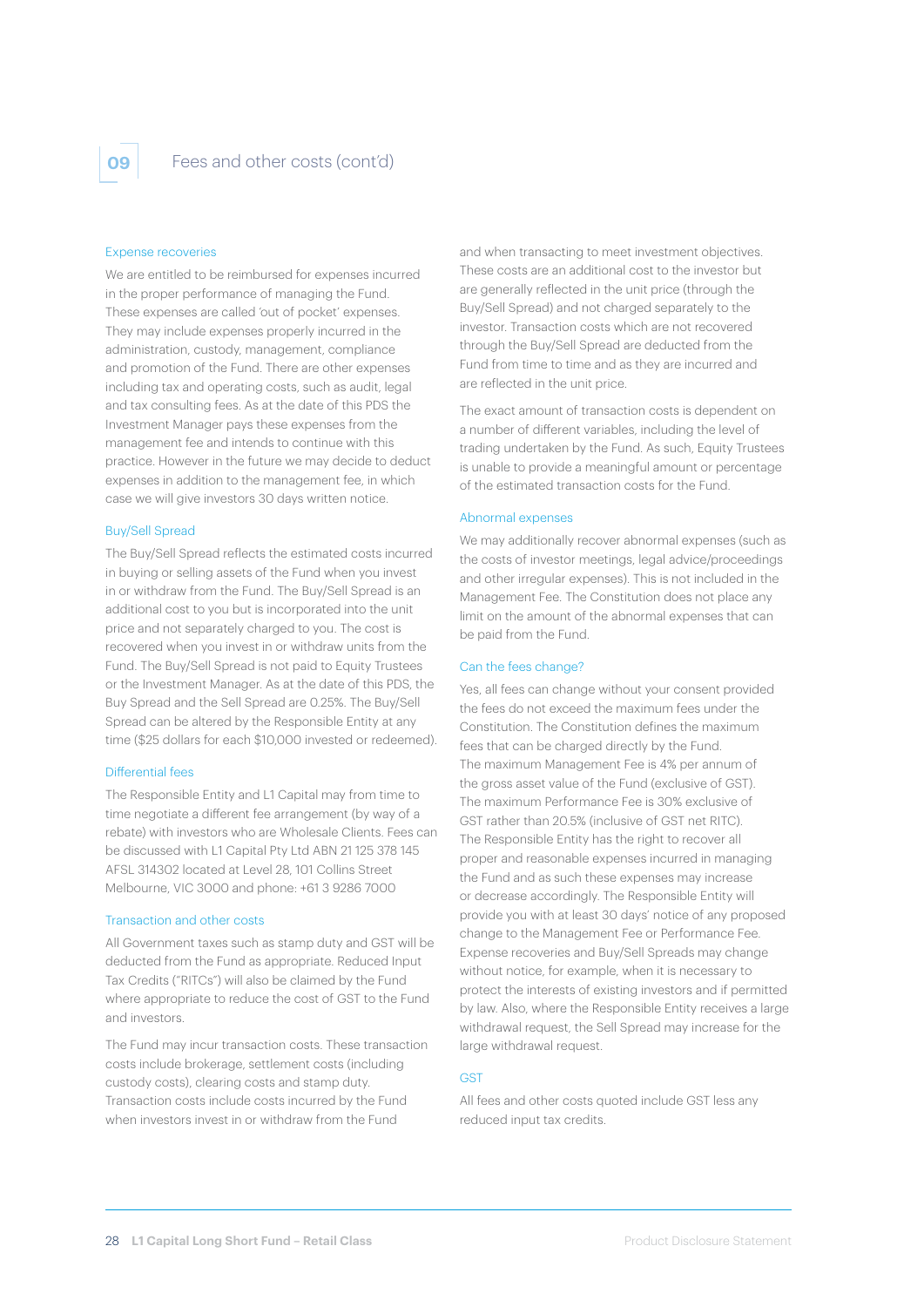#### **9.2 Example of annual fees and costs**

This table gives an example of how the fees and costs for the Fund can affect your investment over a one year period. You can use this table to compare this product against other managed investment products.

#### Example – L1 Capital Long Short Fund

|                                                                     | BALANCE OF \$50,000 WITH A CONTRIBUTION OF \$5,000 DURING THE YEAR |                                                                                                                                                                |
|---------------------------------------------------------------------|--------------------------------------------------------------------|----------------------------------------------------------------------------------------------------------------------------------------------------------------|
| <b>Contribution Fees</b>                                            | Nil                                                                | For every additional \$5,000 you put in, you will be charged \$0.                                                                                              |
| Plus<br>Management Costs***                                         | Management fee of 1.54%                                            | And, for every \$50,000 you have in the Fund you will be charged<br>\$770 each year.                                                                           |
| Equals<br>The fee on each amount you<br>take out of your investment | Nil                                                                | There is no withdrawal fee payable when you redeem investments<br>from the Fund                                                                                |
| Exit fee<br>Cost of fund                                            | Nil                                                                | If you had an investment of \$50,000 at the beginning of the year,<br>and you put in an additional \$5,000 during that year*, you would<br>be charged fees of: |
|                                                                     |                                                                    | $$770**$                                                                                                                                                       |
|                                                                     |                                                                    | What it costs you will depend on the fees you negotiate.                                                                                                       |

*\*This example assumes the \$5,000 contribution occurs at the end of the first year, therefore management costs are calculated using the \$50,000 balance only.*

*\*\*Additional fees may apply. Please note that this example does not capture all the fees and costs that may apply to you such as the Buy/ Sell Spread.* 

*\*\*\* Management costs are calculated using the indirect cost ratio for the Fund. The 'indirect cost ratio' refers to the management costs that are not paid directly out of your account (for example management fees, performance fees and expenses) but are paid from the Fund's assets, expressed as a percentage of the average net asset value of the Fund. it is an estimate only and the amount of management costs may be higher or lower in the future. This example assumes that the performance fee is zero because it is not possible to provide a meaningful estimate of the performance fee payable in any given period, as we cannot accurately forecast performance of the Fund.*

*ASIC provides a fees calculator on its website www.moneysmart.gov.au, which you could use to calculate the effects of fees and costs on your investment in the Fund.*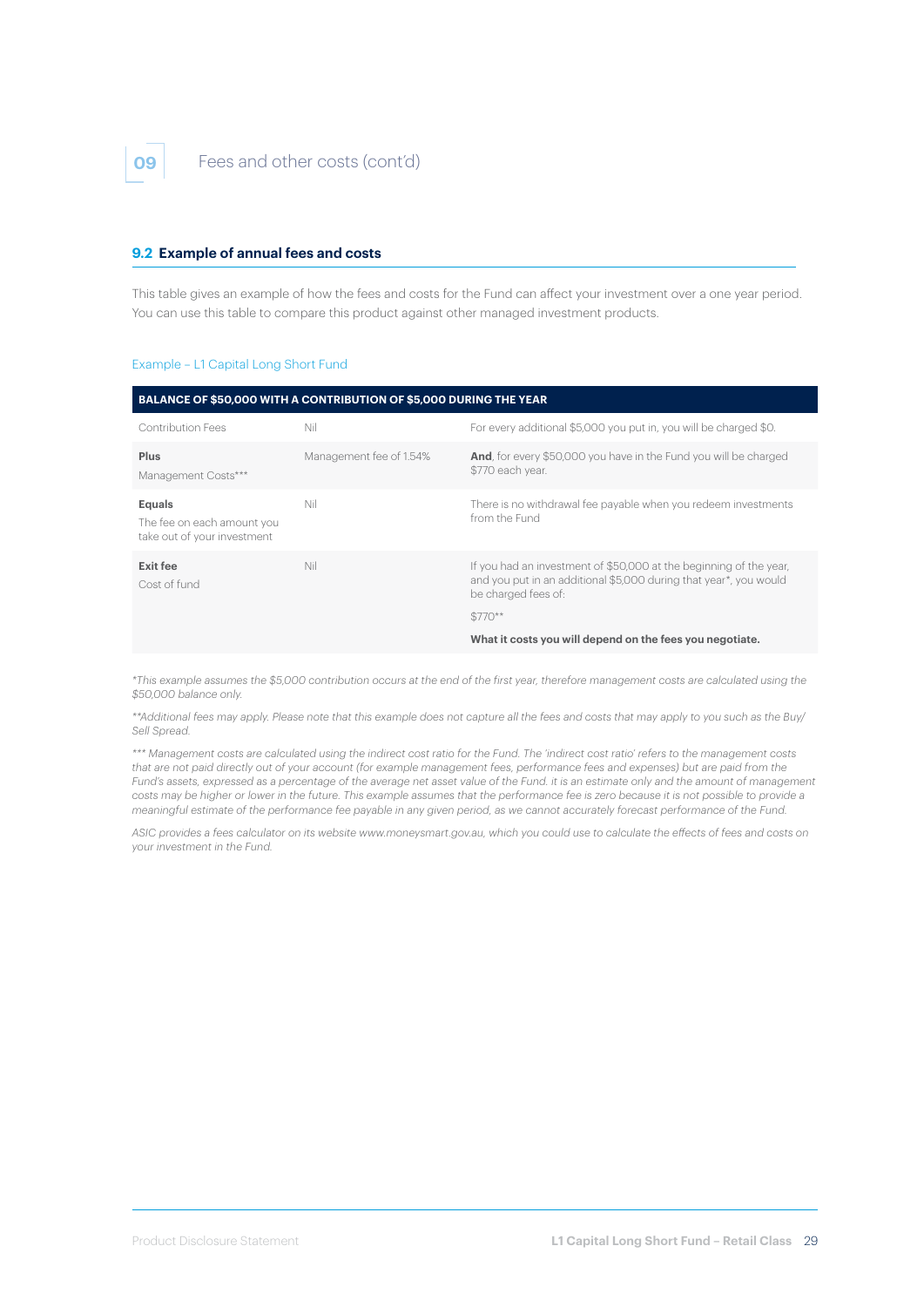# **10** Taxation

The following summary of taxation matters is a general guide and does not constitute tax advice. It provides a summary of the Australian income tax implications applicable to the Fund and investors. In particular, it applies where investors are resident of Australia for income tax purposes and hold their investment on capital account for income tax purposes. This summary does not apply where investors are not resident of Australia for income tax purposes or where any gain in respect of the disposal of units would be regarded as ordinary income or otherwise taxed on revenue account.

The summary is based on the tax laws applicable as at the date of this PDS. The Australian tax laws are subject to change, and as the tax treatment applicable to particular investors may differ, it is recommended that all investors seek their own professional advice on the taxation implications of investing in the Fund.

#### **10.1 Taxation of the Fund**

#### General

The Fund should be treated as an Australian resident for income tax purposes. As such, it is required to determine its tax net income each income year.

The Fund's tax net income may comprise dividend income, interest income, and revenue gains on the sale of investments, derivatives and other financial arrangements. Where the Fund qualifies as a Managed Investment Trust ("MIT"), the Fund may make an election to treat gains and losses on the sale of eligible assets as capital gains and losses. In calculating the Fund's tax net income, the cash component of any franked dividend income should be grossed up to include franking credits relating to that dividend income and the cash component of any foreign income that has been subject to tax in another jurisdiction should be grossed up to include foreign income tax offsets relating to that foreign income. Finally, the Fund's tax net income should be determined after having taken into account any tax deductible expenditure incurred by the Fund.

#### Public trading trust rules

The Fund does not intend to derive income other than from an "eligible investment business". Accordingly, it should not be subject to tax as a public trading trust. Further, provided the Fund's investors are presently entitled to the Fund's distributable income each year

as is intended, the Fund itself should not be liable to pay Australian income tax in relation to its tax net income. Rather each investor should include a proportionate share of the Fund's tax net income in their assessable income (as discussed below).

#### Losses

Where the Fund is in a net capital loss or tax loss position in any income year, these losses are quarantined at the level of the Fund and may not be passed on to investors.

However, the Fund may be able to utilise those losses to reduce its capital gains (in the case of carried forward capital losses) or tax net income (in the case of carried forward tax losses) in subsequent income years. We note, however, that the ability to use tax losses requires certain conditions to be satisfied.

### **10.2 Taxation of Australian Resident investors**

#### Distributions

An investor should include their entitlement (share) to the tax net income of the Fund for a year of income in their assessable income irrespective of the amount of cash distributed to them or whether it is reinvested or actually paid in a subsequent year. In this regard, the Fund will provide an annual distribution statement to investors each year to inform them of their share of the tax net income of the Fund, including the components which make up that share. The components included in a distribution will depend on the investments undertaken by the Fund and may include dividend income, franking credits, foreign income, foreign income tax offsets, Australian sourced other income and Capital Gains Tax (CGT) amounts. Some of these components are discussed below.

#### Franked Dividends and Franking Credits

Generally, an investor's share of the Fund's tax net income may include franked dividend income. Investors should include the franked dividend income, including any franking credits attaching to that income, in their assessable income and may be entitled to reduce the tax they have to pay by some or all of their share of the franking credits. The Fund and investor may be denied franking credits in respect of dividends and distributions on investments which the Fund has not owned at risk generally for a continuous period of 45 days (ignoring the day of acquisition and disposal).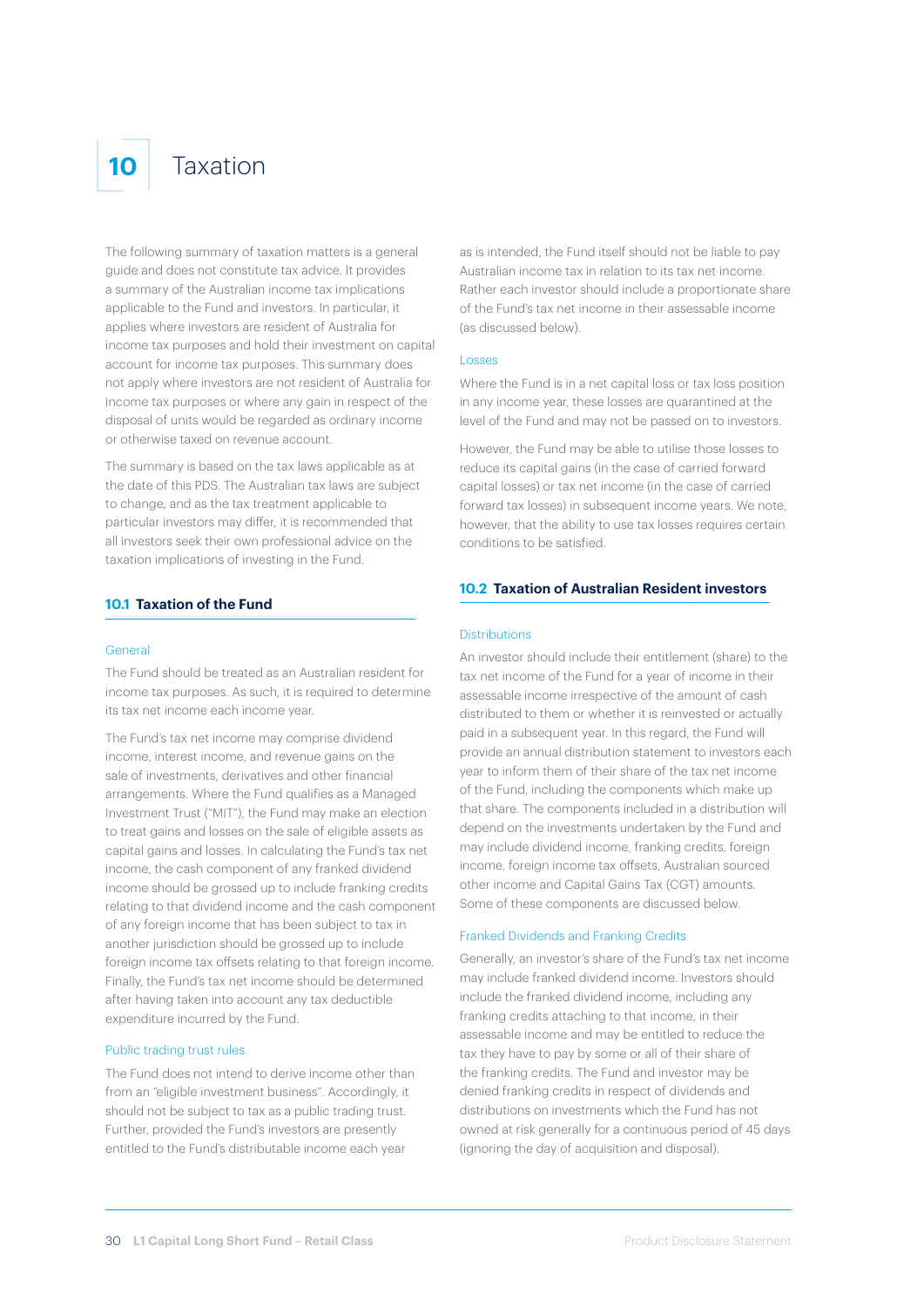#### Foreign Income and Foreign Income Tax Offsets

Generally an investor's share of the Fund's tax net income may include foreign income (which will generally represent foreign dividends for Australian tax purposes paid to the Fund as well as foreign sourced gains. Investors should include the foreign income, including any foreign income tax offsets attached to that income, in their assessable income and may be entitled to reduce the tax they have to pay by some or all of their share of the foreign income tax offset, subject to certain limits.

#### Capital Gains

If an investor's share of the tax net income of the Fund includes an amount that consists of discount capital gains derived by the Fund, the investor needs to first 'gross up' the discount capital gain (by multiplying it by 2). However, (after grossing up any discount capital gains) investors may be able to reduce the capital gains distributed by the Fund by any capital losses which are available to them. Furthermore, after applying any loss, individual, trust, and complying superannuation fund investors may then be entitled, in determining the net capital gain that is to be included in their assessable income, to discount that capital gain by 50% for individuals and trusts (subject to certain conditions) and 33.3% for complying superannuation funds.

#### Non-Assessable Distribution Payments

Distributions of non-assessable amounts (typically referred to as tax deferred amounts) are generally not subject to tax. This may arise where the Fund's distributable income is higher than its tax net income, for reasons other than the CGT discount (discussed above). Although the receipt of non-assessable amounts are generally not subject to tax, the receipt of certain non-assessable amounts may have CGT consequences. Broadly, the receipt of certain non-assessable amounts may reduce the cost base and reduced cost base of the investor's investment in the Fund. If the cost base reduces to zero, any additional non-assessable receipts may give rise to an immediately taxable capital gain. If the cost base is not reduced to zero, the reduction to the cost base and reduced cost base may result in either an increased capital gain or a reduced capital loss on the subsequent disposal of the Units in the Fund.

To the extent that the investor's share of the Fund's distribution includes a CGT concession component no adjustment to the cost base or reduced cost base of the underlying Units in the Fund should be required.

#### Disposal of units by Australian Resident Investors

Any taxable capital gain or assessable income arising from the disposal (including redemption) of an investment in the Fund may form part of the exiting investor's assessable income. To the extent the disposal gives rise to a capital gain, investors that are individuals, trusts and complying superannuation funds may be eligible for the CGT discount if their investment (Units) has been held for at least 12 months and the investor holds their units on capital account. Any capital losses arising from the disposal of the investment may be used to offset other capital gains the investor may have derived.

#### **10.3 Goods and Services Tax (GST)**

The Fund will be registered for GST. The acquisition and disposal of units in the Fund by investors should not be subject to GST. Similarly, the distributions paid by the Fund should not be subject to GST. GST is payable on some ongoing expenses, however the Fund may be able to claim a reduced input tax credit (RITC) of at least 55% of the GST paid, depending on the precise nature of the expenses. All fees and expenses are quoted inclusive of GST.

#### **10.4 Duty**

The issue or redemption of Units should not attract any duty. Duty may be payable on the transfer of units. Investors should confirm the duty consequences of transferring units with their taxation adviser.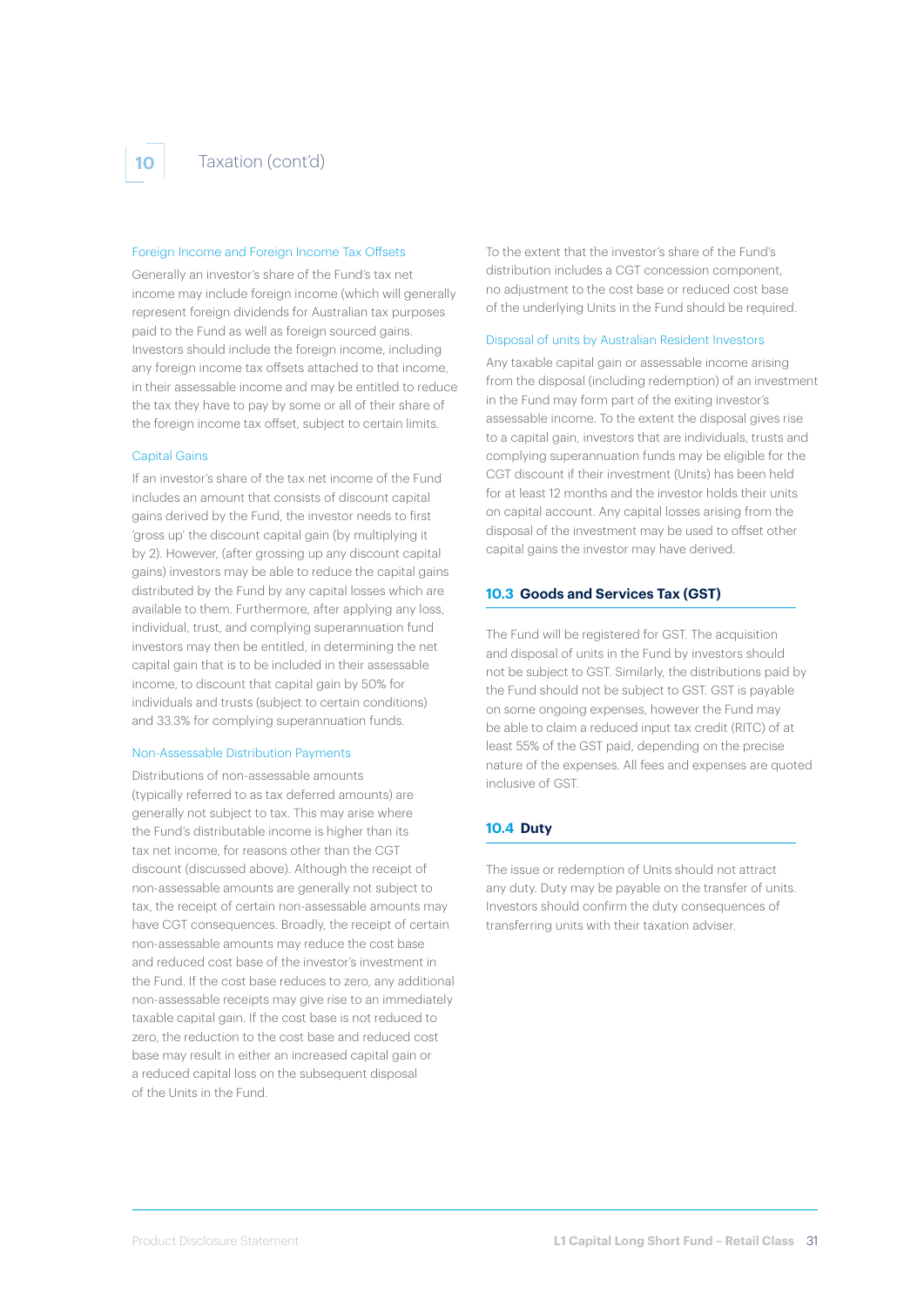### **10.5 Tax File Numbers (TFN) and Australian Business Numbers (ABN)**

It is not compulsory for an investor to quote their TFN or ABN. However, unless exempted, failure by an investor to quote an ABN or TFN will result in tax being withheld by the trustee on distributions paid to the investor at the top marginal tax rate plus the Medicare Levy and other levies as applicable, on gross payments including Distributions of income to the investor. The investor may be able to claim a credit in the investors' tax return for any TFN/ABN tax withheld. By quoting their TFN or ABN on its application form for the Fund, the investor authorises Equity Trustees to apply it in respect of all the investor's investments with Equity Trustees. If the investor does not want to quote their TFN or ABN for some investments, Equity Trustees should be advised.

#### **10.6 Current trust tax reforms**

The Australian Government passed legislation in May 2016 introducing a new tax regime for MITs referred to as the Attribution Managed Investment Trust ("AMIT") regime. The legislation may apply from 1 July 2016, if a qualifying MIT makes an election to apply the regime. An optional start date of 1 July 2015 is also permitted. Broadly, the new regime contains a number of changes to the taxation of trusts that qualify as AMITs. The Fund will consider the application of the new regime and consider whether an election should be made to apply these provisions.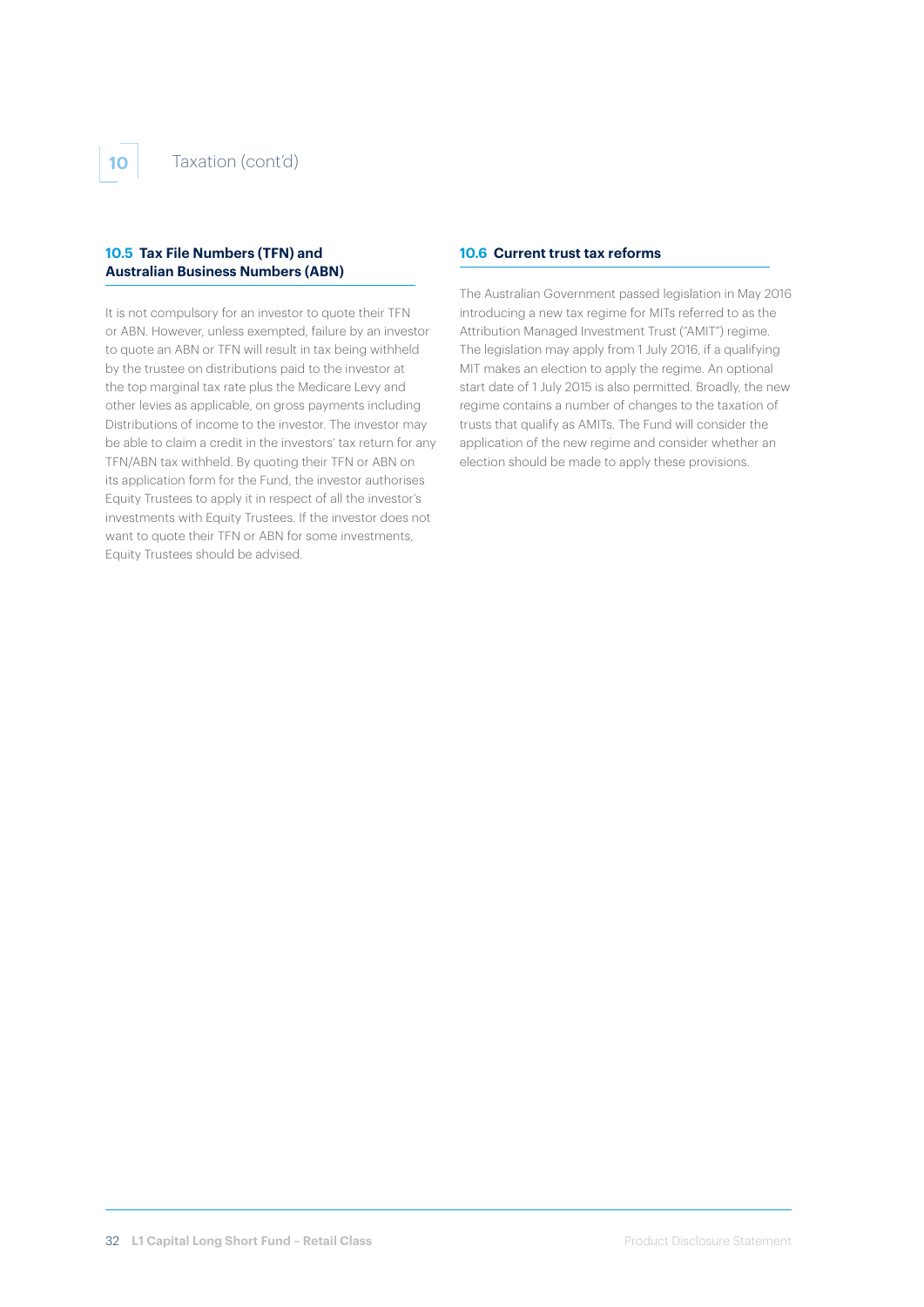# **11** Other important information

#### **11.1 Consents**

L1 Capital Pty Ltd has given and, at the date of this PDS, has not withdrawn, its written consent:

- to be named in this PDS as the Investment Manager of the Fund; and
- to the inclusion of the statements made about it, the Fund and the tables and statistical information, which are attributed to it, in the form and context in which they appear.

L1 Capital Pty Ltd has not otherwise been involved in the preparation of this PDS and has not caused or otherwise authorised the issue of this PDS. L1 Capital Pty Ltd and its employees and officers do not accept any responsibility arising in any way for errors or omissions from this PDS, other than in relation to the statements for which it has provided its consent.

### **11.2 Constitution of the Fund**

You will be issued Units in the Fund when you invest. Subject to the rights, obligations and restrictions of a class, each unit represents an equal undivided fractional beneficial interest in the assets of the Fund as a whole subject to liabilities, but does not give you an interest in any particular property of the Fund.

Equity Trustees' responsibilities and obligations, as the Responsible Entity of the Fund, are governed by the Constitution as well as the Corporations Act and general trust law. The Constitution contains a number of provisions relating to the rights, terms, conditions and obligations imposed on both Equity Trustees, as the responsible entity of the Fund, and investors. Some of the provisions of the Constitution are discussed elsewhere in this PDS.

Other provisions relate to your rights under the Constitution, and include:

- vour right to share in any Fund income, and how we calculate it;
- what you are entitled to receive when you withdraw or if the Fund is wound up;
- vour right to withdraw from the Fund subject to the times when we can cease processing withdrawals, such as if the Fund becomes 'illiquid';
- the nature of the units identical rights attach to all units within a class; and
- vour rights to attend and vote at meetings however these rights are mainly contained in the Corporations Act.

There are also provisions governing our powers and duties, including:

- how we calculate unit prices, the maximum amount of fees we can charge and expenses we can recover;
- when we can amend the Constitution generally we can only amend the Constitution where we reasonably believe that the changes will not adversely affect investors' rights. Otherwise the Constitution can only be amended by special resolution of investors;
- when we can retire as the Responsible Entity of the Fund - which is as permitted by law;
- when we can be removed as the Responsible Entity of the Fund - which is when required by law; and
- our broad powers to invest, borrow and generally manage the Fund.

The Constitution also deals with our liabilities in relation to the Fund and when we can be reimbursed out of the Fund's assets. For example:

- subject to the Corporations Act we are not liable for acting in reliance and good faith on professional advice;
- subject to the Corporations Act we are not liable for any loss unless we fail to act in accordance with the Constitution and without good faith; and
- we can be indemnified out of the Fund against all liabilities we incur in connection with the proper performance of our powers and duties in respect of the Fund except where we have acted fraudulently, negligently, where we have wilfully defaulted and except with regards to our own overhead expenses. This indemnity includes any liability incurred as a result of any act or omission of a delegate or agent appointed by the Responsible Entity. Equity Trustees may retain and pay out any monies in its hands all sums necessary to affect such an indemnity.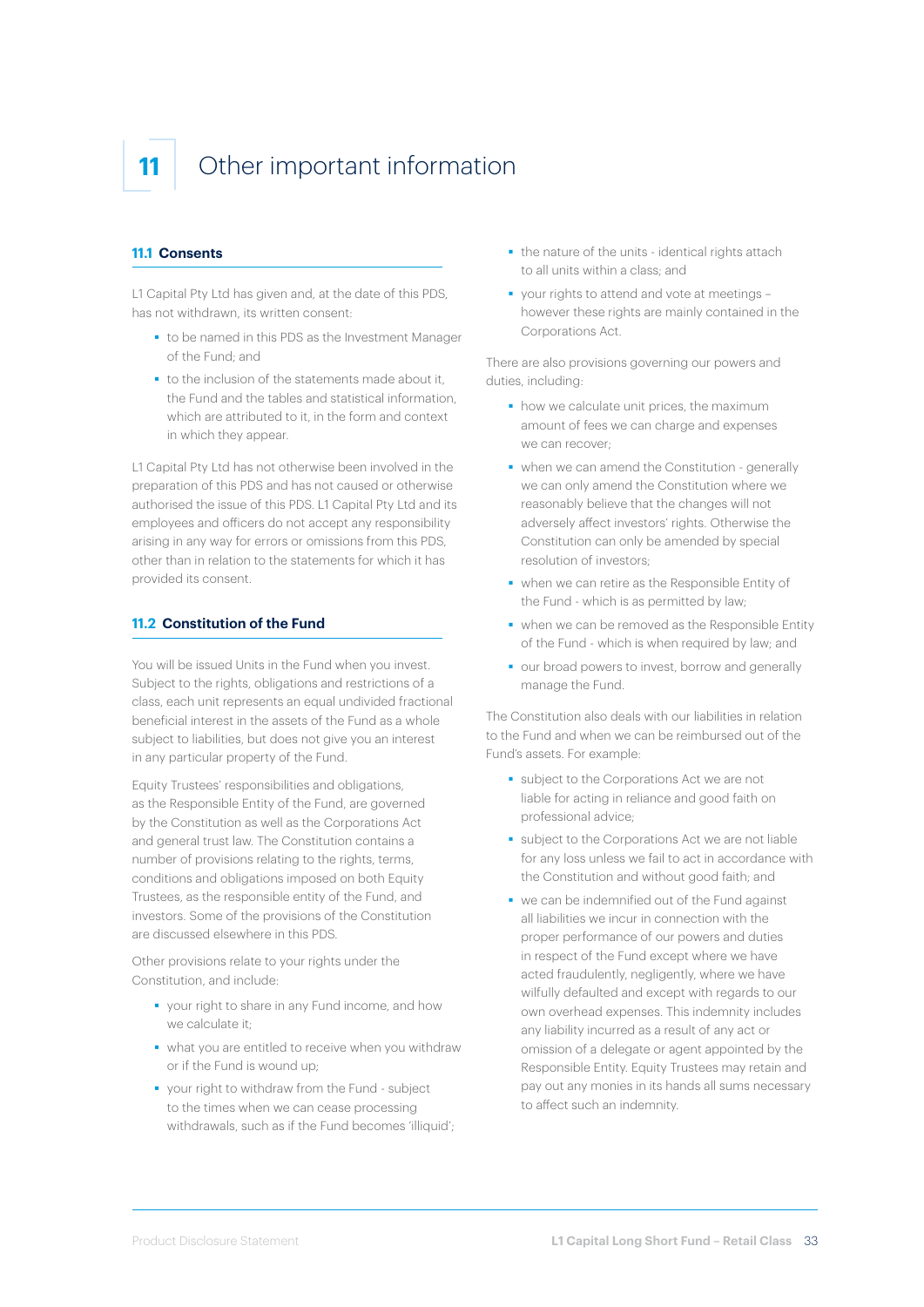

As mentioned above, Equity Trustees' responsibilities and obligations as the Responsible Entity of the Fund are governed by the Constitution of the Fund, the Corporations Act and general trust law, which require that we:

- act in the best interests of investors and, if there is a conflict between investors' interests and our own, give priority to investors;
- **EX ENSURE**  cnsure the property of the Fund is clearly identified, held separately from other funds and our assets, and is valued regularly;
- ensure payments from the Fund's property are made in accordance with the Constitution and the Corporations Act; and
- **•** report to ASIC any breach of the Corporations Act in relation to the Fund which has had, or is likely to have, a materially adverse effect on investors' interests.

A copy of the Constitution of the Fund is available, free of charge, on request from EQT.

#### **11.3 Non-listing of units**

Units in the Fund are not listed on any stock exchange and no application will be made to list the units of the Fund on any stock exchange.

### **11.4 Termination of the Fund**

The Responsible Entity may resolve at any time to terminate and liquidate the Fund (if it provides investors with notice) in accordance with the Constitution and the Corporations Act. Upon termination and after conversion of the assets of the Fund into cash and payment of, or provision for, all costs, expenses and liabilities (actual and anticipated), the net proceeds will be distributed pro-rata among all investors according to the aggregate of the withdrawal price for each of the units they hold in the Fund.

## **11.5 Compliance plan**

Equity Trustees has prepared and lodged a compliance plan for the Fund with ASIC. The compliance plan describes the procedures used by Equity Trustees to

comply with the Corporations Act and the Constitution of the Fund. Each year the compliance plan for the Fund is audited and the audit report is lodged with ASIC.

## **11.6 Unit pricing discretions policy**

Equity Trustees has developed a formal written policy in relation to the guidelines and relevant factors taken into account when exercising any discretion in calculating unit prices (including determining the value of assets and liabilities). A copy of the policy and, where applicable and to the extent required, any other relevant documents in relation to the policy (such as records of any discretions which are outside the scope of, or inconsistent with, the unit pricing policy) will be made available to you free of charge on request.

#### **11.7 Privacy statement**

When you provide instructions to Faulty Trustees or its related bodies corporate, Equity Trustees will be collecting personal information about you. You must ensure that all personal information which you provide to Equity Trustees is true and correct in every detail, and should your personal details change it is your responsibility to ensure that you promptly advise Equity Trustees of the changes in writing. This information is needed to facilitate, administer and manage your investment, and to comply with Australian taxation laws and other laws and regulations. Otherwise, your application may not be processed or Equity Trustees and its delegates will not be able to administer or manage your investment.

The information that you provide may be disclosed to certain organisations, including but not limited to:

- the ATO, AUSTRAC and other government or regulatory bodies;
- vour broker, financial adviser or adviser dealer group, their service providers and/or any joint holder of an investment;
- organisations involved in providing, administering and managing the Fund, the administrator, custodian, auditors, or those that provide mailing or printing services; and
- those where you have consented to the disclosure and as required by law.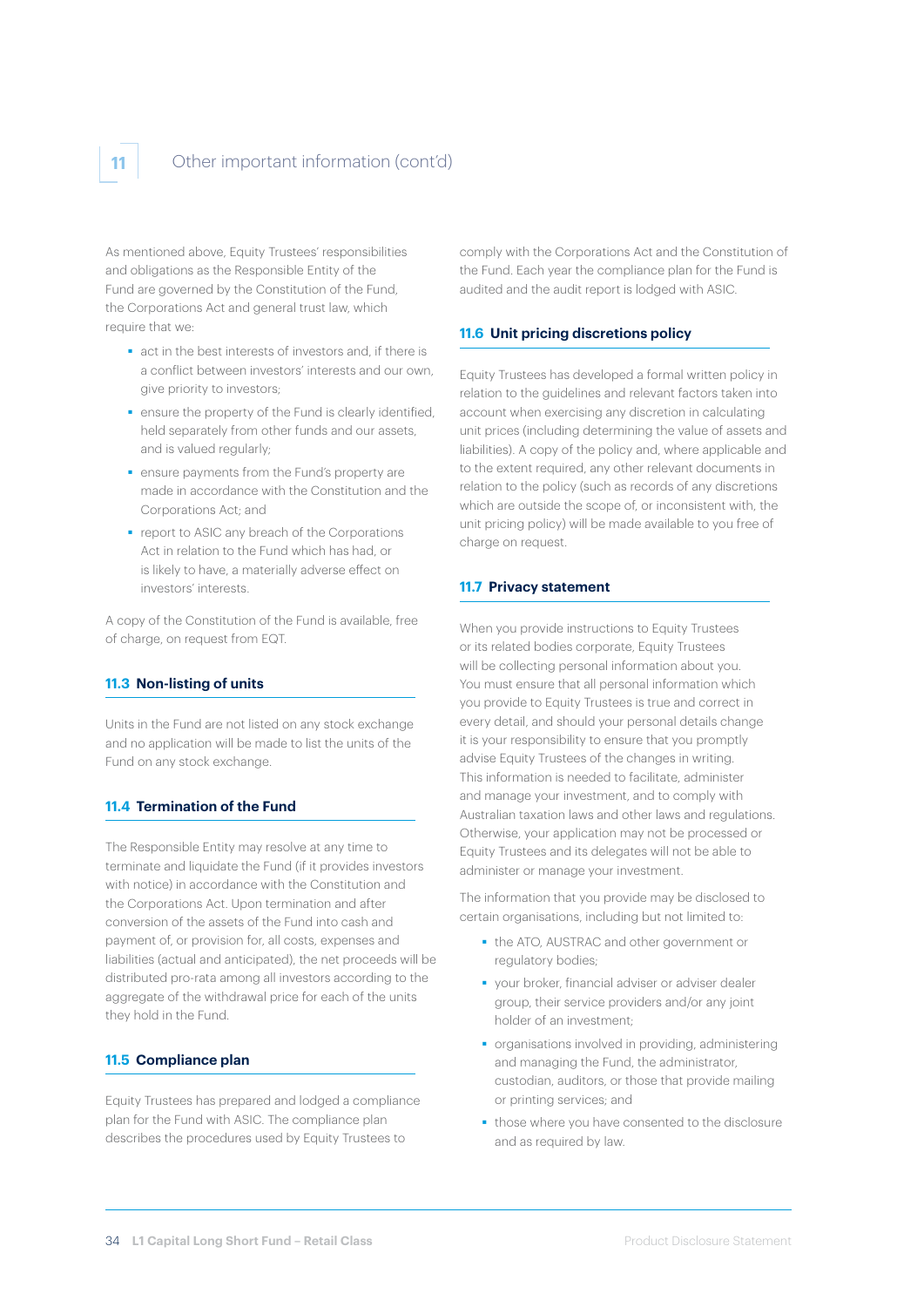# **11** Other important information (cont'd)

In some cases, the organisations to which Equity Trustees discloses your information may be located outside Australia (including the USA and Cayman Island), though it is not practicable to list all of the countries in which such recipients are likely to be located.

Equity Trustees may from time to time provide you with direct marketing and/or educational material about products and services Equity Trustees believes may be of interest to you. Should you not wish to receive this information from Equity Trustees (including by email or electronic communication), you have the right to "opt out" by advising Equity Trustees by telephoning +61 3 8623 5000, or alternatively by contacting us via email at privacy@eqt.com.au.

Subject to some exceptions allowed by law, you can ask for access to your personal information. We will give you reasons if we deny you access to this information. Equity Trustees' Privacy Statement outlines how you can request to access and seek the correction of your personal information. Equity Trustees' Privacy Statement is available at www.eqt.com.au and can be obtained by contacting Equity Trustees' Privacy Officer on +61 3 8623 5000, or alternatively by contacting us via email at privacy@eqt.com.au.

Equity Trustees' Privacy Statement contains information about how you can make a complaint if you think Equity Trustees has breached your privacy and about how Equity Trustees will deal with your complaint.

You should refer to Equity Trustees' Privacy Statement for more detail about the personal information that Equity Trustees collects and how Equity Trustees collects, uses and discloses your personal information.

### **11.8 Anti-Money Laundering and Counter Terrorism Financing (AML/CTF)**

Australia's AML/CTF laws require Equity Trustees to adopt and maintain an Anti-Money Laundering and Counter Terrorism Financing program. A fundamental part of the AML/CTF program is that Equity Trustees knows certain information about investors in the Fund.

To meet this legal requirement, we need to collect certain identification information and documentation ("KYC Documents") from new investors. Existing investors may also be asked to provide KYC Documents as part of a re-identification process to comply with the

AML/CTF laws. Processing of applications or redemptions will be delayed or refused if you do not provide the KYC Documents when requested.

Under the AML/CTF laws, Equity Trustees may be required to submit reports to AUSTRAC. This may include the disclosure of your personal information. EQT may not be able to tell you when this occurs and, as a result, AUSTRAC may require EQT to deny you (on a temporary or permanent basis) access to your investment. This could result in loss of the capital invested, or you may experience significant delays when you wish to transact on your investment.

Neither EQT nor the Investment Manager is liable for any loss you may suffer because of compliance with the AML/CTF laws.

#### **11.9 Information on underlying investments**

Information regarding the underlying investments of the Fund will be provided to you on request, to the extent Equity Trustees is satisfied that such information is required to enable you to comply with your statutory reporting obligations. This information will be supplied within a reasonable timeframe having regard to these obligations.

#### **11.10 Indirect investors**

Equity Trustees authorises the use of this PDS by investors who wish to access the Fund through an IDPS.

### **11.11 FATCA**

The Fund will be required to comply with the US Foreign Account Tax Compliance Act ("FATCA") when arrangements are made under Australian tax law. To comply with these requirements, the Fund will collect certain additional information from you and will disclose such information to the ATO or the US Internal Revenue Service, where required.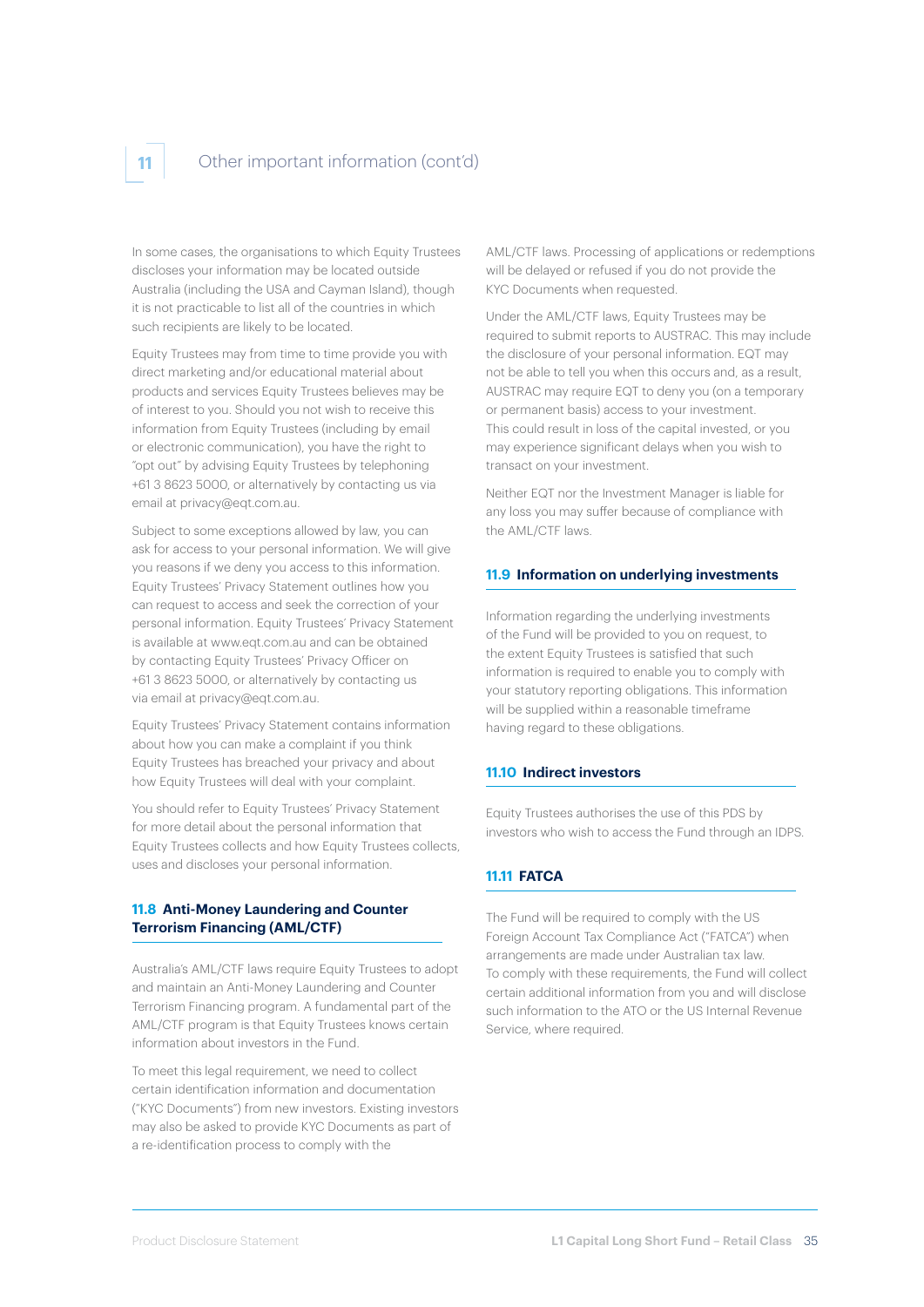# Glossary of important terms

**Application Form** – The Application Form used by investors who wish to subscribe for units directly in the Fund and accompanying this PDS.

**ASIC** – The Australian Securities and Investments Commission.

**Asset allocation** – The weighting of assets in an investment portfolio among different asset classes (such as shares, bonds, property and cash).

**Business Day** – Any day (except any weekend or public holiday) on which trading banks are open for usual business in Sydney, Australia.

**Buy/Sell Spread** – The difference between the Application Price and Withdrawal Price of Units in the Fund, which reflects the estimated transactions costs associated with buying and selling the assets of the Fund, when investors invest in or withdraw from the Fund.

**Constitution** – The Constitution of the Fund which describes the rights, responsibilities and beneficial interest of both investors and the Responsible Entity in relation to the Fund.

**Corporations Act** – The Corporations Act 2001 (Cth) and Corporations Regulations 2001 (Cth), as amended from time to time.

**Derivatives** – Generally, a derivative is a financial contract whose value depends upon, or is derived from, the value of an underlying asset, reference rate or index. Derivatives may relate to stocks, bonds, interest rates, currencies or currency exchange rates, commodities, and related indexes. Examples include options contracts, futures contracts, options on futures contracts, swap agreements (including, but not limited to, long and short credit default swaps and forward swap spread locks) and options on swap agreements.

**Distribution** – The amount that is paid to investors after the end of a distribution period. This generally includes any income and realised capital gains.

**Hedge** – The practice of undertaking one investment activity in order to protect against loss in another. While hedges can reduce potential losses, they can also reduce potential profits.

**Licence** – Australian financial services licence issued by ASIC under section 913B of the Corporations Act.

**Liquidity** – The ability of an investment to be easily and quickly converted into cash with little loss of capital.

**Long Portfolio** – A portfolio of shares which the investor owns.

**Long positions** – A long position is one in which the investor owns shares in a company. The investor will seek to profit as the price of the shares appreciates.

**NAV** - The value of assets of the Fund less the value of the liabilities of the Fund (excluding net assets attributable to investors) which is attributable to Units.

**Retail Client** – Persons or entity which is a retail client as defined under section 761G of the Corporations Act.

**RITC** – Reduced Input Tax Credit. Equity Trustees will apply for reduced input tax credits on behalf of the Fund, where applicable, to reduce the GST cost to the Fund.

**Short Portfolio** – A portfolio of shares that the investor has borrowed and short sold.

**Short positions** – A short position is one in which the investor has sold shares that the investor doesn't own. The investor seeks to profit as the value of the shares falls, thereby reducing the size of the liability to re-purchase the shares. Short sales are generally covered, that is, the seller will "borrow" the investment to settle the sale and then will buy the same investment in the open market to return the borrowed investment. The difference between the sale price and the purchase price of the investment in the open market is the profit or loss earned by the investor.

**Units** – Means retail class units in the Fund.

**Wholesale Client** – Person or entity which is a wholesale client as defined under the Corporations Act.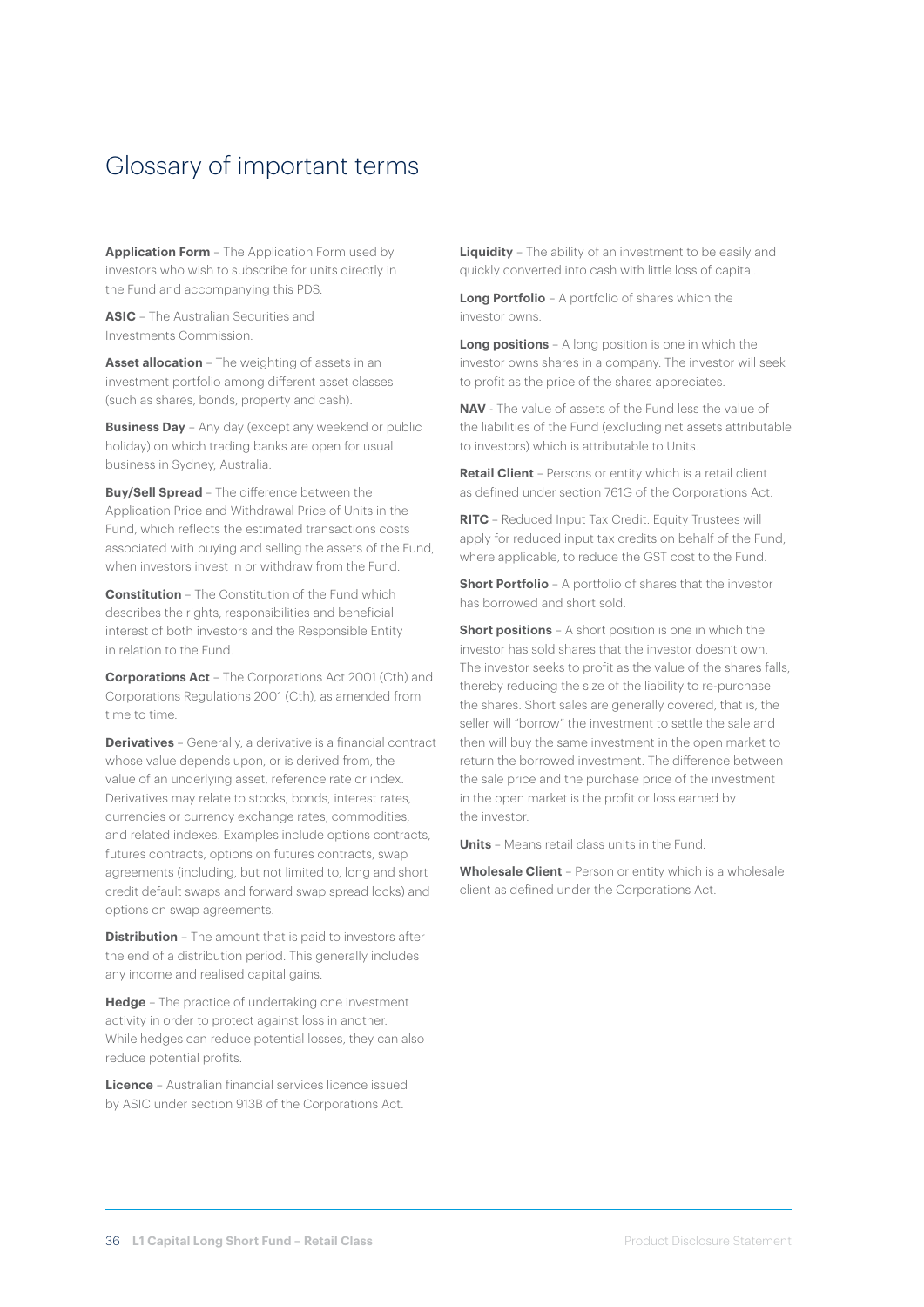# **L1 Capital Long Short Fund – Retail Class**

# Application Form

- **If completing by hand, use a black or blue pen and print within the boxes in BLOCK LETTERS**
- **Use ticks in boxes where applicable**
- **The applicant must complete, print and sign this form**
- **Keep a photocopy of your completed Application Form for your records**
- **Please ensure all relevant sections are complete before submitting this form**

This application form is part of the Product Disclosure Statement dated 30 November 2016 ('PDS') relating to units in L1 Capital Long Short Fund – Retail Class issued by Equity Trustees Limited (ABN 46 004 031 298, AFSL 240975).

- The PDS contains information about investing in the Fund. You should read the PDS before applying for units in the Fund. A person who gives another person access to the Application Form must at the same time and by the same means give the
- other person access to the PDS. Equity Trustees will provide you with a copy of the PDS and the Application Form on request without charge *(If you make an*
- *error while completing your application form, do not use correction fluid. Cross out your mistakes and initial your changes).*

**US Persons:**

**This offer is not open to any US Person. Please refer to the Product Disclosure Statement and Reference Guide for further information.**

# **Section 1 – Introduction**

**Do you have an existing investment in the L1 Capital Long Short Fund – Retail Class and the information provided for that investment remains current and correct?**

 $\Box$  **YES** – my details are:

| <b>Account Number</b>                                    |  |
|----------------------------------------------------------|--|
| <b>Account Name</b>                                      |  |
| <b>Contact Telephone Number (Including Country Code)</b> |  |

 $\Box$  Not appointing a power of attorney, agent or financial adviser Complete sections 8, 9, 10

□ Appointing a power of attorney, agent or financial adviser Complete sections 6 and/or 7, 8, 9, 10

\* Please note there will be instances where we may be required to collect additional information about you and may ask you to provide certified copies of certain identification documents along with the Application Form.

#### $\Box$  **NO** – Only complete the sections relevant to you, as indicated below:

| <b>Select One</b> | <b>Account Type</b>                                     | <b>Sections to Complete</b> | <b>Identification Requirement</b><br><b>Groups to Complete</b> |
|-------------------|---------------------------------------------------------|-----------------------------|----------------------------------------------------------------|
| □                 | Individual(s)                                           | 1,2,7,8,9,10                | Group A                                                        |
| П                 | Partnership                                             | 1, 3, 7, 8, 9, 10           | Group A & B                                                    |
| □                 | Trust/Superannuation fund with<br>individual trustee(s) | 1,2,4,7,8,9,10              | Group C or D, & E                                              |
| □                 | Trust/Superannuation fund with<br>corporate trustee     | 1,4,5,7,8,9,10              | Group C or D, & E                                              |
| П                 | Company                                                 | 1,5,7,8,9,10                | Group F, G or H                                                |
| П                 | Power of attorney or agent                              | Section 6                   | Group I                                                        |
| □                 | <b>Financial Adviser</b>                                | Section 7                   | Group I - if acting under direct<br>authority                  |

If you are an Association, Co-operative, Government Body or other type of entity not listed above, please contact the Fund.

**Contacting the Fund**

| <b>Fund Manager:</b>                   | L1 Capital Ph. +61 9286 7000<br>www.L1capital.com.au                                                                                                            |
|----------------------------------------|-----------------------------------------------------------------------------------------------------------------------------------------------------------------|
| Post your completed<br>application to: | L1 Capital Long Short Fund Registry<br>c/o Link Fund Solutions<br><b>PO Box 5482, Sydney NSW 2001</b><br>Fax: +61 2 9221 1194 Email: LFS registry@linkgroup.com |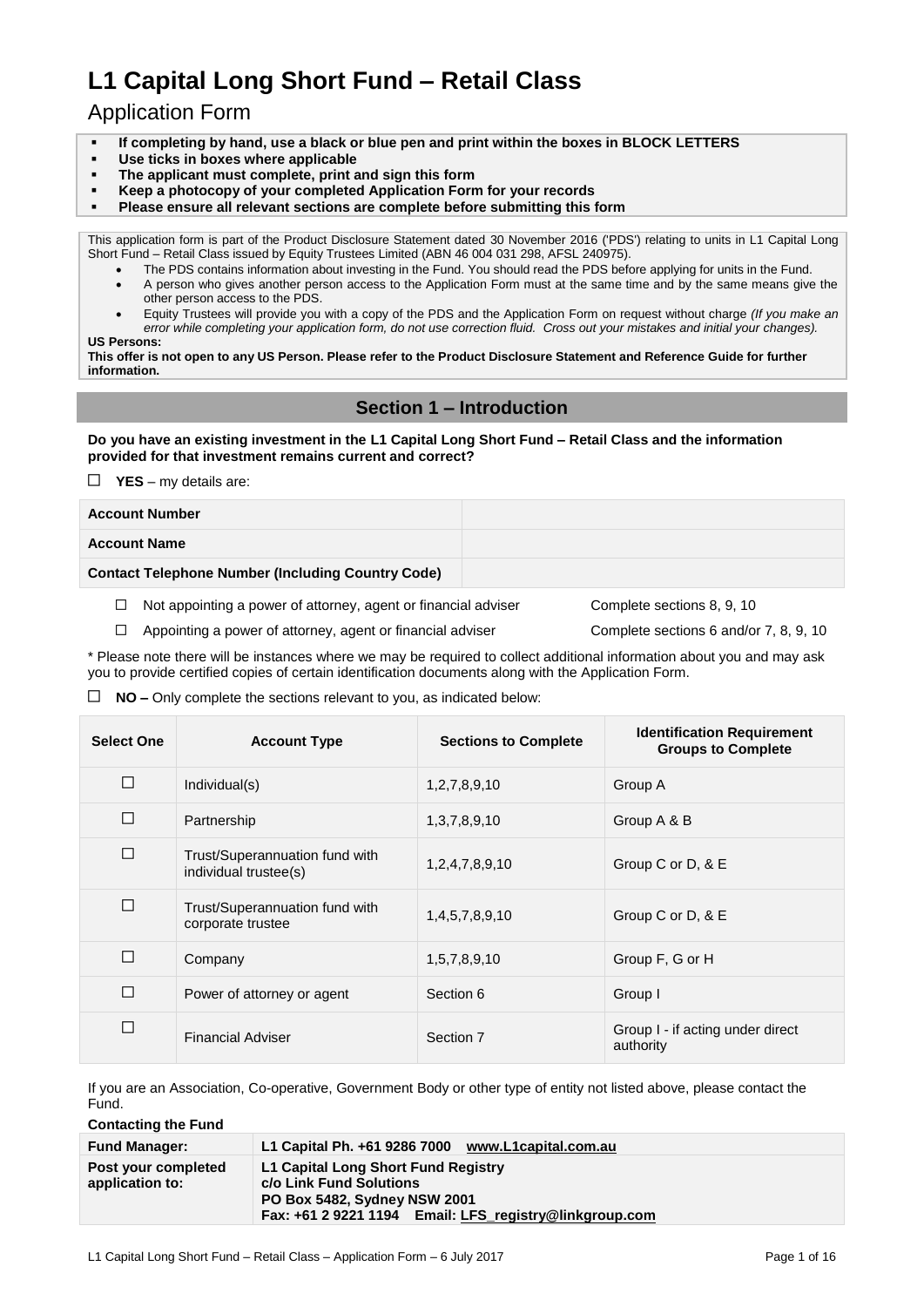# **AML Identity Verification Requirements**

The AML/CTF Act requires the Responsible Entity to adopt and maintain an anti-money laundering and counter-terrorism financing ('AML/CTF') program. The AML/CTF program includes ongoing customer due diligence, which may require the Responsible Entity to collect further information.

- Identification documentation provided must be in the name of the Applicant.
- Non-English language documents must be translated by an accredited translator.
- Applications made without providing this information cannot be processed until all the necessary information has been provided.
- If you are unable to provide the identification documents described please call L1 Capital on +61 3 9286 7000.

#### **These documents should be provided as an original or a CERTIFIED COPY of the original.**

#### **GROUP A – Individuals**

Each individual investor, individual trustee, partner, beneficial owner, or individual agent or authorised representative must provide one of the following primary photographic ID:

- $\Box$  A current Australian driver's licence (or foreign equivalent) that includes a photo and signature
- $\Box$ An Australian passport (not expired more than 2 years previously)
- An identity card issued by a State or Territory Government that includes a photo  $\Box$
- $\Box$ A current passport (or similar) issued by a foreign government or the United Nations (UN) (or an agency of the UN) that includes your photograph and signature

If you do NOT own one of the above ID documents, please provide one valid option from Column A and one valid option from Column B.

|                                                                                                                                                 | Column A                                                                                                                                                                                                                                                                                                                                                                      | Column B                                                                                                                                                                                                                                                                                                                                             |                                                                                                                                                                                                                                                                |  |
|-------------------------------------------------------------------------------------------------------------------------------------------------|-------------------------------------------------------------------------------------------------------------------------------------------------------------------------------------------------------------------------------------------------------------------------------------------------------------------------------------------------------------------------------|------------------------------------------------------------------------------------------------------------------------------------------------------------------------------------------------------------------------------------------------------------------------------------------------------------------------------------------------------|----------------------------------------------------------------------------------------------------------------------------------------------------------------------------------------------------------------------------------------------------------------|--|
| □<br>□                                                                                                                                          | Australian birth certificate<br>Australian citizenship                                                                                                                                                                                                                                                                                                                        | п                                                                                                                                                                                                                                                                                                                                                    | A document issued by the Commonwealth or a State or Territory within the<br>preceding 12 months that records the provision of financial benefits to the<br>individual and which contains the individual's name and residential address.                        |  |
| □                                                                                                                                               | certificate<br>Pension card issued by<br>Department of Human<br>Services (previously<br>known as Centrelink)                                                                                                                                                                                                                                                                  | A document issued by the Australian Taxation Office within the preceding 12<br>□<br>months that records a debt payable by the individual to the Commonwealth<br>(or by the Commonwealth to the individual), which contains the individual's<br>name and residential address. Block out the TFN before scanning, copying<br>or storing this document. |                                                                                                                                                                                                                                                                |  |
|                                                                                                                                                 |                                                                                                                                                                                                                                                                                                                                                                               | □                                                                                                                                                                                                                                                                                                                                                    | A document issued by a local government body or utilities provider within the<br>preceding 3 months which records the provision of services to that address<br>or to that person (the document must contain the individual's name and<br>residential address). |  |
|                                                                                                                                                 |                                                                                                                                                                                                                                                                                                                                                                               | □                                                                                                                                                                                                                                                                                                                                                    | If under the age of 18, a notice that: was issued to the individual by a school<br>principal within the preceding 3 months; and contains the name and<br>residential address; and records the period of time that the individual<br>attended that school       |  |
|                                                                                                                                                 |                                                                                                                                                                                                                                                                                                                                                                               |                                                                                                                                                                                                                                                                                                                                                      | <b>GROUP B - Partnerships</b>                                                                                                                                                                                                                                  |  |
|                                                                                                                                                 | of the following:                                                                                                                                                                                                                                                                                                                                                             |                                                                                                                                                                                                                                                                                                                                                      | Provide Group A verification documents for at least one partner and each beneficial owner of the Partnership and one                                                                                                                                           |  |
| ⊔<br>□<br>□<br>⊔                                                                                                                                | A certified copy or certified extract* of the partnership agreement.<br>A notice issued by the Australian Taxation Office ("ATO") within the last 12 months.<br>An original or certified copy of a certificate of registration of business name issued by a government agency in<br>Australia.<br>A certified copy or certified extract* of minutes of a partnership meeting. |                                                                                                                                                                                                                                                                                                                                                      |                                                                                                                                                                                                                                                                |  |
|                                                                                                                                                 |                                                                                                                                                                                                                                                                                                                                                                               |                                                                                                                                                                                                                                                                                                                                                      |                                                                                                                                                                                                                                                                |  |
|                                                                                                                                                 | All the above must show the full name of the partnership.                                                                                                                                                                                                                                                                                                                     |                                                                                                                                                                                                                                                                                                                                                      | GROUP C - Registered Managed Investment Scheme, Regulated Superannuation Fund (including a self-                                                                                                                                                               |  |
| managed super fund), Government Superannuation Fund or a trust registered with the Australian Charities<br>and Not-for-profit Commission (ACNC) |                                                                                                                                                                                                                                                                                                                                                                               |                                                                                                                                                                                                                                                                                                                                                      |                                                                                                                                                                                                                                                                |  |
|                                                                                                                                                 | Provide one of the following:                                                                                                                                                                                                                                                                                                                                                 |                                                                                                                                                                                                                                                                                                                                                      |                                                                                                                                                                                                                                                                |  |
| $\Box$<br>□                                                                                                                                     | government website.                                                                                                                                                                                                                                                                                                                                                           |                                                                                                                                                                                                                                                                                                                                                      | A copy of the company search of the relevant regulator's website e.g. APRA, ASIC or the ATO<br>A copy or relevant extract of the legislation establishing the government superannuation fund sourced from a                                                    |  |
| □                                                                                                                                               | A copy from the ACNC of information registered about the trust as a charity                                                                                                                                                                                                                                                                                                   |                                                                                                                                                                                                                                                                                                                                                      |                                                                                                                                                                                                                                                                |  |
|                                                                                                                                                 |                                                                                                                                                                                                                                                                                                                                                                               |                                                                                                                                                                                                                                                                                                                                                      | All the above must show the Trust's full name and type (i.e. registered managed investment scheme, regulated                                                                                                                                                   |  |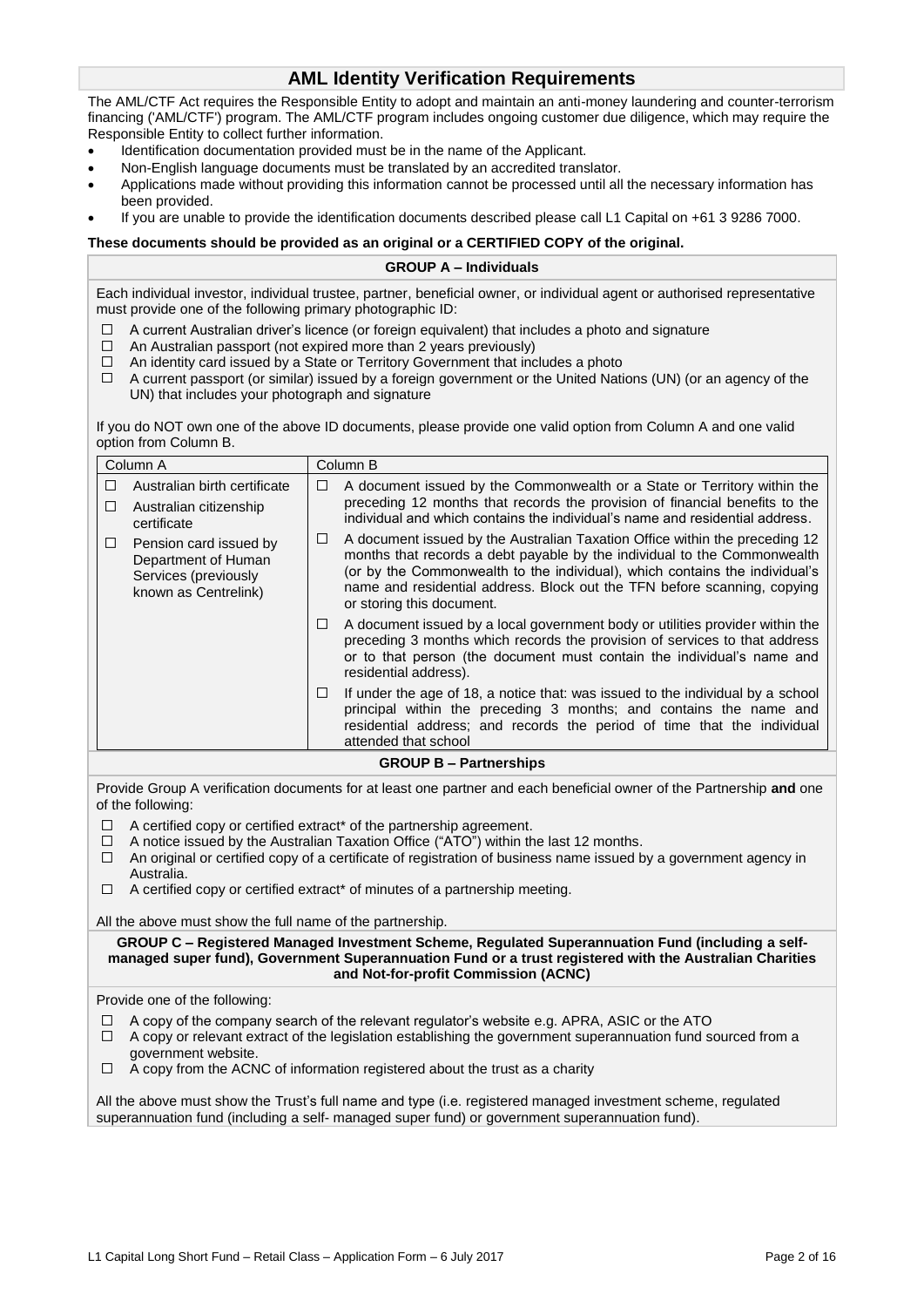| <b>GROUP D - Other Trusts (unregulated)</b>                                                                                                                                                                                                                                                                                                                                                                                                                                                                                                                         |
|---------------------------------------------------------------------------------------------------------------------------------------------------------------------------------------------------------------------------------------------------------------------------------------------------------------------------------------------------------------------------------------------------------------------------------------------------------------------------------------------------------------------------------------------------------------------|
| Provide Group A verification documents for each beneficial owner of the trust who is directly or indirectly entitled to<br>benefit from a 25% or greater interest in the trust, and in relation to the Trust, one of the following:                                                                                                                                                                                                                                                                                                                                 |
| A certified copy or certified extract of the Trust Deed.<br>□<br>Annual report or audited financial statements.<br>□<br>□<br>A certified copy of a notice issued by the ATO within the previous 12 months.<br>$\Box$<br>Signed meeting minutes.                                                                                                                                                                                                                                                                                                                     |
| All the above must show the full name of the Trust, its trustees, the appointer (the person authorised to appoint or<br>remove trustees) and the settlor of the Trust (if any).                                                                                                                                                                                                                                                                                                                                                                                     |
| <b>GROUP E - Trustees</b>                                                                                                                                                                                                                                                                                                                                                                                                                                                                                                                                           |
| □<br>If you are an Individual Trustee - please provide the identification documents listed under Group A.<br>$\Box$<br>If you are a Corporate Trustee - please provide the identification documents listed under Group F, G or H.<br>If you are a combination of both – please provide the identification documents for each investor type listed<br>□<br>under Group A and F, G or H.                                                                                                                                                                              |
| <b>GROUP F - Regulated Australian Companies</b>                                                                                                                                                                                                                                                                                                                                                                                                                                                                                                                     |
| Provide one of the following:                                                                                                                                                                                                                                                                                                                                                                                                                                                                                                                                       |
| A copy of information regarding the company's licence or other information held by the relevant Commonwealth,<br>⊔<br>State or Territory regulatory body e.g. AFSL, RSL, ACL etc.<br>If the company is listed on an Australian securities exchange, provide details of the exchange and the ticker<br>□<br>(issuer) code<br>If the company is a majority owned subsidiary of a company listed on an Australian securities exchange, provide<br>⊔                                                                                                                    |
| details of the exchange and the ticker (issuer) code for the holding company<br>An Annual Statement from ASIC issued in the previous 12 months; or<br>□<br>A full company search issued in the previous 3 months; or<br>□<br>□<br>A certificate of Company Registration.                                                                                                                                                                                                                                                                                            |
| All of above must clearly show the company's full name, its type (i.e. public or proprietary) and ACN.                                                                                                                                                                                                                                                                                                                                                                                                                                                              |
| <b>GROUP G - Other Australian Companies (unregulated)</b>                                                                                                                                                                                                                                                                                                                                                                                                                                                                                                           |
| Provide Group A verification documents for each beneficial owner (including any shareholderwho directly or indirectly<br>owns or controls 25% or more the issued capital, and such documents about the senior managing official(s) who<br>exerts control over the company), and in relation to the unregulated company, one of the following:<br>An Annual Statement from ASIC issued in the previous 12 months; or<br>□<br>A full company search issued in the previous 3 months; or<br>$\Box$<br>A certificate of Company Registration<br>□                       |
| All of above must clearly show the company's full name, its type (i.e. public or private) and ACN issued to the<br>company.                                                                                                                                                                                                                                                                                                                                                                                                                                         |
| <b>GROUP H - Non-Australian Companies</b>                                                                                                                                                                                                                                                                                                                                                                                                                                                                                                                           |
| Provide Group A verification requirements for each beneficial owner (shareholder(s) who directly or indirectly owns or<br>controls 25% or more the issued capitaland information about the senior managing official(s) who exerts control over<br>the company, and in relation to the foreign company, one of the following::                                                                                                                                                                                                                                       |
| A certified copy of the company's Certificate of Registration or incorporation issued by ASIC or the equivalent<br>□<br>issued by the foreign jurisdiction's in which the company was incorporated, established or formed.<br>A certified copy of the company's articles of association or constitution.<br>□<br>A copy of a company search on the ASIC database or relevant foreign registration body. The company search<br>□<br>from a foreign regulator must include the name of the regulator, the name of the company and the foreign<br>registration number. |
| All of above must clearly show the company's full name, its type (i.e. public or private) and the ARBN issued by ASIC,<br>or the identification number issued to the company by the foreign regulator.                                                                                                                                                                                                                                                                                                                                                              |
| <b>GROUP I-Agents and Authorised Representatives</b>                                                                                                                                                                                                                                                                                                                                                                                                                                                                                                                |
| □<br>If you are an Individual Agent or Representative - please provide the identification documents listed under                                                                                                                                                                                                                                                                                                                                                                                                                                                    |
| Group A.<br>If you are a Corporate Agent or Representative - please provide the identification documents listed under<br>□<br>Group F, G or H.                                                                                                                                                                                                                                                                                                                                                                                                                      |
| All Agents and Authorised Representatives must also provide a certified copy of their authority to act for the investor<br>e.g. the POA, guardianship order, Executor or Administrator of a deceased estate, authority granted to a bankruptcy<br>trustee, authority granted to the State or Public Trustee etc.                                                                                                                                                                                                                                                    |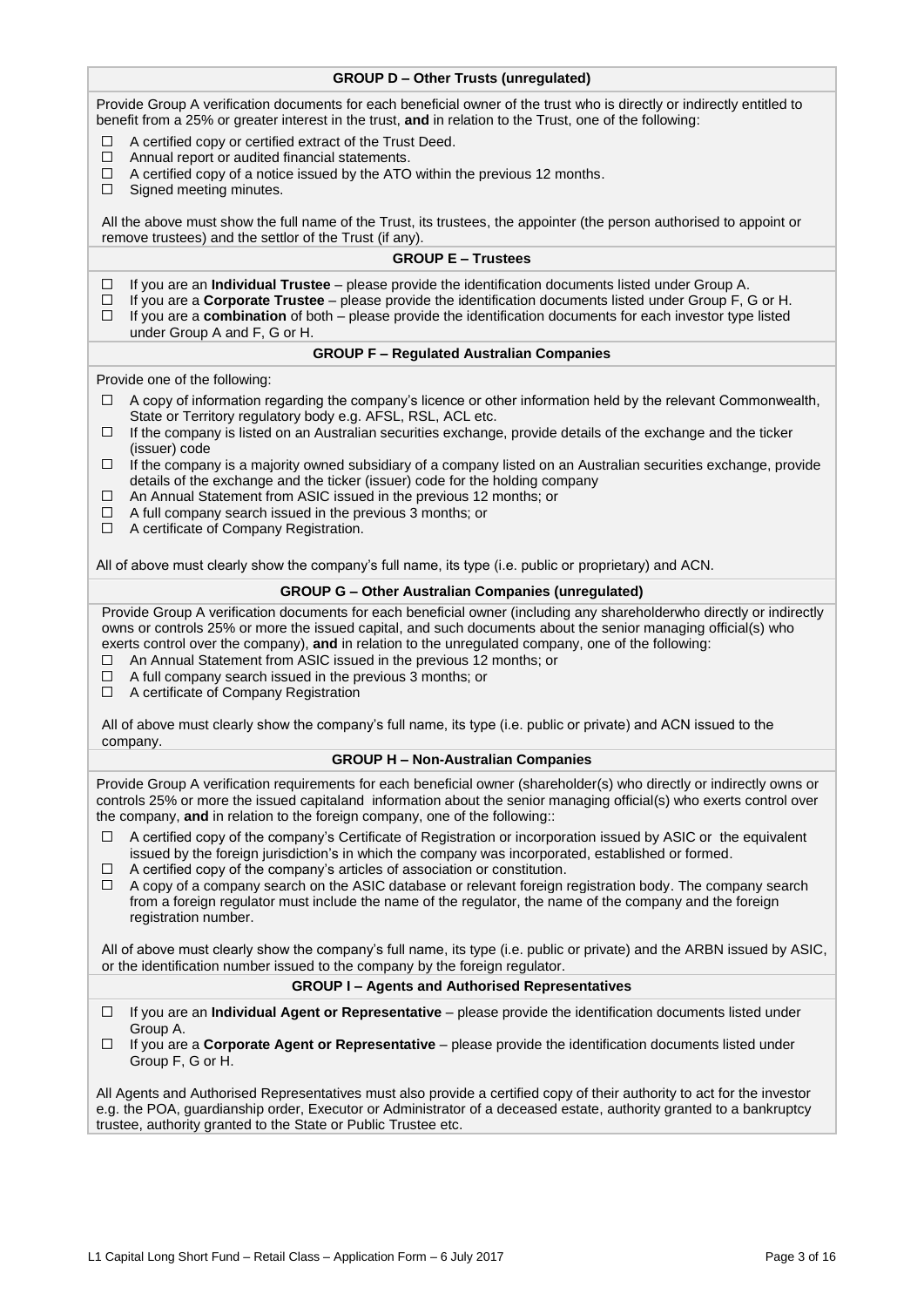# **Additional Information**

In most cases the information that you provide in this form will satisfy the AML/CTF Act, the US Foreign Account Tax Compliance Act ('FATCA') and the Common Reporting Standards ('CRS'). However, in some instances the Responsible Entity may contact you to request further information. It may also be necessary for the Responsible Entity to collect information (including sensitive information) about you from third parties in order to meet its obligations under the AML/CTF Act, FATCA and CRS.

### **Declarations**

When you complete this Application Form you make the following declarations:

- I/We have received the PDS and made this application in Australia.
- I/We have read the PDS to which this Application Form applies and agree to be bound by the terms and conditions of the PDS and the Constitution of the Fund in which I/we have chosen to invest.
- I/We have considered our personal circumstances and, where appropriate, obtained investment and / or taxation advice.
- I/We hereby declare that I/we are not a US Person as defined in the PDS.
- I/We acknowledge that (if a natural person) I am/we are 18 years of age or over and I am/we are eligible to hold units in the Fund in which I/we have chosen to invest.
- I/We acknowledge and agree that Equity Trustees have outlined in the PDS provided to me/us how and where I/we can obtain a copy of the Equity Trustees Group Privacy Statement.
- I/We consent to the transfer of any of my/our personal information to external third parties including but not limited to fund administrators, fund investment manager(s) and related bodies corporate who are located outside Australia for the purpose of administering the products and services for which I/we have engaged the services of Equity Trustees or its related bodies corporate and to foreign government agencies for reporting purposes (if necessary).
- I/we hereby confirm that the personal information that I/we have provided to Equity Trustees is correct and current in every detail, and should these details change, I/we shall promptly advise Equity Trustees in writing of the change(s).
- I/We agree to provide further information or personal details to the Responsible Entity if required to meet its obligations under anti-money laundering and counter-terrorism legislation, US tax legislation or reporting legislation and acknowledge that processing of my/our application may be delayed and will be processed at the unit price applicable for the Business Day as at

which all required information has been received and verified.

- If I/we have provided an email address, I/we consent to receive ongoing investor information including PDS information, confirmations of transactions and additional information as applicable via email.
- I/We acknowledge that Equity Trustees does not guarantee the repayment of capital or the performance of the Fund or any particular rate of return from the Fund.
- I/We acknowledge that an investment in the Fund is not a deposit with or liability of Equity Trustees and is subject to investment risk including possible delays in repayment and loss of income or capital invested.
- I/We acknowledge that Equity Trustees is not responsible for the delays in receipt of monies caused by the postal service or the applicant's bank.
- If I/we lodge a fax application request, I/we acknowledge and agree to release, discharge and agree to indemnify Equity Trustees from and against any and all losses, liabilities, actions, proceedings, account claims and demands arising from any fax application.
- If I/we have completed and lodged the relevant sections on authorised representatives/agents on the Application Form then I/we agree to release, discharge and indemnify Equity Trustees from and against any and all losses, liabilities, actions, proceedings, account claims and demands arising from Equity Trustees acting on the instructions of my/our authorised representatives, agents and/or nominees.
- If this is a joint application each of us agrees that our investment is held as joint tenants.
- I/We acknowledge and agree that where the Responsible Entity, in its sole discretion, determines that:
	- o I/we are ineligible to hold units in a Fund or have provided misleading information in my/our Application Form; or
	- o I/we owe any amounts to Equity Trustees, then I/we appoint the Responsible Entity as my/our agent to submit a withdrawal request on my/our behalf in respect of all or part of my/our units, as the case requires, in the Fund.

#### **Terms and conditions for collection of Tax File Numbers (TFN) and Australian Business Numbers (ABN)**

Collection of TFN and ABN information is authorised and its use and disclosure strictly regulated by tax laws and the Privacy Act. Investors must only provide an ABN instead of a TFN when the investment is made in the course of their enterprise. You are not obliged to provide either your TFN or ABN, but if you do not provide either or claim an exemption, we are required to deduct tax from your distribution at the highest marginal tax rate plus Medicare levy to meet Australian taxation law requirements.

For more information about the use of TFNs for investments, contact the enquiries section of your local branch of the ATO. Once provided, your TFN will be applied automatically to any future investments in the Fund where formal application procedures are not required (e.g. distribution reinvestments), unless you indicate, at any time, that you do not wish to quote a TFN for a particular investment. Exempt investors should attach a copy of the certificate of exemption. For super funds or trusts list only the applicable ABN or TFN for the super fund or trust.

**When you sign this Application Form you declare that you have read and agree to the declarations above.**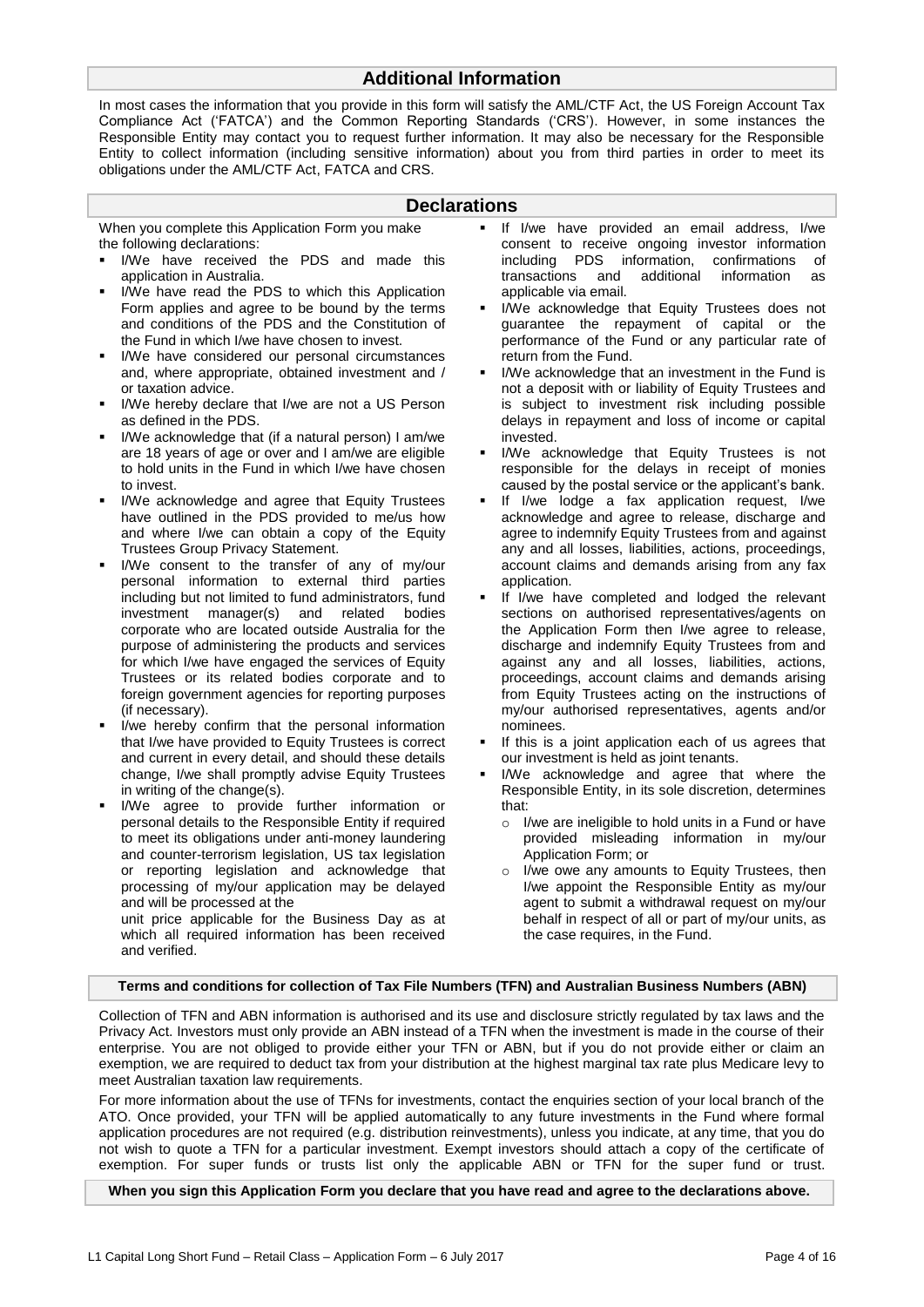|                                                                                                                                                                                                                                                                  | Section 2 – Individual(s) or Individual Trustee(s)       |              |                                                                                                                                                          |           |  |
|------------------------------------------------------------------------------------------------------------------------------------------------------------------------------------------------------------------------------------------------------------------|----------------------------------------------------------|--------------|----------------------------------------------------------------------------------------------------------------------------------------------------------|-----------|--|
| Complete this section if you are investing in your own name or as an individual trustee.                                                                                                                                                                         |                                                          |              |                                                                                                                                                          |           |  |
| 2.1 Type of investor<br>Tick one box only and complete the specified parts of this section.                                                                                                                                                                      | For AML documentary requirements please refer to page 2. |              |                                                                                                                                                          |           |  |
|                                                                                                                                                                                                                                                                  |                                                          |              |                                                                                                                                                          |           |  |
| Individual - complete 2.2<br>⊔<br>0<br>Jointly with another individual(s) - complete 2.2, 2.3<br>and $2.5$                                                                                                                                                       |                                                          | □<br>$\Box$  | Sole Trader - complete 2.2 and 2.4<br>Individual trustee for an individual - complete 2.2, 2.3<br>and 2.5 (if there is more than one individual trustee) |           |  |
| Individual trustee for a trust - complete 2.2 and 2.3<br>⊔<br>(also complete section 4)                                                                                                                                                                          |                                                          |              |                                                                                                                                                          |           |  |
| 2.2 Investor 1<br>Title<br>Given Name(s)                                                                                                                                                                                                                         |                                                          | Surname      |                                                                                                                                                          |           |  |
|                                                                                                                                                                                                                                                                  |                                                          |              |                                                                                                                                                          |           |  |
| Telephone Number (Including Country Code)                                                                                                                                                                                                                        |                                                          | Email        |                                                                                                                                                          |           |  |
|                                                                                                                                                                                                                                                                  |                                                          |              |                                                                                                                                                          |           |  |
| Date of Birth (DDMMYY)                                                                                                                                                                                                                                           |                                                          |              | Tax File Number (TFN) - or exemption code                                                                                                                |           |  |
| Reason for TFN Exemption                                                                                                                                                                                                                                         |                                                          |              |                                                                                                                                                          |           |  |
|                                                                                                                                                                                                                                                                  |                                                          |              |                                                                                                                                                          |           |  |
| <b>Residential Address (not a PO Box)</b><br>Unit Number<br><b>Street Number</b>                                                                                                                                                                                 | <b>Street Name</b>                                       |              |                                                                                                                                                          |           |  |
|                                                                                                                                                                                                                                                                  |                                                          |              |                                                                                                                                                          |           |  |
| Suburb                                                                                                                                                                                                                                                           |                                                          | <b>State</b> |                                                                                                                                                          | Post Code |  |
|                                                                                                                                                                                                                                                                  |                                                          |              |                                                                                                                                                          |           |  |
| Country of Birth                                                                                                                                                                                                                                                 |                                                          |              |                                                                                                                                                          |           |  |
|                                                                                                                                                                                                                                                                  |                                                          |              |                                                                                                                                                          |           |  |
| What is your occupation?                                                                                                                                                                                                                                         |                                                          |              |                                                                                                                                                          |           |  |
| Do you hold a prominent public position or function in a government body (local, state, territory, national or foreign) or in<br>an international organisation or are you an immediate family member or a business associate of such a person?<br>□<br><b>No</b> |                                                          |              |                                                                                                                                                          |           |  |
| □<br>Yes, please give details                                                                                                                                                                                                                                    |                                                          |              |                                                                                                                                                          |           |  |
| Are you a foreign resident for tax purposes?<br>□<br>No                                                                                                                                                                                                          |                                                          |              |                                                                                                                                                          |           |  |
| □<br>Yes, please advise country of residence                                                                                                                                                                                                                     |                                                          |              |                                                                                                                                                          |           |  |
| Do you hold dual citizenship?                                                                                                                                                                                                                                    |                                                          |              |                                                                                                                                                          |           |  |
| <b>No</b><br>□<br>□<br>Yes, please advise which countries                                                                                                                                                                                                        |                                                          |              |                                                                                                                                                          |           |  |
|                                                                                                                                                                                                                                                                  |                                                          |              |                                                                                                                                                          |           |  |
| 2.3 Investor 2                                                                                                                                                                                                                                                   |                                                          |              |                                                                                                                                                          |           |  |
| Given Name(s)<br>Title                                                                                                                                                                                                                                           |                                                          | Surname      |                                                                                                                                                          |           |  |
|                                                                                                                                                                                                                                                                  |                                                          |              |                                                                                                                                                          |           |  |
| Telephone Number (Including Country Code)                                                                                                                                                                                                                        |                                                          | Email        |                                                                                                                                                          |           |  |
| Date of Birth (DDMMYY)                                                                                                                                                                                                                                           |                                                          |              | Tax File Number (TFN) - or exemption code                                                                                                                |           |  |
| Reason for TFN Exemption                                                                                                                                                                                                                                         |                                                          |              |                                                                                                                                                          |           |  |
|                                                                                                                                                                                                                                                                  |                                                          |              |                                                                                                                                                          |           |  |
| <b>Residential Address (not a PO Box)</b><br>Unit Number<br><b>Street Number</b>                                                                                                                                                                                 | <b>Street Name</b>                                       |              |                                                                                                                                                          |           |  |
|                                                                                                                                                                                                                                                                  |                                                          |              |                                                                                                                                                          |           |  |
| Suburb                                                                                                                                                                                                                                                           |                                                          | <b>State</b> | Post Code                                                                                                                                                |           |  |
|                                                                                                                                                                                                                                                                  |                                                          |              |                                                                                                                                                          |           |  |
| Country of Birth                                                                                                                                                                                                                                                 |                                                          |              |                                                                                                                                                          |           |  |
|                                                                                                                                                                                                                                                                  |                                                          |              |                                                                                                                                                          |           |  |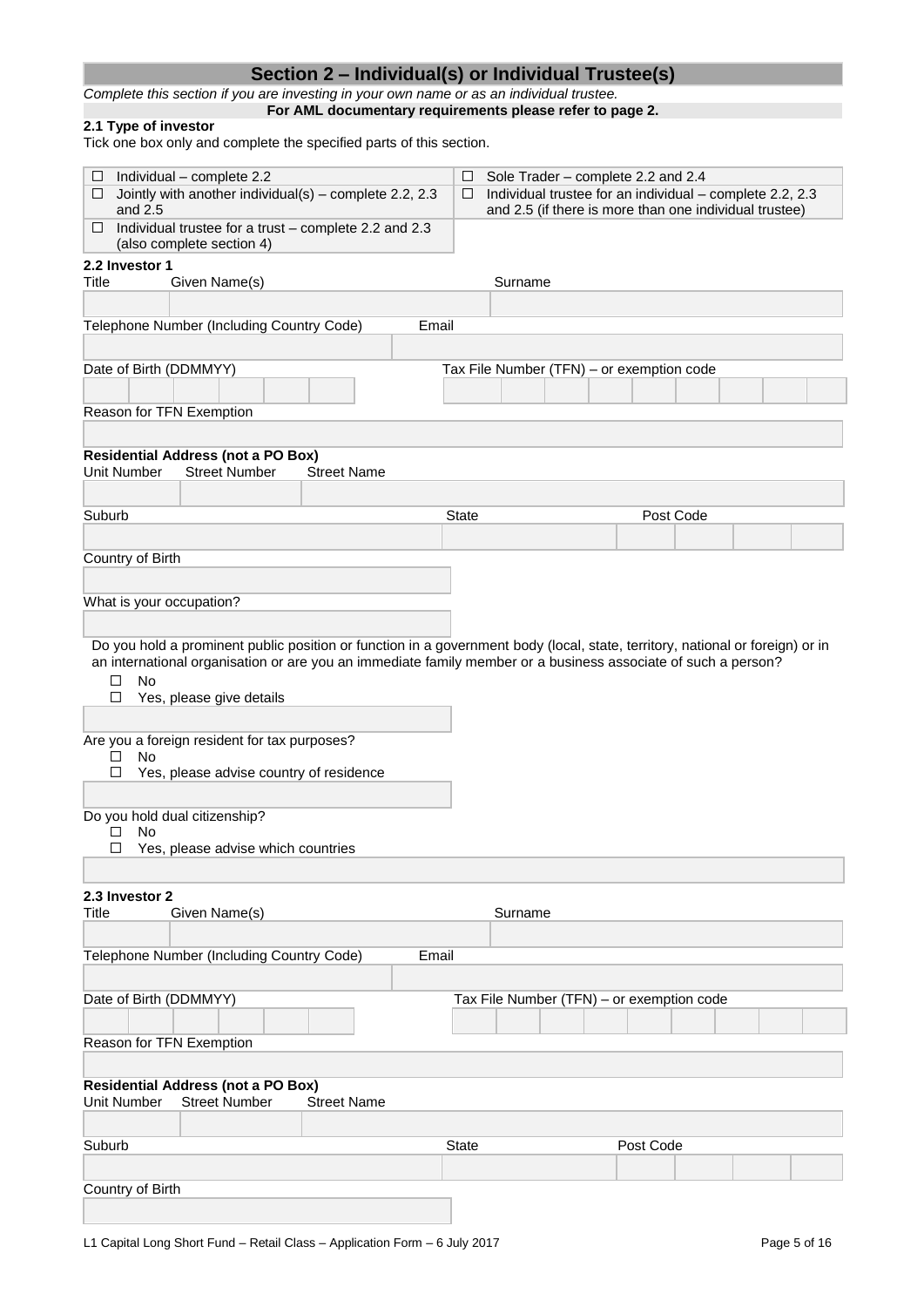Do you hold a prominent public position or function in a government body (local, state, territory, national or foreign) or in an international organisation or are you an immediate family member or a business associate of such a person?

|                           |                                                     |                                                             |              |                                                                                                           |          |         | an international organisation or are you an immediate family member or a business associate of such a person?            |
|---------------------------|-----------------------------------------------------|-------------------------------------------------------------|--------------|-----------------------------------------------------------------------------------------------------------|----------|---------|--------------------------------------------------------------------------------------------------------------------------|
| □                         | No                                                  | Yes, please give details                                    |              |                                                                                                           |          |         |                                                                                                                          |
|                           |                                                     |                                                             |              |                                                                                                           |          |         |                                                                                                                          |
|                           |                                                     | Are you a foreign resident for tax purposes?                |              |                                                                                                           |          |         |                                                                                                                          |
| П                         | No                                                  |                                                             |              |                                                                                                           |          |         |                                                                                                                          |
| □                         |                                                     | Yes, please advise country of residence                     |              |                                                                                                           |          |         |                                                                                                                          |
|                           |                                                     |                                                             |              |                                                                                                           |          |         |                                                                                                                          |
|                           | Do you hold dual citizenship?                       |                                                             |              |                                                                                                           |          |         |                                                                                                                          |
| □                         | No                                                  | Yes, please advise which countries                          |              |                                                                                                           |          |         |                                                                                                                          |
|                           |                                                     |                                                             |              |                                                                                                           |          |         |                                                                                                                          |
|                           |                                                     |                                                             |              |                                                                                                           |          |         |                                                                                                                          |
|                           | 2.4 Sole Trader Details                             | Business Name (if applicable, in full)                      |              |                                                                                                           |          |         |                                                                                                                          |
|                           |                                                     |                                                             |              |                                                                                                           |          |         |                                                                                                                          |
|                           |                                                     | Australian Business Number (ABN) (if obtained)*             |              |                                                                                                           |          |         |                                                                                                                          |
|                           |                                                     |                                                             |              |                                                                                                           |          |         |                                                                                                                          |
| <b>Street Address</b>     |                                                     |                                                             |              |                                                                                                           |          |         |                                                                                                                          |
|                           |                                                     |                                                             |              |                                                                                                           |          |         |                                                                                                                          |
| Suburb                    |                                                     |                                                             | <b>State</b> |                                                                                                           | Postcode | Country |                                                                                                                          |
|                           |                                                     |                                                             |              |                                                                                                           |          |         |                                                                                                                          |
|                           | 2.5 Signing Authority                               |                                                             |              |                                                                                                           |          |         |                                                                                                                          |
| □                         | All investors must sign                             | Only one investor required to sign                          |              | * See page 4 of the Application Form for terms and conditions relating to the collection of TFNs and ABNs |          |         | Please tick to indicate signing requirements for future instructions (e.g. withdrawals, change of account details, etc.) |
|                           |                                                     |                                                             |              | <b>Section 3 - Partnerships</b>                                                                           |          |         |                                                                                                                          |
|                           |                                                     |                                                             |              | Complete this section if you are investing for a partnership or as a partner.                             |          |         |                                                                                                                          |
|                           |                                                     |                                                             |              | For AML documentary requirements please refer to page 2.                                                  |          |         |                                                                                                                          |
|                           | 3.1 General Information<br>Full Name of Partnership |                                                             |              |                                                                                                           |          |         |                                                                                                                          |
|                           |                                                     |                                                             |              |                                                                                                           |          |         |                                                                                                                          |
|                           |                                                     | Registered Business Names of Partnership (if any)           |              |                                                                                                           |          |         |                                                                                                                          |
|                           |                                                     |                                                             |              |                                                                                                           |          |         |                                                                                                                          |
|                           |                                                     | Country where Partnership is established                    |              |                                                                                                           |          |         |                                                                                                                          |
|                           |                                                     |                                                             |              |                                                                                                           |          |         |                                                                                                                          |
|                           |                                                     | Tax File Number (TFN) - or exemption code                   |              |                                                                                                           |          |         |                                                                                                                          |
|                           |                                                     |                                                             |              |                                                                                                           |          |         |                                                                                                                          |
|                           |                                                     |                                                             |              |                                                                                                           |          |         |                                                                                                                          |
|                           | Reason for TFN Exemption                            |                                                             |              |                                                                                                           |          |         |                                                                                                                          |
|                           |                                                     |                                                             |              |                                                                                                           |          |         |                                                                                                                          |
|                           | 3.2 Type of Partnership                             |                                                             |              |                                                                                                           |          |         |                                                                                                                          |
| $\Box$                    |                                                     | Is the partnership regulated by a professional association? |              |                                                                                                           |          |         | Yes, please provide details (need only give information below for partners with a 25% or greater interest or, if         |
|                           |                                                     | there are no such partners, for just one partner)           |              |                                                                                                           |          |         |                                                                                                                          |
|                           |                                                     | Name of Professional Association                            |              |                                                                                                           |          |         |                                                                                                                          |
|                           |                                                     |                                                             |              |                                                                                                           |          |         |                                                                                                                          |
|                           | <b>Membership Details</b>                           |                                                             |              |                                                                                                           |          |         |                                                                                                                          |
|                           |                                                     |                                                             |              |                                                                                                           |          |         |                                                                                                                          |
|                           |                                                     |                                                             |              |                                                                                                           |          |         |                                                                                                                          |
| Ш                         |                                                     | No, provide number of partners                              |              |                                                                                                           |          |         |                                                                                                                          |
| <b>Partner 1</b><br>Title | Given Name (s)                                      |                                                             |              |                                                                                                           |          | Surname |                                                                                                                          |
|                           |                                                     |                                                             |              |                                                                                                           |          |         |                                                                                                                          |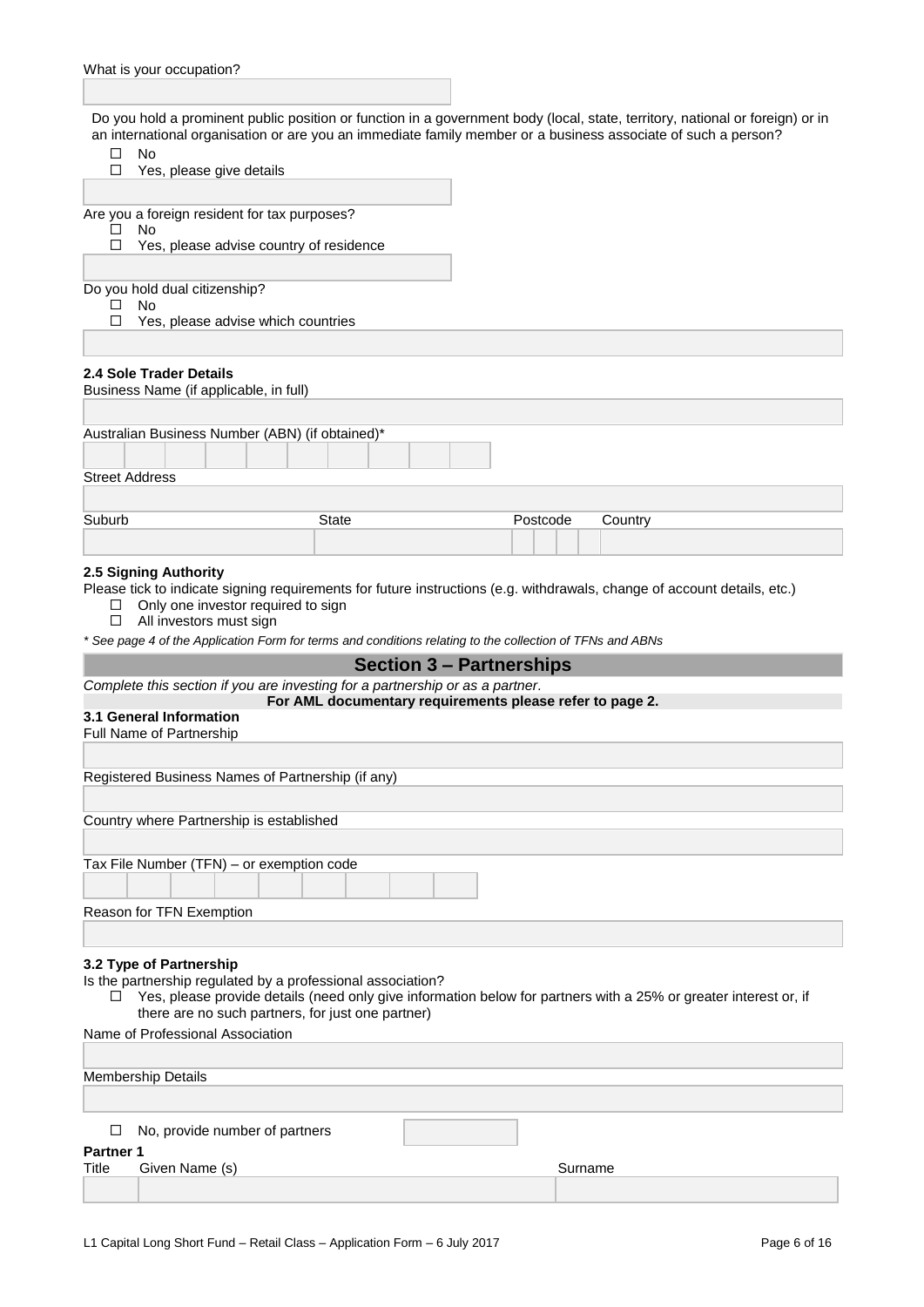|                              | Telephone Number (including Country Code) (daytime)                                                                       | Date of Birth (DDMMYY) |       |
|------------------------------|---------------------------------------------------------------------------------------------------------------------------|------------------------|-------|
|                              |                                                                                                                           |                        |       |
| Unit<br><b>Street Number</b> | Street Name (residential address)                                                                                         | Suburb                 | State |
|                              |                                                                                                                           |                        |       |
| Postcode                     | Country                                                                                                                   | Country of Birth       |       |
|                              |                                                                                                                           |                        |       |
|                              |                                                                                                                           |                        |       |
|                              | Does this partner hold a prominent public position or function in a government body (local, state, territory, national or |                        |       |

Does this partner hold a prominent public position or function in a government body (local, state, territory, national or foreign) or in an international organisation or is the partner an immediate family member or a business associate of such a person?  $\square$  No

 $\Box$ Yes, please give details

# **Partner 2**

| ганн <del>ы</del> д |                |                                                     |                        |              |
|---------------------|----------------|-----------------------------------------------------|------------------------|--------------|
| Title               | Given Name (s) |                                                     | Surname                |              |
|                     |                |                                                     |                        |              |
|                     |                | Telephone Number (including Country Code) (daytime) | Date of Birth (DDMMYY) |              |
|                     |                |                                                     |                        |              |
| Unit                |                | Street Number Street Name (residential address)     | Suburb                 | <b>State</b> |
|                     |                |                                                     |                        |              |
| Postcode            |                | Country                                             | Country of Birth       |              |
|                     |                |                                                     |                        |              |

Does this partner hold a prominent public position or function in a government body (local, state, territory, national or foreign) or in an international organisation or is the partner an immediate family member or a business associate of such a person?

- $\square$  No
- □ Yes, please give details

# **Section 4 – Trust / Superannuation Fund**

*Complete this section if you are investing for a trust or superannuation fund.*

**For AML docmentary requirements please refer to page 2.**

#### **4.1 General Information**

| Full Name of Trust or Superannuation Fund                                                                                                                                                                                                                                                                                                                 |                                                                                                        |
|-----------------------------------------------------------------------------------------------------------------------------------------------------------------------------------------------------------------------------------------------------------------------------------------------------------------------------------------------------------|--------------------------------------------------------------------------------------------------------|
|                                                                                                                                                                                                                                                                                                                                                           |                                                                                                        |
| Full Name of Business (if any)                                                                                                                                                                                                                                                                                                                            | Country where Trust established                                                                        |
|                                                                                                                                                                                                                                                                                                                                                           |                                                                                                        |
| Tax File Number (TFN) - or exemption code                                                                                                                                                                                                                                                                                                                 |                                                                                                        |
|                                                                                                                                                                                                                                                                                                                                                           |                                                                                                        |
| Reason for TFN Exemption                                                                                                                                                                                                                                                                                                                                  |                                                                                                        |
|                                                                                                                                                                                                                                                                                                                                                           |                                                                                                        |
| <b>4.2 Trustee Details</b><br>How many trustees are there?<br><b>Individual - trustee(s) must complete Section 2 of this form</b><br>□<br><b>Company</b> - trustee(s) must complete Section 5 of this form<br>$\Box$<br><b>Combination -</b> trustee(s) from each investor type must complete the relevant section of this form<br>□<br>4.3 Type of Trust |                                                                                                        |
| <b>Registered Managed Investment Scheme</b>                                                                                                                                                                                                                                                                                                               |                                                                                                        |
| Australian Registered Scheme Number (ARSN)                                                                                                                                                                                                                                                                                                                |                                                                                                        |
| □                                                                                                                                                                                                                                                                                                                                                         | Regulated Trust (including self-managed superannuation funds and registered charities that are trusts) |
| Name of Regulator (e.g. ASIC, APRA, ATO, ACNC)                                                                                                                                                                                                                                                                                                            |                                                                                                        |
| Registration/Licence Details                                                                                                                                                                                                                                                                                                                              | Australian Business Number (ABN)*                                                                      |
|                                                                                                                                                                                                                                                                                                                                                           |                                                                                                        |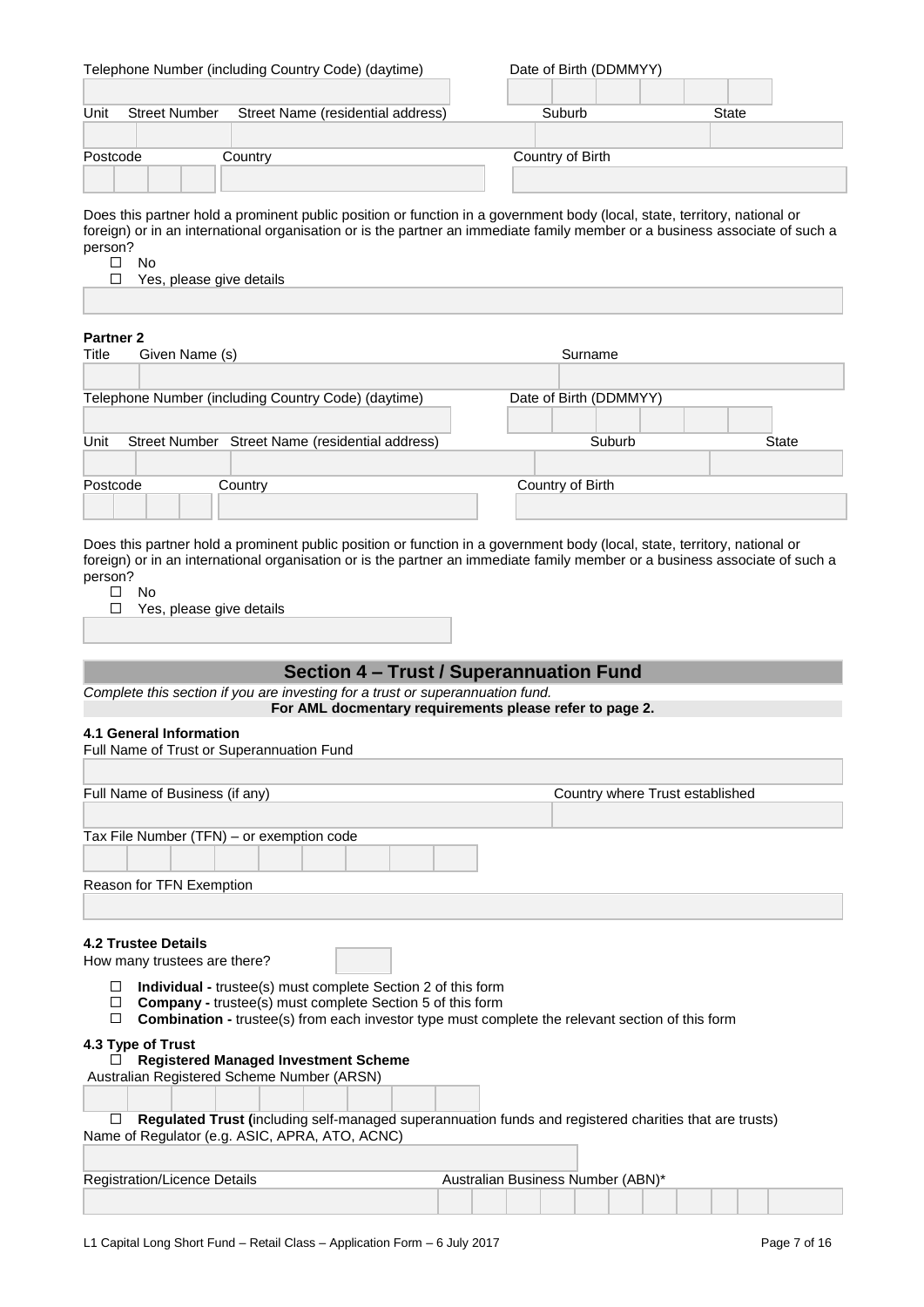# **Other Trust (Unregulated)** (also complete section 4.4)

| Please Describe |  |
|-----------------|--|
|-----------------|--|

| 4.4 Beneficiaries of an Unregulated Trust<br>Complete Section 4.4 and 4.5 only if you ticked 'Other Trust' in 4.3<br>Does the Trust Deed name beneficiaries?                                                                                                                                                                                                                                       |                                                                                                                            |
|----------------------------------------------------------------------------------------------------------------------------------------------------------------------------------------------------------------------------------------------------------------------------------------------------------------------------------------------------------------------------------------------------|----------------------------------------------------------------------------------------------------------------------------|
| <b>Yes, how many?</b><br>⊔                                                                                                                                                                                                                                                                                                                                                                         |                                                                                                                            |
| Provide the full name of each beneficiary who directly or indirectly is entitled to an interest of 25% or more in the trust                                                                                                                                                                                                                                                                        |                                                                                                                            |
| 1                                                                                                                                                                                                                                                                                                                                                                                                  | 2                                                                                                                          |
| 3                                                                                                                                                                                                                                                                                                                                                                                                  | 4                                                                                                                          |
| ⊔<br>purpose of charity name)                                                                                                                                                                                                                                                                                                                                                                      | No, describe the class of beneficiary: (e.g. the name of the family group, class of unit holders, the charitable           |
| * See page 4 of the Application Form for terms and conditions relating to the collection of TFNs and ABNs.                                                                                                                                                                                                                                                                                         |                                                                                                                            |
| 4.5 Beneficial Owners and other persons of interest in an Unregulated Trust                                                                                                                                                                                                                                                                                                                        |                                                                                                                            |
| Please provide the full name of any beneficial owner of the trust.                                                                                                                                                                                                                                                                                                                                 |                                                                                                                            |
| exerts control over the trust. This includes the appointer of the trust (who holds the power to appoint or remove the<br>trustees of the trust. All beneficial owner(s) who meet the above definition will need to provide information and AML<br>verification documents set out in Group A, F, G or H. Please provide beneficial owners as an attachment if there is<br>insufficient space below: | A beneficial owner is any individual who directly or indirectly has a 25% or greater interest in the trust or a person who |
| 3.<br>1.                                                                                                                                                                                                                                                                                                                                                                                           |                                                                                                                            |

Does any beneficial owner hold a prominent public position or function in a government body (local, state, territory, national or foreign) or in an international organisation or is the beneficial owner an immediate family member or a business associate of such a person?

 $\square$  No

□ Yes, please give details

Please provide the **full name** of the **settlor** of the trust where the initial asset contribution to the trust was greater than \$10,000 and the settlor is not deceased.

# **Section 5 – Company / Corporate Trustee**

*Complete this section if you are investing for a company or where a company is acting as a trustee.* **For AML documentary requirements please refer to page 2.**

#### **5.1 Company Type**

- **Australian Listed Public Company – complete 5.2**
- $\Box$ **Australian Proprietary Company or non-listed public company – complete 5.2 and 5.4**
- **Foreign Company – complete all sections**

#### **5.2 Company Details**

| Company Name                              | ACN/ABN (if registered in Australia) |
|-------------------------------------------|--------------------------------------|
|                                           |                                      |
| Tax File Number (TFN) - or exemption code |                                      |
|                                           |                                      |
| Reason for TFN Exemption                  |                                      |
|                                           |                                      |
| Given Name(s) of Contact Person           |                                      |
|                                           |                                      |
| Telephone Number (Including Country Code) | Email                                |
|                                           |                                      |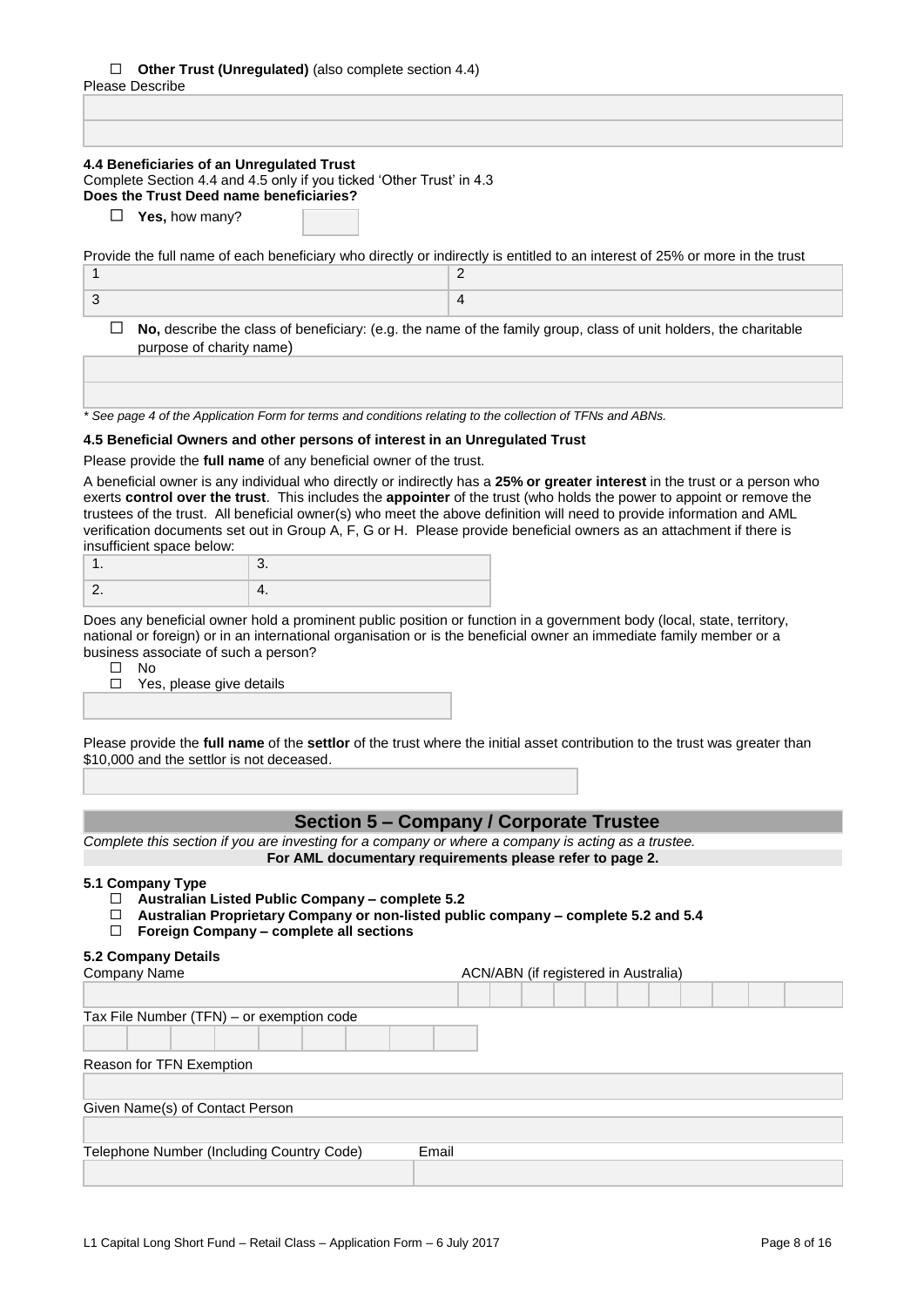|                                   | Registered Office Street Address (Not PO Box)                                           | Suburb                                                                                                                  |
|-----------------------------------|-----------------------------------------------------------------------------------------|-------------------------------------------------------------------------------------------------------------------------|
|                                   |                                                                                         |                                                                                                                         |
| <b>State</b>                      | Post Code                                                                               | Country                                                                                                                 |
|                                   |                                                                                         |                                                                                                                         |
|                                   | Principal place of business in Australia                                                |                                                                                                                         |
|                                   |                                                                                         | Note for non-Australian companies registered with ASIC: you must provide a local agent name and address if you do       |
|                                   | not have a principal place of business in Australia.                                    |                                                                                                                         |
| ⊔                                 | Tick if the same as above, otherwise provide:<br>Registered Street Address (Not PO Box) | Suburb                                                                                                                  |
|                                   |                                                                                         |                                                                                                                         |
| State                             | Post Code                                                                               |                                                                                                                         |
|                                   |                                                                                         |                                                                                                                         |
|                                   |                                                                                         |                                                                                                                         |
|                                   | 5.3 Additional Details for non-Australian Company                                       |                                                                                                                         |
| ⊔                                 | Tick if the company is registered with ASIC                                             |                                                                                                                         |
|                                   | Australian Registered Body Number (ARBN)                                                |                                                                                                                         |
|                                   |                                                                                         |                                                                                                                         |
| □                                 | Tick if the company is registered with a foreign regulatory body                        |                                                                                                                         |
| Name of Foreign Regulatory Body   |                                                                                         | Company Identification Number Issued (if any)                                                                           |
|                                   |                                                                                         |                                                                                                                         |
|                                   | Country of formation, incorporation or registration                                     |                                                                                                                         |
|                                   |                                                                                         |                                                                                                                         |
| Company type (eg private company) |                                                                                         |                                                                                                                         |
|                                   |                                                                                         |                                                                                                                         |
|                                   | Registered Company Address (Not PO Box)                                                 | Suburb                                                                                                                  |
|                                   |                                                                                         |                                                                                                                         |
| State                             | Post Code                                                                               |                                                                                                                         |
|                                   |                                                                                         | Country                                                                                                                 |
|                                   |                                                                                         |                                                                                                                         |
| 5.4 Beneficial owners             |                                                                                         |                                                                                                                         |
|                                   |                                                                                         | a. Senior Managing Official and controlling person: All proprietary or non-listed public domestic companies and         |
|                                   |                                                                                         | foreign companies must provide the full name of each senior managing official and controlling person of the company     |
|                                   | company's behalf, make policy, operational and financial decisions):                    | (such as the managing director or a senior executive who exerts control over the company i.e. authorised to sign on the |
| 1                                 |                                                                                         | 2                                                                                                                       |
|                                   |                                                                                         |                                                                                                                         |
| 3                                 |                                                                                         | 4                                                                                                                       |
|                                   | If there are more than 4 directors please provide as an attachment.                     |                                                                                                                         |
|                                   |                                                                                         | b. Shareholders and other beneficial owners: All proprietary or non-listed public domestic companies and                |
|                                   |                                                                                         | foreign companies must provide the full name of each shareholder and those who owns directly, indirectly, jointly or    |
|                                   | beneficially 25% or more of the company's issued capital.                               | $\overline{c}$                                                                                                          |
| $\mathbf{1}$                      |                                                                                         |                                                                                                                         |
| 3                                 |                                                                                         | 4                                                                                                                       |
|                                   |                                                                                         |                                                                                                                         |
|                                   | If there are more than 4 shareholders please provide as an attachment.                  |                                                                                                                         |
|                                   |                                                                                         | Does any beneficial owner hold a prominent public position or function in a government body (local, state, territory,   |

business associate of such a person?

No

Yes, please give details

*\* See page 4 of the Application Form for terms and conditions relating to the collection of TFNs and ABNs.*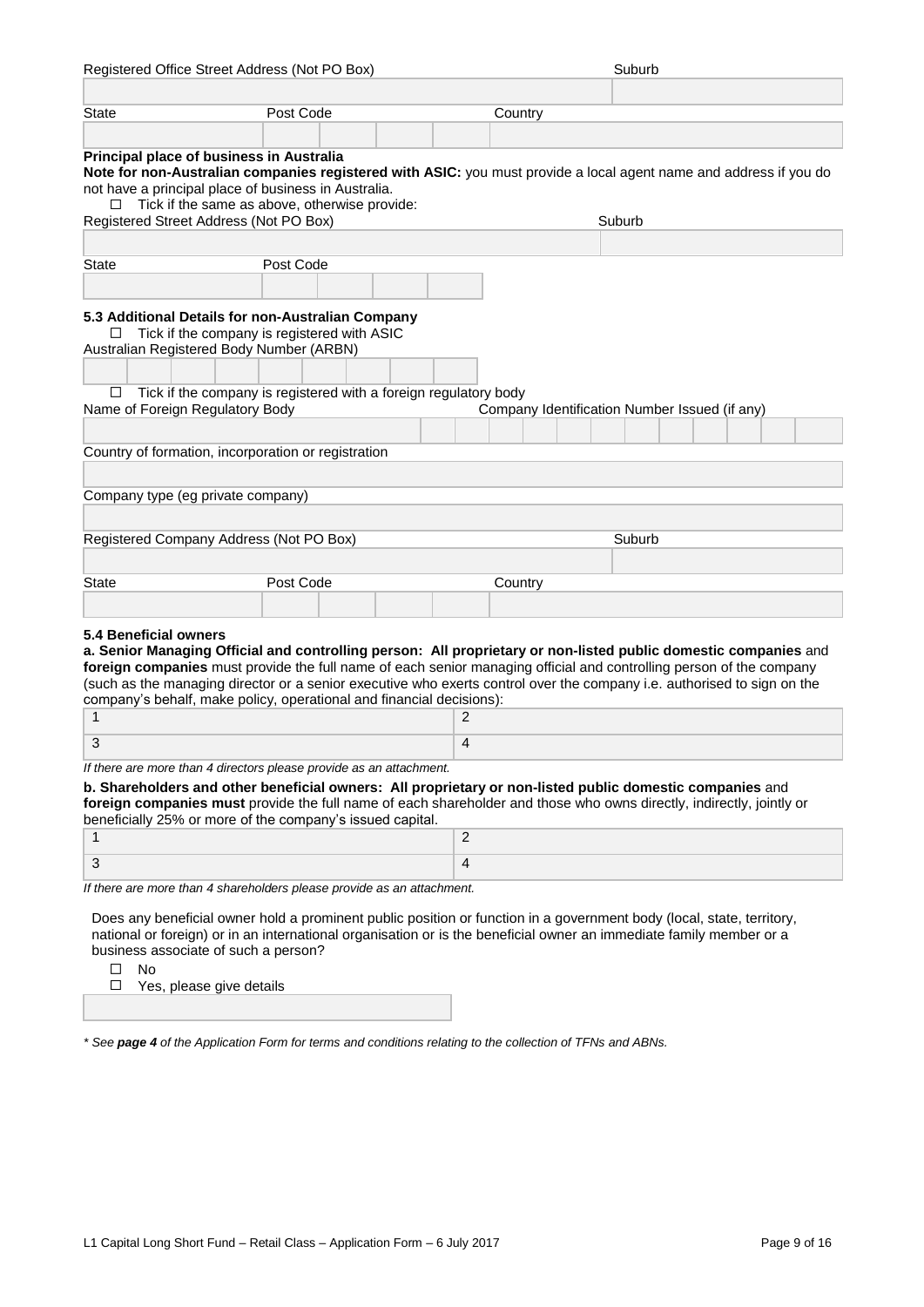## **Section 6 – Authorised representative or agent**

*Complete this section if you are completing this Application Form as an agent under a direct authority such as a Power of Attorney. You must also complete the section relevant to the investor/applicant that you are acting on behalf of.* **For AML documentary requirements please refer to page 2.**

#### **6.1 Appointment of Power of Attorney or other Authorised Representative**

 $\Box$  I am an agent under Power of Attorney or the investor's legal or nominated representative - complete 6.2 Full name of authorised representative / agent Title of role held with applicant

**Signature** 

#### **6.2 Documentation**

You must attach a valid authority such as a Power of Attorney, guardianship order, grant of probate, appointment of bankruptcy trustee etc:

- $\Box$  The document is an original or certified copy
- $\Box$  The document is signed by the applicant / investor or a court official
- $\Box$  The document is current and complete
- $\Box$  The document permits the attorney / agent / representative (you) to transact on behalf of the applicant / investor

#### **Section 7 – Financial adviser**

*By completing this section you nominate the named adviser as your financial adviser for the purposes of your investment in the Fund. You also consent to give your financial adviser / authorised representative / agent access to your account information unless you indicate otherwise by ticking the box below.*

#### **For AML documentary requirements please refer to page 2.**

#### **7.1 Financial adviser**

I am a financial adviser completing this application form as an authorised representative or agent.<br>Name of Adviser AFSL Number

| Dealer Group                              |           |           |        |  |
|-------------------------------------------|-----------|-----------|--------|--|
|                                           |           |           |        |  |
| Name of Advisory Firm                     |           |           |        |  |
|                                           |           |           |        |  |
| Postal Address                            |           |           | Suburb |  |
|                                           |           |           |        |  |
| <b>State</b>                              | Post Code | Country   |        |  |
|                                           |           |           |        |  |
| Email Address of Advisory Firm (required) |           |           |        |  |
|                                           |           |           |        |  |
| <b>Email Address of Adviser</b>           |           |           |        |  |
|                                           |           |           |        |  |
| <b>Business Telephone</b>                 |           | Facsimile |        |  |
|                                           |           |           |        |  |

#### **7.2 Financial Adviser Declaration**

- I/We hereby declare that I/we are not a US Person as defined in the PDS
- I/We hereby declare that the investor is not a US Person as defined in the PDS
- I have completed an appropriate Customer Identification Procedure (CIP) on this investor which meets the requirements (per type of investor) set out above. **AND EITHER**
	- I have attached the relevant CIP documents; **OR**
	- $\Box$  I have not attached the CIP documents however I will retain them and agree to provide them to Equity Trustees on request. I also agree to forward these documents to Equity Trustees if I ever become unable to retain the documents.

#### **7.3 Access to Information**

Unless you elect otherwise, your financial adviser **will** be provided access to your account information or receive copies of statements and transaction confirmations.

- Please tick this box if you **DO NOT** want your financial adviser to have access to information about your investment.
- Please tick this box if you **DO NOT** want copies of statements and transaction confirmations sent to your adviser.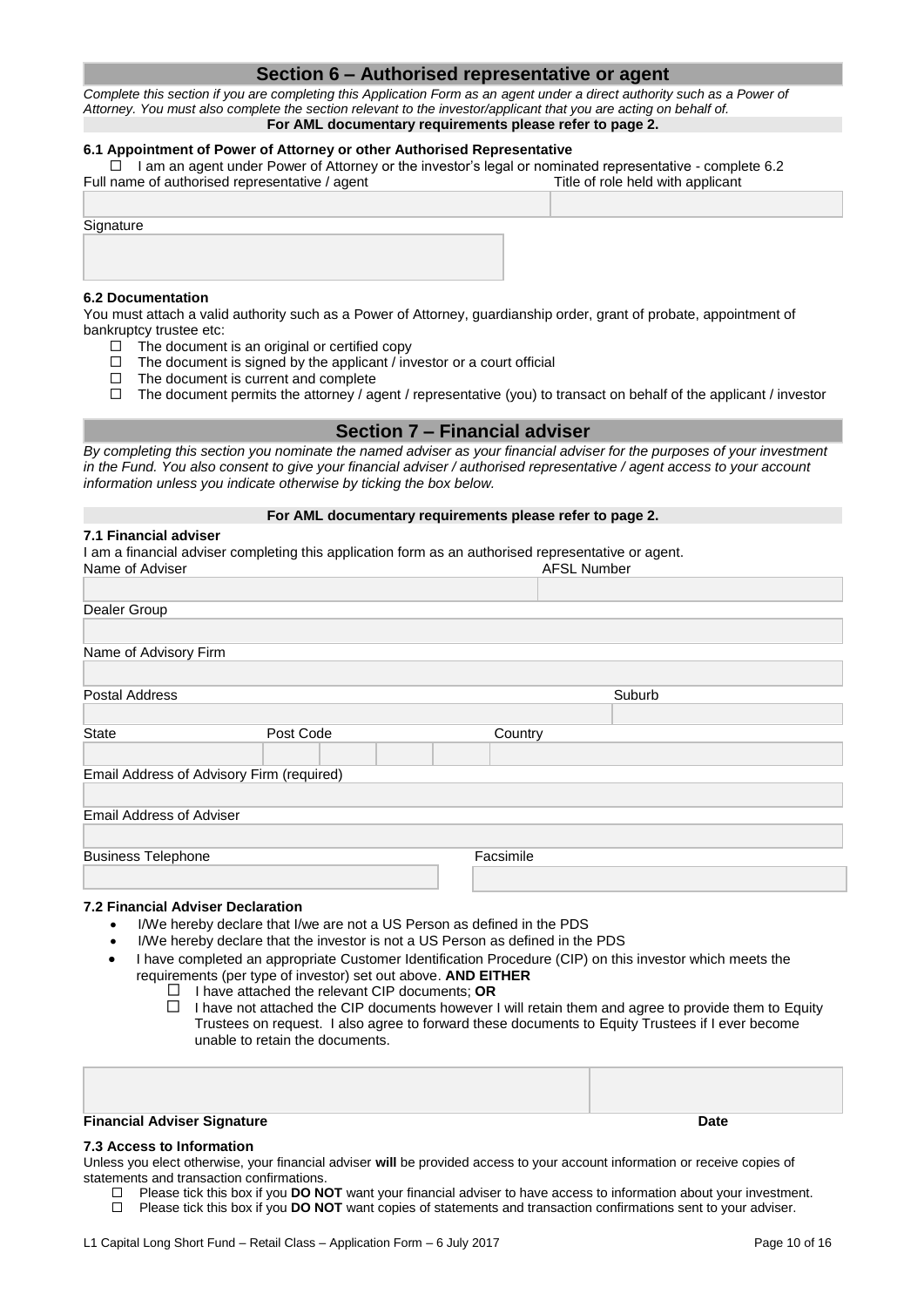# **Section 8 –INVESTMENT INSTRUCTIONS (All investors MUST complete)**

#### **8.1 Investment Details**

#### **L1 Capital Long Short Fund (APIR ETL0490AU)**

|       | Full name investment to be held in (must include name of Applicant) |  |  |  |           |  |  |  |  |  |         |   |        |  |  |
|-------|---------------------------------------------------------------------|--|--|--|-----------|--|--|--|--|--|---------|---|--------|--|--|
|       |                                                                     |  |  |  |           |  |  |  |  |  |         |   |        |  |  |
|       | <b>Mailing Address</b>                                              |  |  |  |           |  |  |  |  |  |         |   | Suburb |  |  |
|       |                                                                     |  |  |  |           |  |  |  |  |  |         |   |        |  |  |
| State |                                                                     |  |  |  | Post Code |  |  |  |  |  | Country |   |        |  |  |
|       |                                                                     |  |  |  |           |  |  |  |  |  |         |   |        |  |  |
|       | <b>Email Address</b>                                                |  |  |  |           |  |  |  |  |  |         |   |        |  |  |
|       |                                                                     |  |  |  |           |  |  |  |  |  |         |   |        |  |  |
|       | <b>Investment Amount</b>                                            |  |  |  |           |  |  |  |  |  |         |   |        |  |  |
| \$    |                                                                     |  |  |  |           |  |  |  |  |  |         | ٠ |        |  |  |

*The minimum initial investment in the Fund is \$25,000.*

#### **8.2 Distribution Instructions**

We will automatically reinvest your distribution in units of your chosen fund if you do not make a selection between "reinvest distributions" and "pay distributions to the bank account below". If you select to "pay distributions to the bank account below" for your distributions, please provide your bank details in section 8.3.

- **Reinvest distributions**  $\Box$ 
	- If you select this option your distributions will be reinvested in the Fund.
- $\Box$ **Pay distributions to the bank account below**
	- AUD-denominated bank account with an Australian domiciled bank

#### **8.3 Investor Banking Details for Redemptions and Distributions (if applicable)(must match Applicant name)** Account name

| <b>Financial Institution</b>      |  |  |
|-----------------------------------|--|--|
|                                   |  |  |
| <b>Branch (including Country)</b> |  |  |
|                                   |  |  |
| <b>BSB</b>                        |  |  |
|                                   |  |  |
| <b>Account Number</b>             |  |  |
|                                   |  |  |

#### **8.4 Payment Method**

#### **Electronic Funds Transfer**

| <b>Bank Name &amp; Address</b><br>(including country) | ANZ Bank                                               |
|-------------------------------------------------------|--------------------------------------------------------|
| <b>Account Name</b>                                   | Equity Trustees Limited ATF L1 Capital Long Short Fund |
| <b>BIC/SWIFT</b>                                      | ANZBAU3M                                               |
| <b>BSB Number</b>                                     | 012 006                                                |
| <b>Account Number</b>                                 | 836919287                                              |
| <b>Reference</b>                                      | Investor name                                          |

# **8.5 Elections**

#### **Annual Financial Report**

□ The annual financial report for the Fund will be available on [www.eqt.com.au](http://www.eqt.com.au/) from 30 September each year, however, if you would like a hard copy of the annual financial report sent to you please tick the box.

#### **Direct Marketing**

Do you wish to receive marketing information from Equity Trustees (and Equity Trustees' related bodies corporate) about products and services that may be of interest to you? This information may be distributed by mail, email or other form of communication.

- Yes
- $\square$  No

#### **8.6 Purpose of Investment and Source of Funds**

L1 Capital Long Short Fund – Retail Class – Application Form – 6 July 2017 **Page 11 Capital Class – Application Form – 6 July 2017** Page 11 of 16 Please outline the purpose of investment (e.g. superannuation, portfolio investment, etc)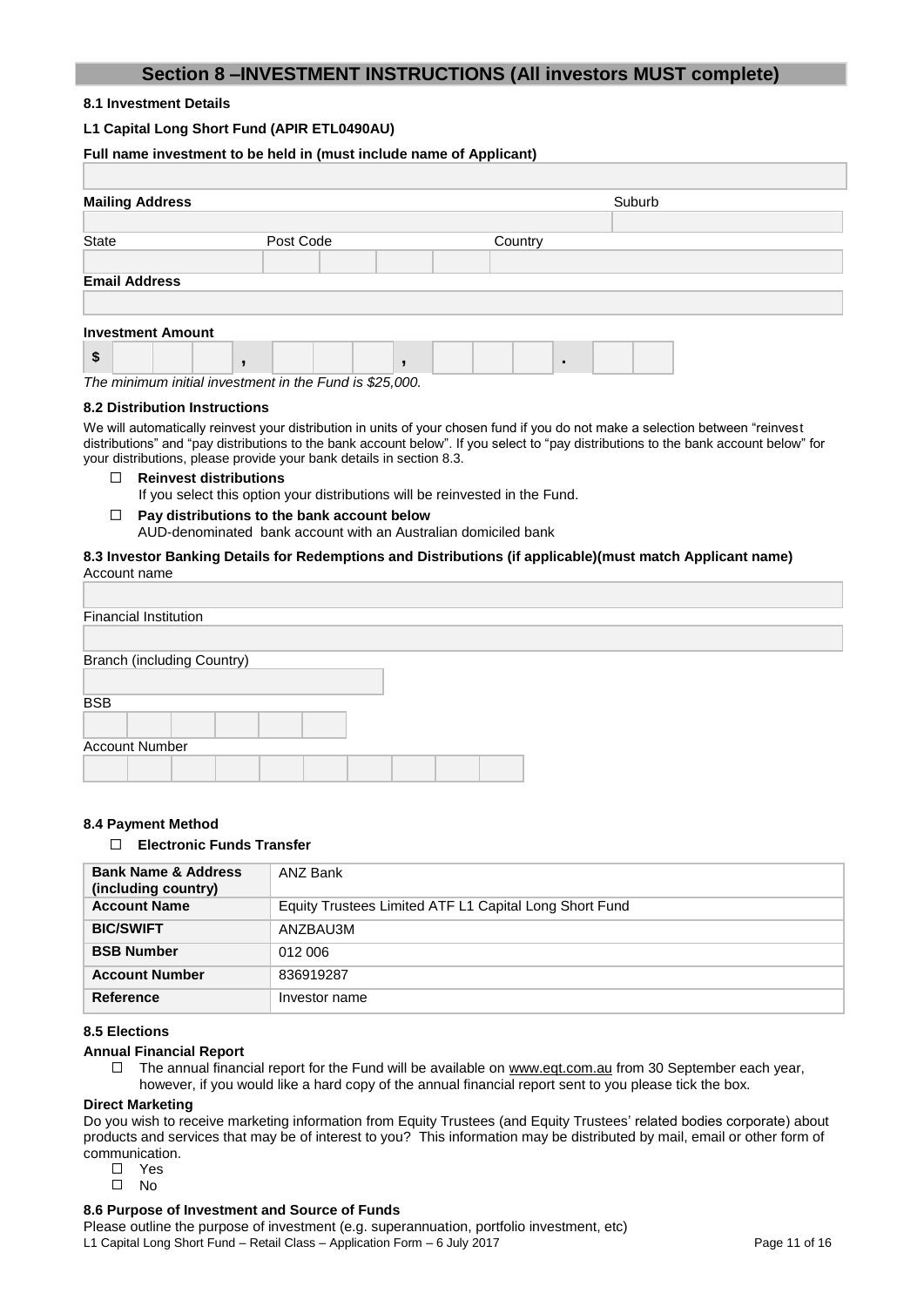Please outline the source/s of initial funding and anticipated ongoing funding (e.g. salary, savings, business activity, financial investments, real estate, inheritance, gift, etc and expected level of funding activity or transactions)

# **Section 9 – Foreign Account Tax Compliance Act (FATCA) & Common Reporting Standard (CRS)** *Self-Certification Form - Australia* **(All investors MUST complete)**

#### **SECTION I - INDIVIDUALS**

*Please fill this Section I only if you are an individual. If you are an entity, please fill Section II.*

- **1. Are you a US citizen or resident of the US for tax purposes?**
- $\Box$  Yes: Provide your Taxpayer Identification Number (TIN) below. Continue to question 2

|            | Tax Identification Number (TIN) or<br>equivalent | Reason Code if no TIN provided (see below for<br>reason) |
|------------|--------------------------------------------------|----------------------------------------------------------|
| Investor 1 |                                                  |                                                          |
| Investor 2 |                                                  |                                                          |

#### □ No: Continue to question 2

#### **2. Are you a tax resident of any other country outside of Australia?**

 $\Box$  Yes: Provide the details below and skip to question 12. If resident in more than one jurisdiction please include details for all jurisdictions

|            |             | Country of Tax Residence | <b>Tax Identification</b><br>Number (TIN) or<br>equivalent | Reason Code if no TIN<br>provided |
|------------|-------------|--------------------------|------------------------------------------------------------|-----------------------------------|
|            | $\mathbf 1$ |                          |                                                            |                                   |
| Investor 1 | 2           |                          |                                                            |                                   |
|            | 3           |                          |                                                            |                                   |
|            | 1           |                          |                                                            |                                   |
| Investor 2 | 2           |                          |                                                            |                                   |
|            | 3           |                          |                                                            |                                   |

If TIN or equivalent is not provided, please provide reason from the following options:

- o **Reason A:** The country/jurisdiction where the entity is resident does not issue TINs to its residents
- o **Reason B:** The entity is otherwise unable to obtain a TIN or equivalent number (Please explain why the entity is unable to obtain a TIN in the below table if you have selected this reason)
- o **Reason C:** No TIN is required. (Note. Only select this reason if the domestic law of the relevant jurisdiction does not require the collection of the TIN issued by such jurisdiction)

If **Reason B** has been selected above, explain why you are not required to obtain a TIN

| Investor 1 |  |
|------------|--|
| Investor 2 |  |

□ No: Skip to question 12

#### **SECTION II – ENTITIES**

*Please fill this Section II only if you are an entity. If you are an individual, please fill Section I.*

- **3. Are you an Australian Retirement Fund?**
- □ Yes: Skip to question 12
- □ No: Continue to question 4
- **A. FATCA**
	- **4. Are you a US Person?**
	- □ Yes: Continue to question 5
	- □ No: Skip to question 6

#### **5. Are you a Specified US Person?**

Yes: Provide your Taxpayer Identification Number (TIN) below and skip to question 7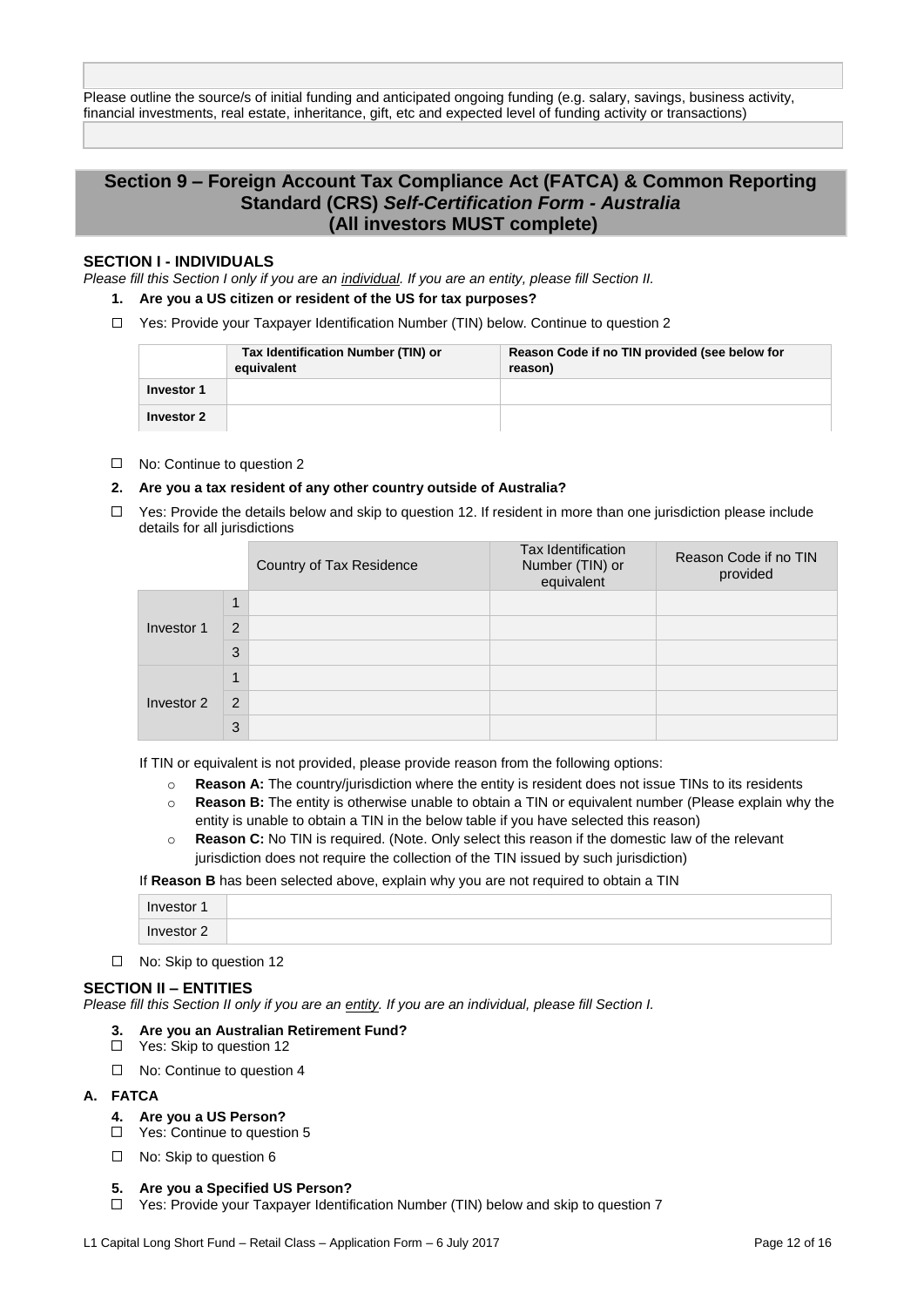| TIN |  |
|-----|--|
|     |  |

 $\Box$  No: Please indicate exemption type and skip to question 7 Type:

#### **6. Are you a Financial Institution for the purposes of FATCA?**

 $\Box$ Yes: Provide your GIIN below and continue to question 7

| <b>GIIN</b> |  |
|-------------|--|

If you do not have a GIIN, please provide your FATCA status below and continue to question 7

| $\Box$ Exempt Beneficial Owner                                                        |
|---------------------------------------------------------------------------------------|
|                                                                                       |
| $\Box$ Deemed-Compliant FFI (other than a Sponsored FI or a Trustee Documented Trust) |
|                                                                                       |
| $\Box$ Non-Participating FFI                                                          |

Type:

 $\Box$  Sponsored Financial Institution. Please provide the Sponsoring Entity's name and GIIN.

Sponsoring Entity's Name: \_\_\_\_\_\_\_\_\_\_\_\_\_\_\_\_ Sponsoring Entity's GIIN:

 $\Box$  Trustee Documented Trust. Please provide your Trustee's name and GIIN.

Trustee's Name: \_\_\_\_\_\_\_\_\_\_\_\_\_\_\_ Trustee's GIIN: \_\_\_\_\_\_\_\_\_\_\_\_\_

 $\Box$  Other

Details: \_

 $\Box$  No: continue to question 7

#### **B. CRS**

#### **7. Are you a tax resident of any country outside of Australia and the US?**

 $\Box$  Yes: Provide the details below and continue to question 8. If resident in more than one jurisdiction please include details for all jurisdictions

|   | Country of Tax Residence | <b>Tax Identification Number</b><br>(TIN) or equivalent | Reason Code if no TIN<br>provided |
|---|--------------------------|---------------------------------------------------------|-----------------------------------|
|   |                          |                                                         |                                   |
|   |                          |                                                         |                                   |
| 3 |                          |                                                         |                                   |

If TIN or equivalent is not provided, please provide reason from the following options:

- o **Reason A:** The country/jurisdiction where the entity is resident does not issue TINs to its residents
- o **Reason B:** The entity is otherwise unable to obtain a TIN or equivalent number (Please explain why the entity is unable to obtain a TIN in the below table if you have selected this reason)
- o **Reason C:** No TIN is required. (Note. Only select this reason if the domestic law of the relevant jurisdiction does not require the collection of the TIN issued by such jurisdiction)

If **Reason B** has been selected above, explain why you are not required to obtain a TIN

#### □ No: Continue to question 8

#### **8. Are you a Financial Institution for the purposes of CRS?**

- $\Box$  Yes: Specify the type of Financial Institution below and continue to question 9
	- $\Box$  Reporting Financial Institution
	- $\Box$  Non-Reporting Financial Institution: Specify the type of Non-Reporting Financial Institution below
		- Trustee Documented Trust  $\Box$
		- $\Box$ Other: Please Specify \_\_
- $\Box$  No: Skip to question 10
- **9. Are you an Investment Entity resident in a Non-Participating Jurisdiction for CRS purposes and managed by another Financial Institution?**
- □ Yes: Skip to question 11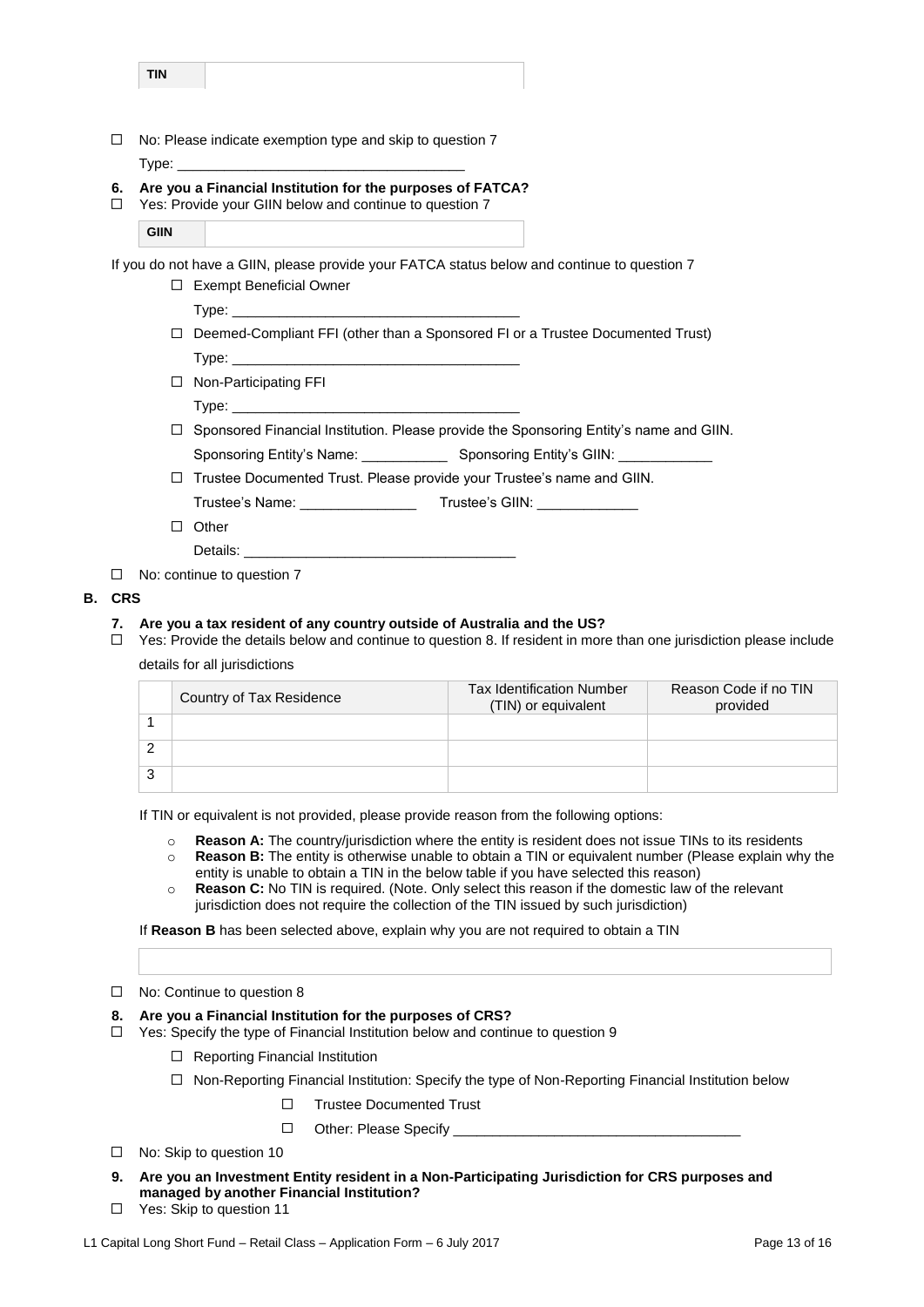#### **C. NON-FINANCIAL ENTITIES**

#### **10. Are you an Active Non-Financial Entity (Active NFE)?**

- $\Box$  Yes: Specify the type of Active NFE below and skip to question 12
	- $\Box$  Less than 50% of the Active NFE's gross income from the preceding calendar year is passive income
		- (e.g. dividends, distribution, interests, royalties and rental income) and less than 50% of its assets

during the preceding calendar year are assets held for the production of passive income

- $\Box$  Corporation that is regularly traded or a related entity of a regularly traded corporation
- □ Governmental Entity, International Organisation or Central Bank
- $\Box$  Other: Please Specify
- No: You are a Passive Non-Financial Entity (Passive NFE). Continue to question 11

#### **D. CONTROLLING PERSONS**

- **11. Does one or more of the following apply to you:**
	- o Is any natural person that exercises control over you (for corporations, this would include directors or beneficial owners who ultimately own 25% or more of the share capital) a tax resident of any country outside of Australia?
	- $\circ$  If you are a trust, is any natural person including trustee, protector, beneficiary, settlor or any other natural person exercising ultimate effective control over the trust a tax resident of any country outside of Australia?
- □ Yes: Complete details below and continue to question 12

|   | Name | Date of<br><b>Birth</b> | Residential<br>Address | Country of<br>Tax<br>Residence | TIN or<br>equivalent | Reason Code<br>if no TIN<br>provided |
|---|------|-------------------------|------------------------|--------------------------------|----------------------|--------------------------------------|
|   |      |                         |                        |                                |                      |                                      |
| 2 |      |                         |                        |                                |                      |                                      |
| 3 |      |                         |                        |                                |                      |                                      |

If there are more than 3 controlling persons, please list them on a separate piece of paper.

If TIN or equivalent is not provided, please provide reason from the following options:

- o **Reason A:** The country/jurisdiction where the entity is resident does not issue TINs to its residents
- o **Reason B:** The entity is otherwise unable to obtain a TIN or equivalent number (Please explain why the entity is unable to obtain a TIN in the below table if you have selected this reason)
- o **Reason C:** No TIN is required. (Note. Only select this reason if the domestic law of the relevant jurisdiction does not require the collection of the TIN issued by such jurisdiction)

If **Reason B** has been selected above, explain why you are not required to obtain a TIN

□ No: Continue to question 12

#### **E. DECLARATION**

#### **12. Signature**

I undertake to provide a suitably updated self-certification within 30 days of any change in circumstances which causes the information contained herein to become incorrect.

I declare the information above to be true and correct.

| Investor 1 |  |
|------------|--|
| Signature  |  |

| <b>Investor 1</b>                 | <b>Investor 2</b>                 |  |  |  |  |
|-----------------------------------|-----------------------------------|--|--|--|--|
| Signature                         | Signature                         |  |  |  |  |
|                                   |                                   |  |  |  |  |
| Date                              | Date                              |  |  |  |  |
| Name of authorised representative | Name of authorised representative |  |  |  |  |
|                                   |                                   |  |  |  |  |

Name of entity/individual Name of entity/individual

L1 Capital Long Short Fund – Retail Class – Application Form – 6 July 2017 **Page 14 of 16** Page 14 of 16